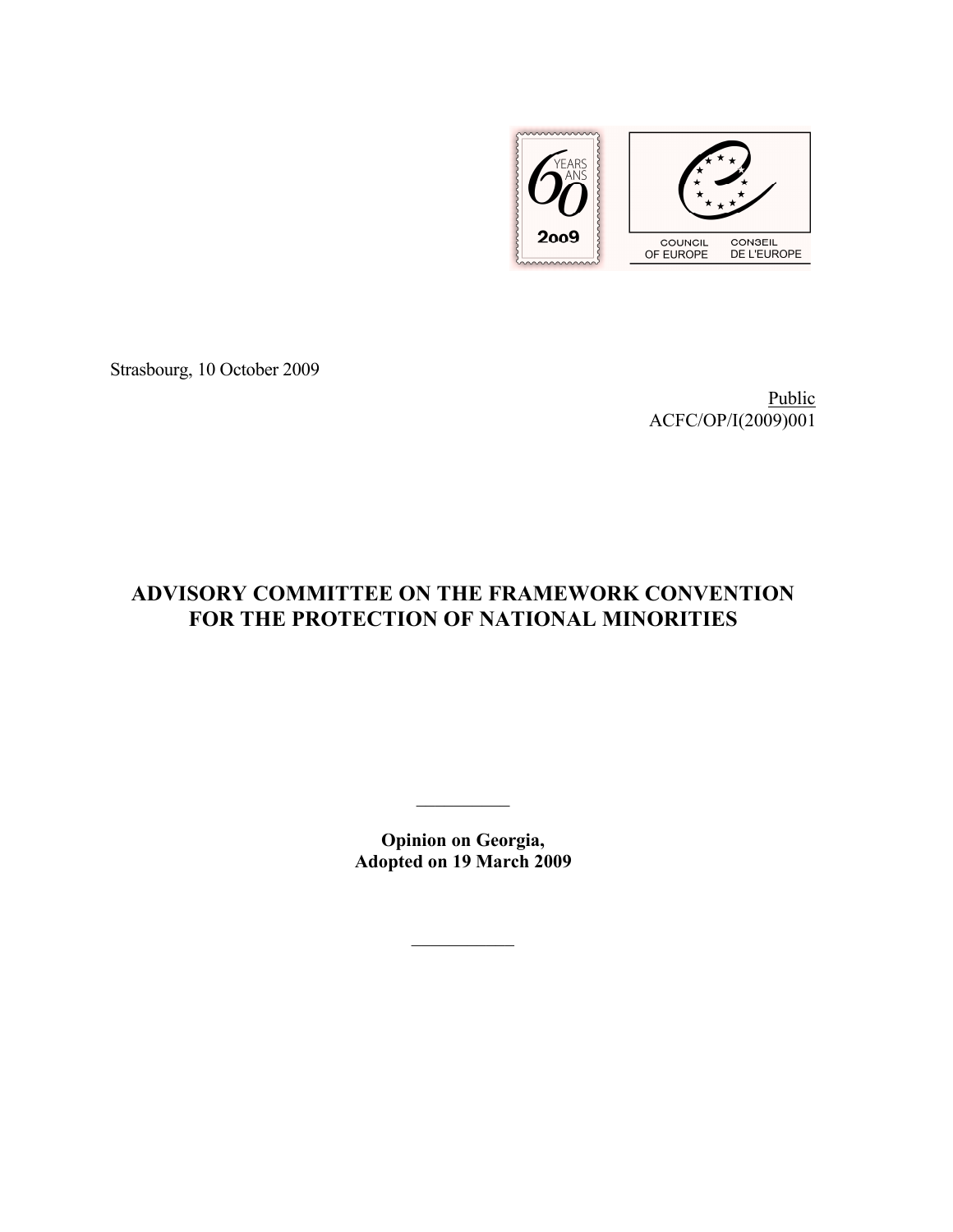| Table of contents: |                                                             |  |
|--------------------|-------------------------------------------------------------|--|
|                    |                                                             |  |
| III.               |                                                             |  |
|                    | IV. MAIN FINDINGS AND COMMENTS OF THE ADVISORY COMMITTEE 46 |  |
|                    |                                                             |  |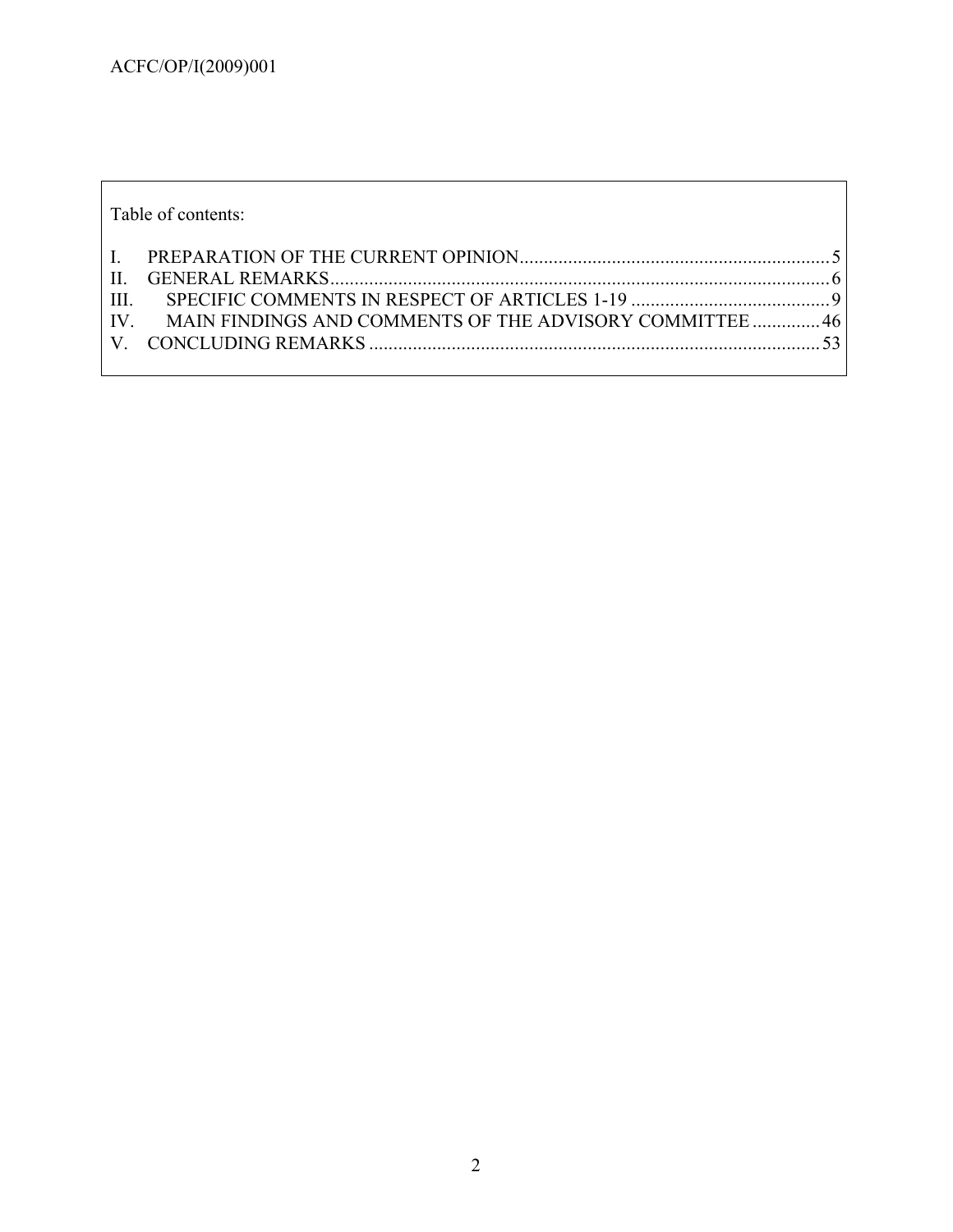ACFC/OP/I(2009)001

#### **EXECUTIVE SUMMARY**

The Advisory Committee welcomes the fact that the ratification of the Framework Convention has triggered a debate in Georgia and that discussion is continuing in connection with the introduction of a more comprehensive legislative framework for the protection of national minorities. It hopes that, as a result of this debate, Georgia will be able to devise a legislative framework for the protection of national minorities and introduce an open, comprehensive, longterm policy making it possible to respond appropriately to existing and future needs, in accordance with the principles set out in the Framework Convention. It is important that persons belonging to national minorities are fully involved in this debate. The Advisory Committee notes with satisfaction that the Government has stressed the need to promote tolerance and integration, and hopes the draft Concept on tolerance and civic integration will be swiftly adopted and effectively implemented.

The Advisory Committee encourages the Georgian authorities and all the parties concerned, to step up their efforts and to take an open and constructive approach in order to find as soon as possible a just and lasting solution to the conflict over South Ossetia and Abkhazia, as the conflict is adversely affecting the implementation of the Framework Convention throughout the entire Georgian territory. In doing so, the principles enshrined in the Framework Convention must be fully respected, in order to guarantee the rights of persons belonging to national minorities.

The Advisory Committee considers that the linguistic rights of persons belonging to national minorities are still a major challenge facing the authorities. Whilst they are making efforts to make it easier for those persons belonging to national minorities who are not familiar with the Georgian language to learn it, these efforts are far from adequate and do not constitute an appropriate response to existing needs. Improving facilities for learning Georgian should therefore be a priority for the authorities. They should also ensure that the policy of promoting the Georgian language is not pursued to the detriment of the linguistic rights of persons belonging to national minorities, the effective enforcement of which requires more resolute measures, both in the legislative framework and in its implementation.

In the field of education, the lack of resources invested in tuition provided in minority languages means that the pupils concerned are not on an equal footing with other pupils. Moreover, although it takes note with interest of the reforms undertaken in the Georgian education system, the Advisory Committee is concerned about their potential implications for persons belonging to national minorities. In particular, it is essential to ensure equal access, with no unjustified obstacles, to higher education for pupils who have studied in minority language schools. More generally, the authorities should take all the measures needed to promote full and effective equality for persons belonging to minorities in the education system.

Participation of persons belonging to national minorities in the country's cultural**,** social and economic life and in public affairs remains limited, and many of them are isolated from Georgian society. Their inadequate command of the Georgian language is one of several factors accounting for their marginalisation. The authorities should take vigorous measures to remove legislative and practical obstacles to the participation of persons belonging to national minorities in elected bodies and in the executive, and allow minorities to be better represented in the public service.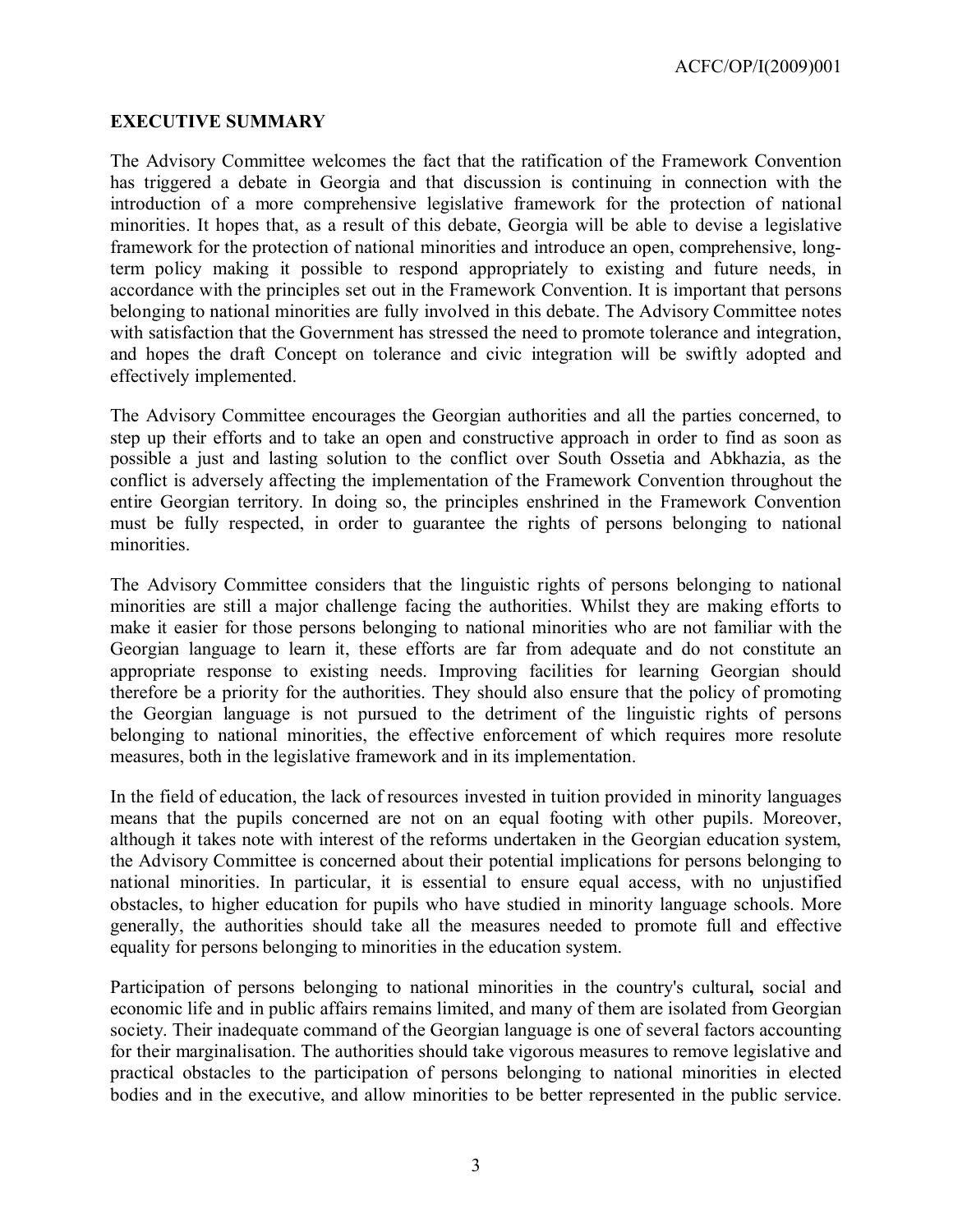Consultation of representatives of national minorities by the authorities, particularly through the Council for Ethnic Minorities, should be more systematic, and the recommendations and proposals of this unique body representing minorities should be given all the necessary attention. Moreover, the Georgian authorities should take more resolute measures to promote the effective participation of persons belonging to national minorities in the socio-economic life of the country.

The Advisory Committee is concerned about increased religious tensions, which are particularly affecting persons belonging to national minorities. The authorities should make every effort to combat this phenomenon and, in general, all forms of intolerance based on ethnic or religious affiliation. It is also necessary to increase efforts to promote mutual understanding and intercultural dialogue between the majority population and persons belonging to national minorities, by means of a balanced policy that takes full account of the rights of persons belonging to minorities.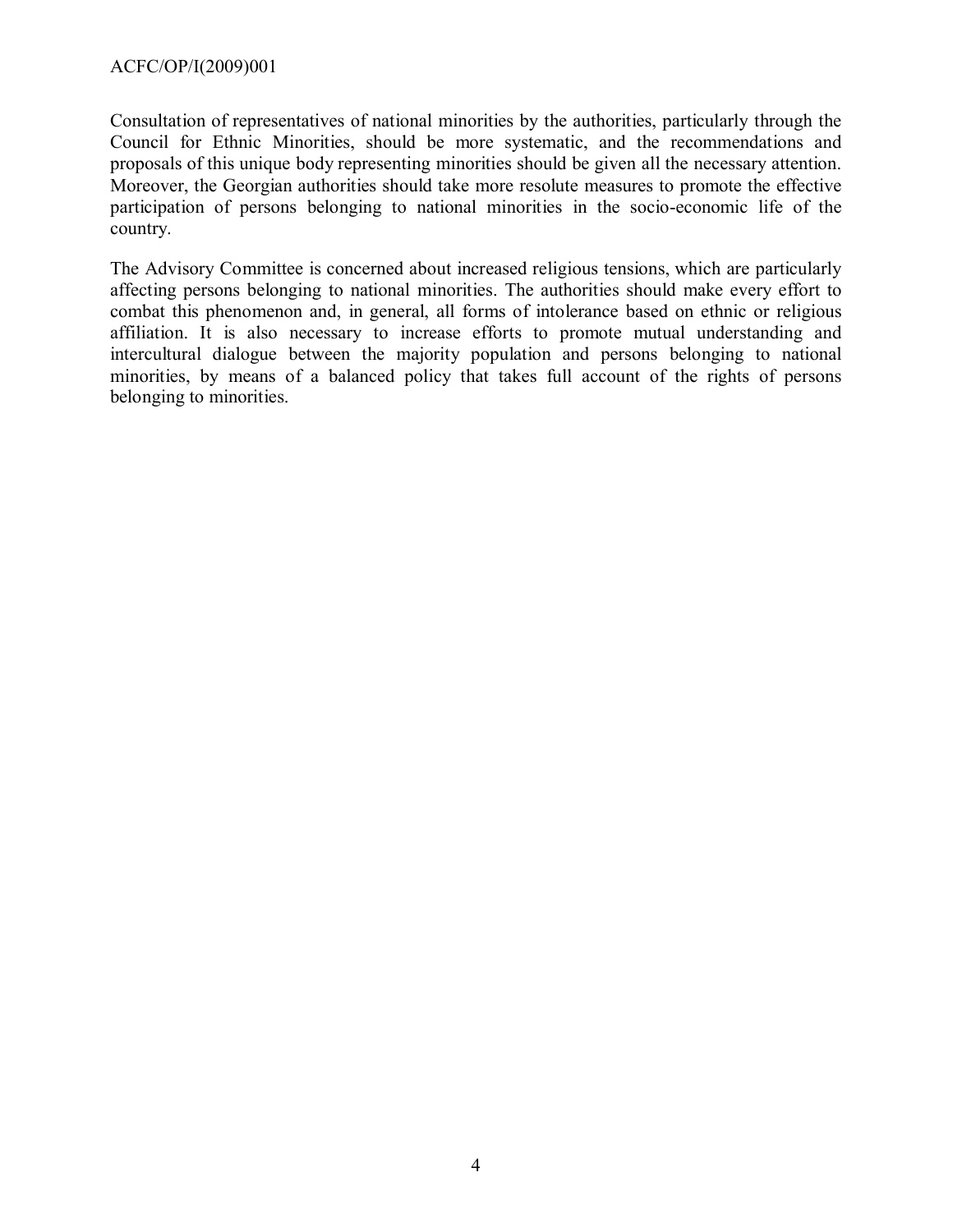## <span id="page-4-0"></span>**I. PREPARATION OF THE CURRENT OPINION**

1. The initial State Report of Georgia (hereinafter: the State Report), due on 1 April 2007, was received on 16 July 2007. The Advisory Committee commenced the examination of the State Report at its  $31<sup>st</sup>$  meeting, on 25-29 February 2008.

2. In the context of this examination, the Advisory Committee identified a number of points on which it wished to obtain fuller information. It obtained replies to its questions in the course of the below-mentioned visit.

3. Further to an invitation from the Government of Georgia, and in accordance with Rule 32 of the Committee of Ministers' Resolution (97) 10, a delegation of the Advisory Committee visited Georgia from 8 to 13 December 2008 in order to obtain supplementary information from representatives of the Government, non-governmental organisations and other independent sources on the implementation of the Framework Convention. In preparing this Opinion, the Advisory Committee also consulted a range of written materials from various Council of Europe bodies, other international organisations, non-governmental organisations and other independent sources.

4. The Advisory Committee subsequently adopted this Opinion at its 34<sup>th</sup> meeting on 19 March 2009 and decided to transmit it to the Committee of Ministers.

5. The present Opinion is submitted pursuant to Article 26 (1) of the Framework Convention, according to which, in evaluating the adequacy of the measures taken by the Parties to give effect to the principles of the Framework Convention, "the Committee of Ministers shall be assisted by an advisory committee", as well as pursuant to Rule 23 of Resolution (97) 10 of the Committee of Ministers, according to which the "Advisory Committee shall consider the state reports and shall transmit its opinion to the Committee of Ministers".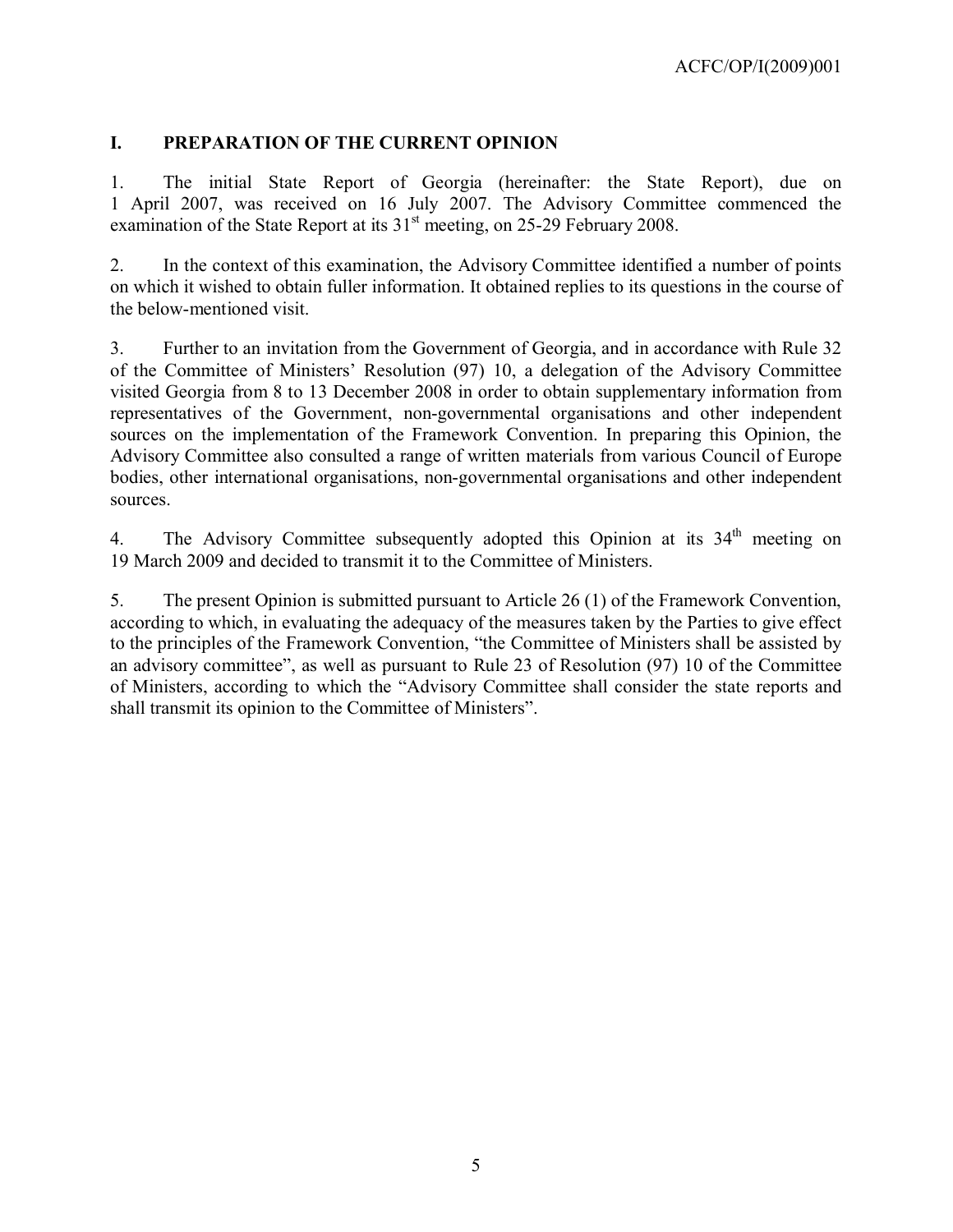## <span id="page-5-0"></span>**II. GENERAL REMARKS**

6. The Advisory Committee notes that the State Report contains valuable information on the situation of persons belonging to national minorities in Georgia and on the measures which the authorities intend to implement in this sphere.

7. Notwithstanding that the Advisory Committee could only visit Georgia after the armed conflict of August 2008, it obtained a full picture of the situation during its visit. It finds that this visit, organised at the invitation of the Georgian Government, provided an excellent opportunity to have a direct dialogue with the parties concerned. The additional information provided by the Government and by other sources, including by representatives of national minorities, has proved to be most valuable, especially as concerns the practical implementation of relevant norms in the current, complex context in Georgia. The meetings took place not only in Tbilisi, but also in Marneuli, Akhalkalaki, Sagarejo, Gori and villages around Gori. The Advisory Committee welcomes the co-operative spirit shown by the Georgian authorities in the process leading to the adoption of this Opinion.

8. The Advisory Committee would first like to highlight the fact that it is faced with an unprecedented situation, i.e. the consequences of a recent armed conflict between two States Parties to the Framework Convention, which took place after their ratification of the Convention. This situation is contrary to the spirit and letter of the Framework Convention, whose Preamble provides that one of the purposes of the Convention is to contribute to stability and peace in Europe and to promote international co-operation without prejudice to the territorial integrity of each State.

9. The Advisory Committee also stresses that it was unable fully to assess the situation of persons belonging to national minorities in Abkhazia and South Ossetia, or that of persons belonging to the Georgian population living in these two territories, although it did secure some relevant information. In preparing this Opinion, it therefore focused on the steps being taken by the Georgian authorities to give effect to the Framework Convention in the territory under their effective control.

10. The Advisory Committee has taken note, in this respect, of the declaration in the State Report stipulating, that "the provisions of the Convention will be fully implemented in the territory under the jurisdiction of Georgia". It also notes that the Georgian Parliament's Resolution No. 1938-II of 13 October 2005 on the ratification of the Framework Convention stipulates that Georgia will not be able to ensure the effective implementation of the Framework Convention in South Ossetia and Abkhazia until the regional conflicts have been resolved and the territorial integrity of Georgia has been restored. On the date of the adoption of this Opinion, Abkhazia and South Ossetia are not under the effective control of the Georgian Government, which can neither impose nor guarantee the application of its legislation and policies in these two regions.

11. Notwithstanding the above remarks, particularly in paragraph 9, the Advisory Committee finds that it has a duty to express its concerns regarding the consequences of the conflict on respect for human rights in the territories outside the Government's control. In this connection, it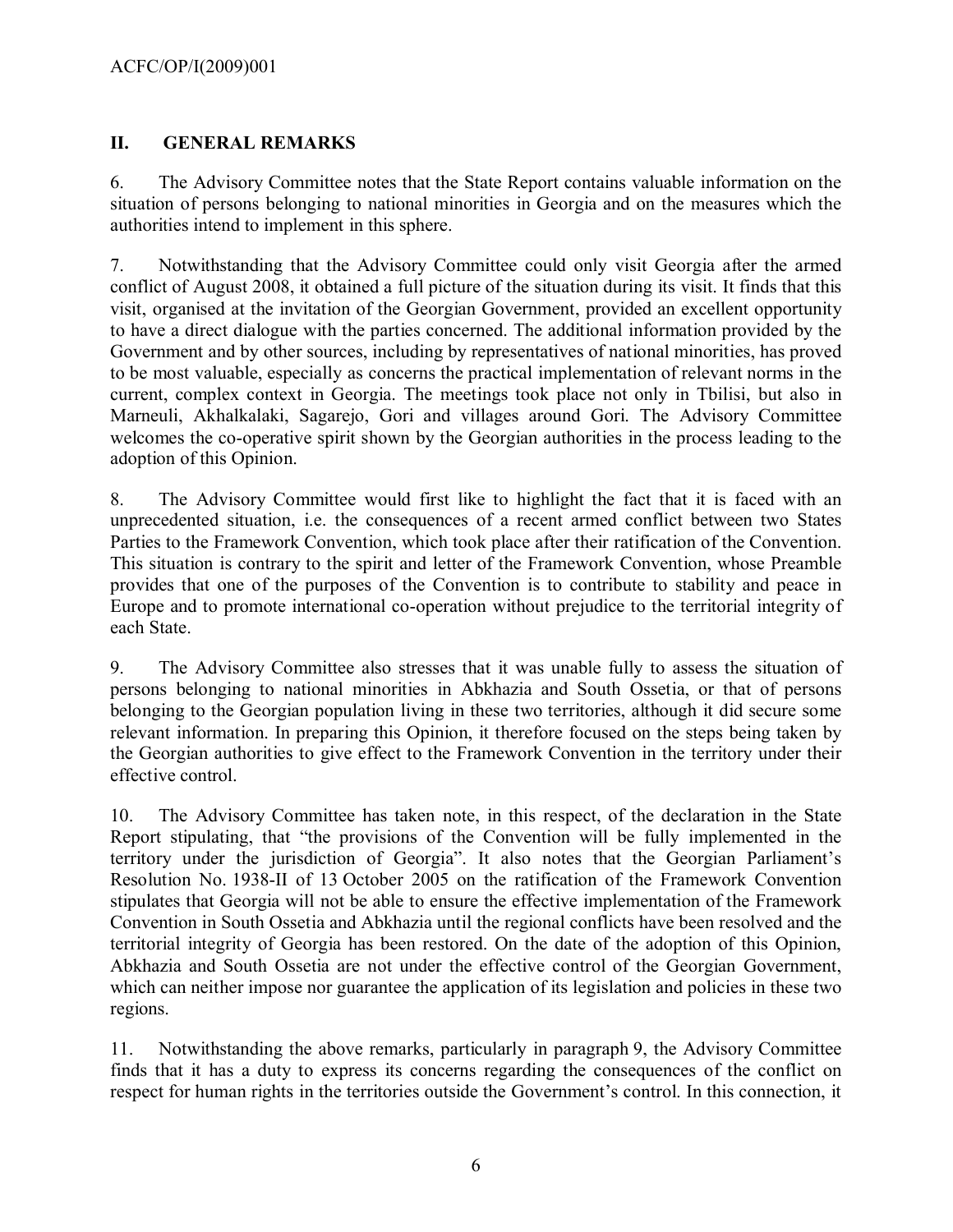takes note of the findings of other international bodies on the human rights situation in Abkhazia and South-Ossetia, in particular the Council of Europe Commissioner for Human Rights and the OSCE. [1](#page-6-0)

12. The Advisory Committee encourages the Georgian authorities, and all of the parties concerned, to step up their efforts and take an open and constructive approach with a view to finding a just and lasting solution to the conflict as soon as possible. In doing so, the principles enshrined in the Framework Convention must be fully respected to guarantee the rights of persons belonging to national minorities throughout the Georgian territory. The Advisory Committee recalls that the Framework Convention contains principles which must be respected by all parties in order to ensure peace and stability.

13. In this context, the Advisory Committee welcomes the fact that, as it noted during its visit to Georgia, the humanitarian measures taken by the Georgian Government are applied in the same way to all those affected by the conflict that took place in South Ossetia in August 2008, regardless of their ethnic affiliation, and that interethnic relations in centres for displaced persons appear to be generally good.

14. The Advisory Committee is aware that settling the conflicts is a priority for the Georgian Government and that efforts are being made to do so. It also understands that, as long as the above-mentioned conflicts have not been settled, they will continue to have an impact on relations between the different groups in Georgian society, as well as on policies concerning issues as important as integration into Georgian society, national identity and language, and on the policy for the protection of national minorities in general.

15. The Advisory Committee notes that for some years now, the authorities have given special attention to persons belonging to national minorities, as part of a strategy to ensure that society is fully integrated and to establish a climate of tolerance and mutual understanding. During its meetings with the representatives of the authorities it noted that this approach, which gives precedence to integration as the main means of protecting national minorities, takes on a particular dimension in the context of the conflict that took place in August 2008.

16. While acknowledging the importance of ensuring an integrated and cohesive society in Georgia, and the complexity of the current situation, the Advisory Committee considers it essential to ensure that the protection of persons belonging to national minorities is not merely one aspect of a broader strategy for conflict prevention and management. It therefore encourages the authorities to ensure that the action taken to protect minorities is part of a fully fledged public policy, aimed at efficiently meeting the needs of the persons concerned and making a constructive contribution to preserving and promoting their culture and identity.

 $\overline{a}$ 

<span id="page-6-0"></span><sup>&</sup>lt;sup>1</sup> See "Special Follow-Up Mission to the Areas Affected by the South Ossetia Conflict: Implementation of the Commissioner's six principles for urgent human rights and humanitarian protection (12-14 November 2008, Tbilisi, Tskhinvali and Gori)", by Thomas Hammarberg, Commissioner for Human Rights of the Council of Europe. Other reports on the same topic at [www.coe.int.commissioner.](http://www.coe.int.commissioner/) See also "Human Rights in the War-Affected Areas Following the Conflict in Georgia", OSCE, Office for Democratic Institutions and Human Rights, 27 November 2008, and OSCE High Commissioner on National Minorities[: http://www.osce.org/item/33105.html](http://www.osce.org/item/33105.html)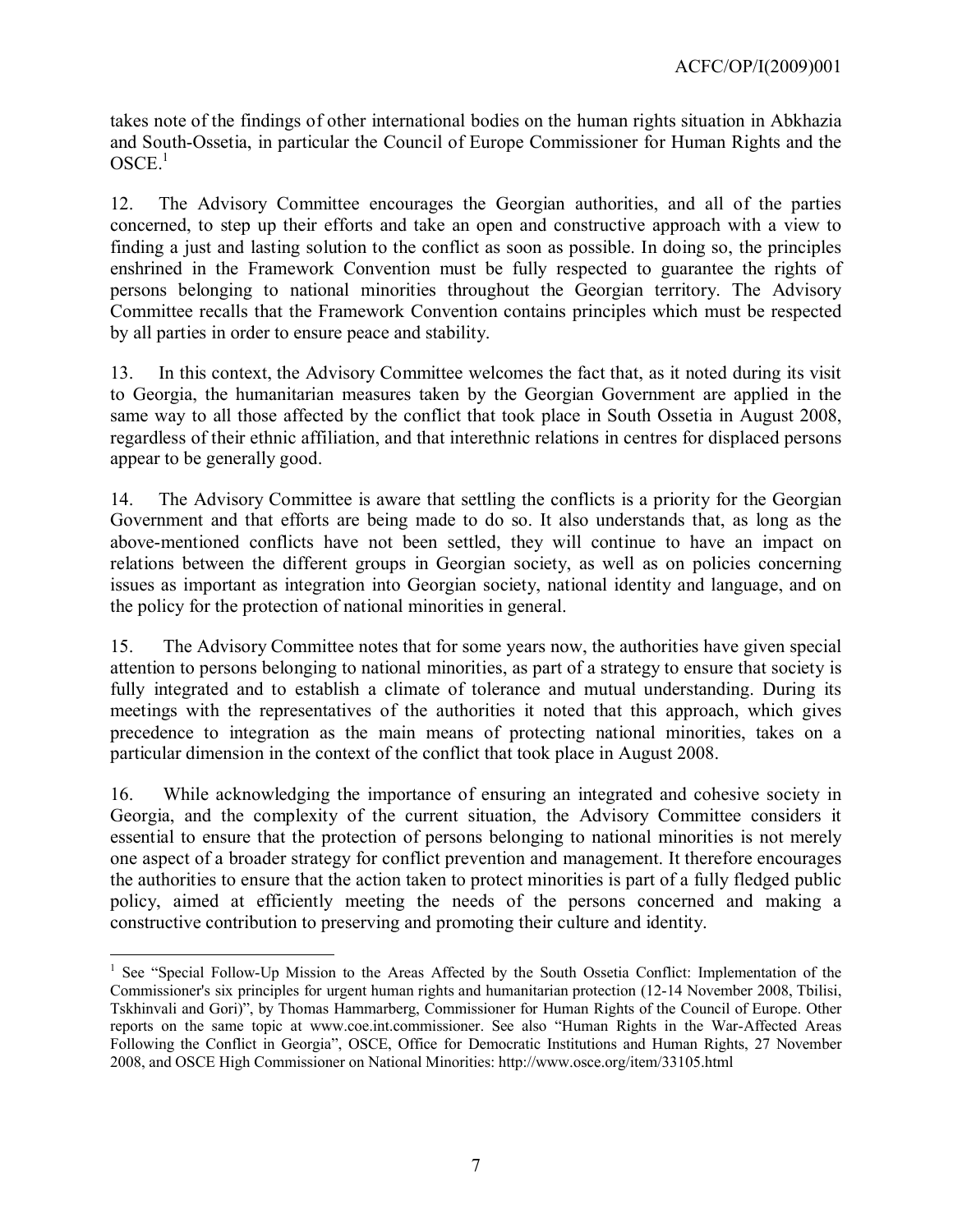#### ACFC/OP/I(2009)001

17. The Advisory Committee wishes to point out that, in the context of this Opinion, several references are made to the Georgian Parliament's Resolution No. 1938-II of 13 October 2005 on the ratification of the Framework Convention and to the information given by the Parliament in this resolution regarding the way in which the Georgian authorities intend to implement the Framework Convention. The Advisory Committee is aware of the fact that, as Georgia did not make any declarations or reservations when it ratified the Framework Convention, the resolution is only a domestic policy document and that it in no way reduces the obligations which the country undertook to fulfil under the Convention. Nevertheless, it considered it necessary to examine the indications provided by this document with regard to Georgia's policy for protecting national minorities given that, in the absence of specific constitutional provisions on the protection of national minorities, or a law on this subject, this is the only internal document adopted by the Georgian Parliament on the matter. It was therefore important for the Advisory Committee, in the event that the Georgian authorities use the document to decide on the measures they will take to apply the Framework Convention, to consider the position expressed by the Georgian Parliament and to verify the extent to which the resulting approach is in keeping with the spirit and principles of the Framework Convention.

18. The Advisory Committee also wishes to point out that, when examining the implementation of the Framework Convention by Georgia, it took account of the very specific economic difficulties facing the country, as well as of Georgia's historical background. It noted that the authorities' task is all the more difficult in view of the consequences of the recent conflict. The Advisory Committee, aware of the importance of socio-economic conditions in implementing policies and measures that generally require adequate financial resources, welcomes the efforts made by the authorities to protect national minorities, as well as their concern to implement the Framework Convention.

19. In the following part of the Opinion, it is stated in respect of certain provisions that, based on the information currently at its disposal, the Advisory Committee considers that implementation of the article at issue does not give rise to any specific observations. This statement is not to be understood as signalling that adequate measures have now been taken and that efforts in this respect may be diminished or even halted. On the contrary, the nature of the obligations of the Framework Convention requires a sustained and continued effort by the authorities to respect the principles and achieve the goals of the Framework Convention. Furthermore, a certain state of affairs may be considered acceptable at this stage but that need not necessarily be so in further cycles of monitoring. Finally, it may be the case that issues that appear at this stage to be of relatively minor concern prove over time to have been underestimated.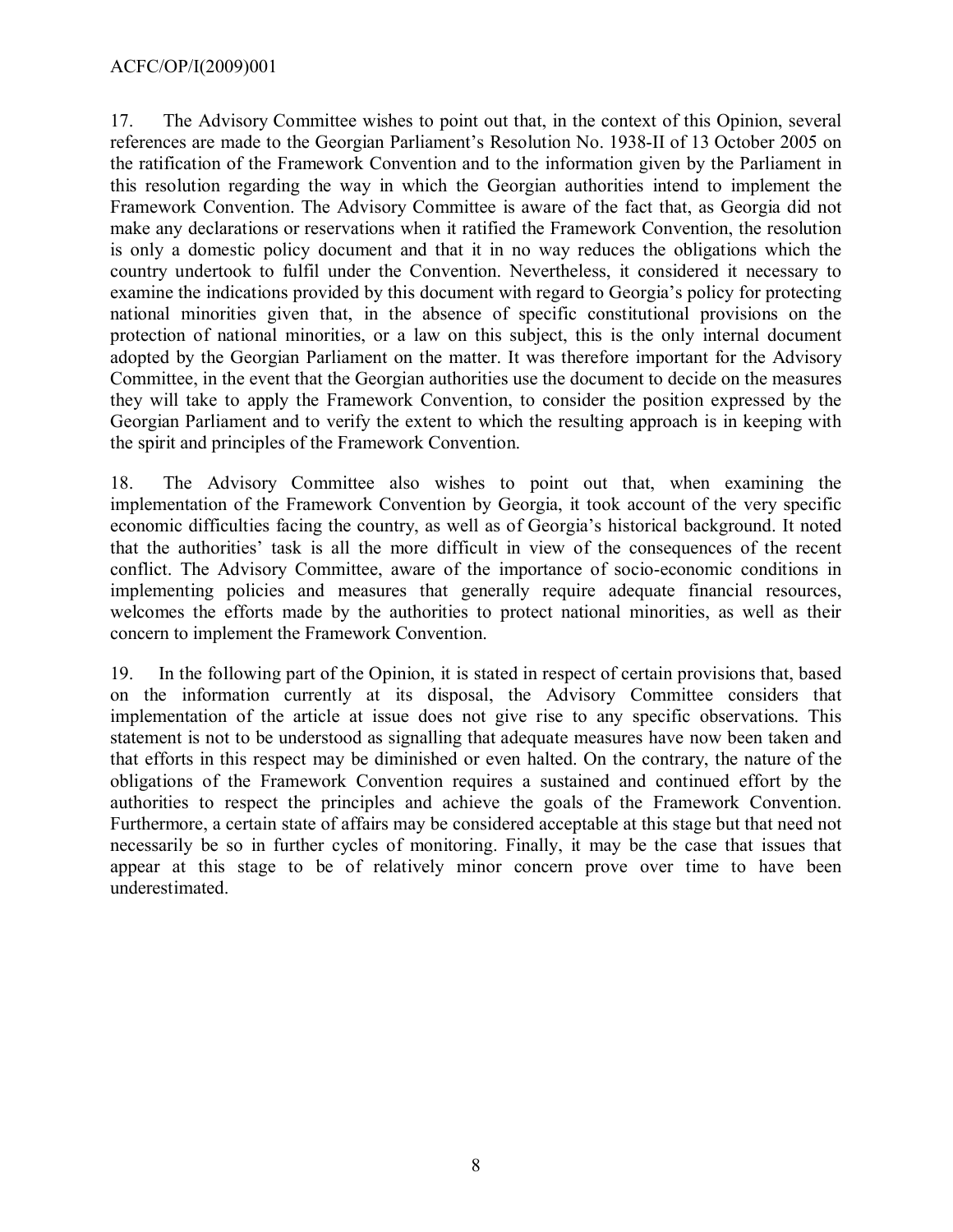## <span id="page-8-0"></span>**III. SPECIFIC COMMENTS IN RESPECT OF ARTICLES 1-19**

## **Article 1**

20. Based on the information currently at its disposal, the Advisory Committee considers that implementation of this article does not give rise to any specific observations.

## **Article 2**

21. Based on the information currently at its disposal, the Advisory Committee considers that implementation of this article does not give rise to any specific observations.

## **Article 3**

## **Scope of application of the Framework Convention**

22. The Advisory Committee underlines that, in the absence of a definition in the Framework Convention itself, the Parties must examine the personal scope to be given to the Framework Convention within their country. The position of the Georgian Government is therefore deemed to be the outcome of this examination.

23. Whereas the Advisory Committee notes on the one hand that Parties have a margin of appreciation in this respect in order to take the specific circumstances prevailing in their country into account, it notes on the other hand that this must be exercised in accordance with general principles of international law and the fundamental principles set out in Article 3. In particular, it stresses that the implementation of the Framework Convention should not be a source of arbitrary or unjustified distinctions.

24. For this reason the Advisory Committee considers that it is part of its duty to examine the personal scope given to the Framework Convention in order to verify that no arbitrary or unjustified distinctions have been made. Furthermore, it considers that it must verify the proper application of the fundamental principles set out in Article 3.

25. The Advisory Committee notes, where the personal scope given to the Framework Convention by Georgia is concerned, that ratification thereof on 22 December 2005 was preceded by a major internal debate on the possible definition to be given of the concept of "national minority". It notes in this context that the Resolution of Parliament of 13 October 2005 on the ratification of the Framework Convention contains an interpretation according to which the only groups which may benefit from the status of "national minority" are those whose members have Georgian citizenship, are distinct from the majority of the population in terms of language, culture and ethnic identity, have lived on Georgian territory for a long period and live "compactly" on Georgian territory.

26. The Advisory Committee notes that, as specified by the authorities, the aforementioned resolution is merely a domestic policy document, given that no declaration or reservation was made by Georgia to the Council of Europe on ratification of the Framework Convention. Notwithstanding this information, the Advisory Committee notes that, although this Resolution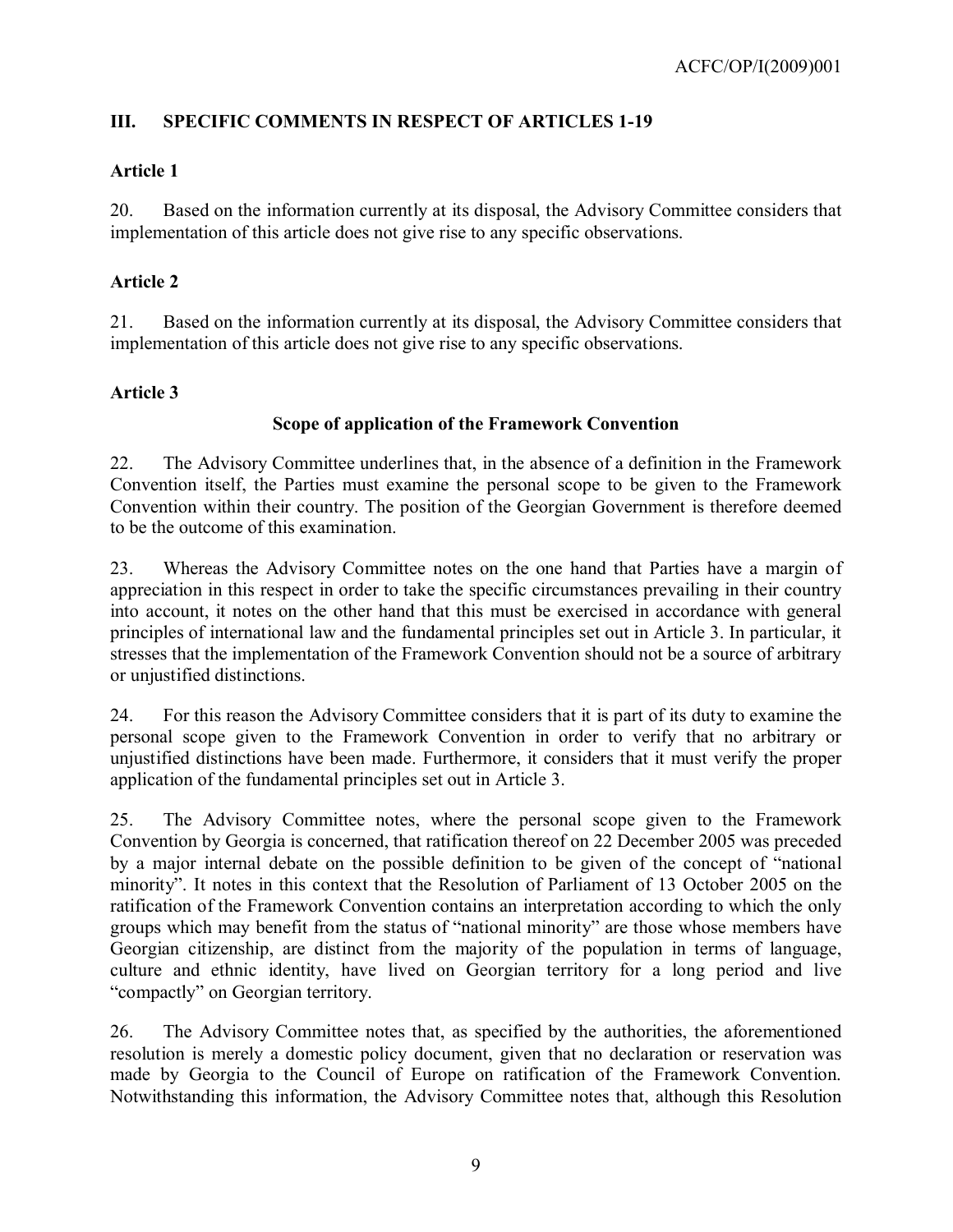has not been incorporated into any domestic legally-binding text, it does form the basis of the Georgian authorities' approach to the protection of national minorities. The Advisory Committee points out that the interpretations contained in the resolution could give rise to serious concerns, were they to have practical effects on persons belonging to national minorities.

27. The Advisory Committee regards as problematic, from the viewpoint of the Framework Convention, that access to the protection of the Convention is granted exclusively to groups living "compactly", even if this restrictive approach has not been formally codified. It takes note of the existence in Georgia of persons belonging to national minorities who have left their traditional areas of settlement and scattered to other areas, but who share the same ethnic, linguistic and cultural identity as the members of their community of origin. While it is true that certain rights protected by the Framework Convention are exercised in common with others, or their exercise is linked to conditions based on territory, the Advisory Committee takes the view that these persons should not as a result lose their status as persons belonging to a national minority or be excluded from the protection of the Framework Convention.

28. The authorities are encouraged to take a more open approach to such persons, who should be able to benefit from the protection of the Framework Convention in other fields, such as equality and non-discrimination, freedom of expression, of association, of belief and of religion, participation in social and economic life, and education. The Advisory Committee considers in any case that, if the criterion of "compact" settlement were to be formally used, its meaning would have to be specified and its application limited to those articles of the Framework Convention, the practical application of which has a numerical dimension or a link to a territory.

29. Furthermore, the Advisory Committee regrets the application by Georgia of the criterion of citizenship for access to the protection of the Framework Convention, and considers that such a step is not in line with the current efforts aimed at developing a more nuanced approach to the use of the citizenship criterion in the protection of national minorities.<sup>[2](#page-9-0)</sup> The Advisory Committee indeed considers that, while citizenship may be a legitimate requirement in fields such as representation in Parliament, general application of this criterion nevertheless remains problematic in relation to the guarantees associated with other important fields covered by the Framework Convention, such as non-discrimination and equality, as well as certain cultural and linguistic rights.

30. In more general terms, the Advisory Committee encourages the authorities to favour a flexible and open approach to the scope of the Framework Convention, both in respect of practical measures and in the context of current debates and legislative processes in Georgia. It welcomes the openness displayed in this regard by certain representatives of the authorities. The Advisory Committee considers it as essential, in the complex context of Georgia, to avoid formalising exclusions which might prove unjustified, and considers it important to preserve the possibility of other groups, including non-citizens where appropriate, being able to be covered in future by domestic legislation on minorities and being included in the scope of application of the Framework Convention (also see the comments on Articles 5 and 6 below).

<span id="page-9-0"></span> $\overline{a}$  $2$  Also see the Venice Commission report, "Non-citizens and minority rights", CDL-AD(2007)001, 18 January 2007.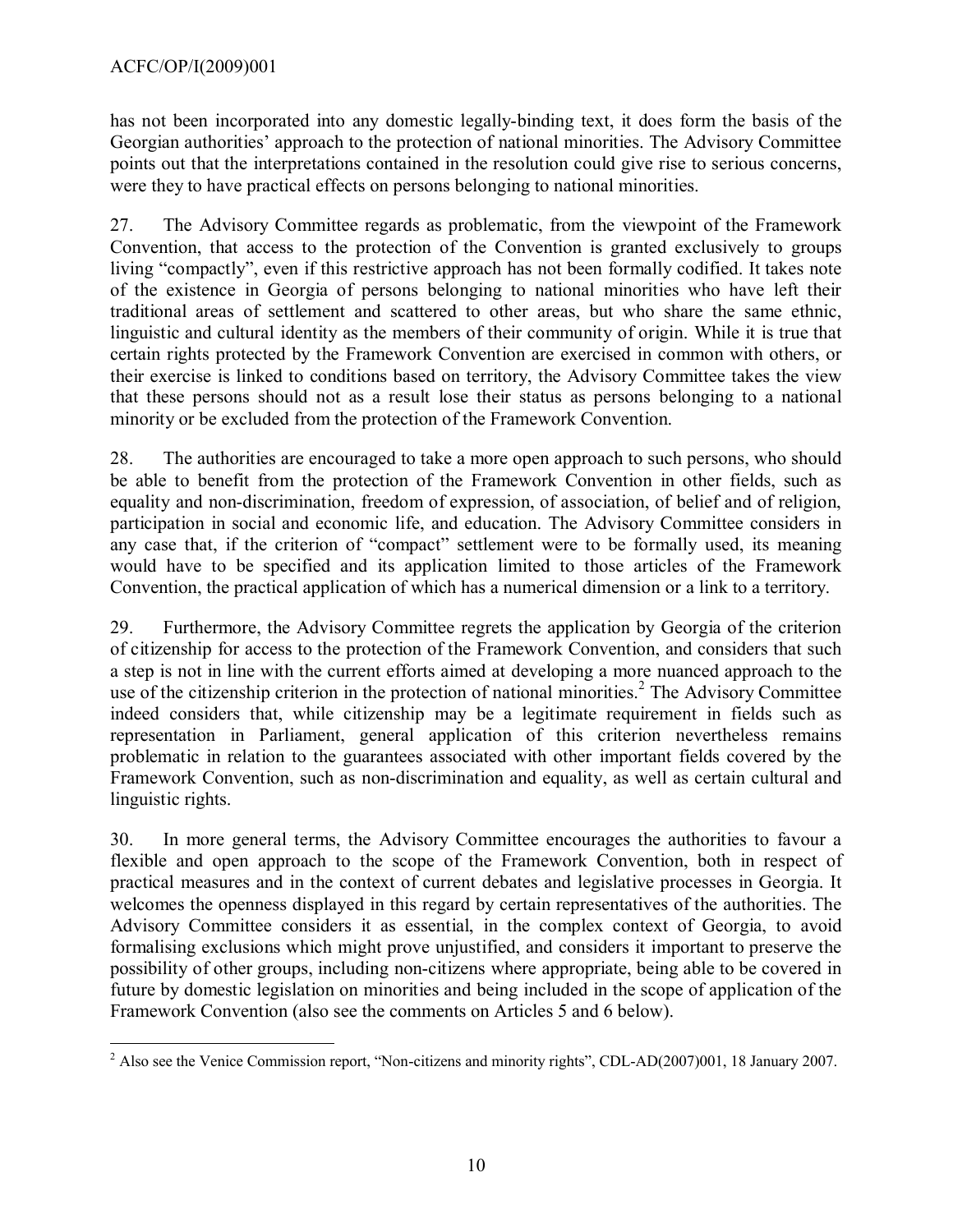31. The State Report indicates that persons belonging to national minorities represented 16% of the population of Georgia, according to the results of the population census held in 2002 (which covered the whole territory with the exception of Abkhazia and South Ossetia). [3](#page-10-0) The Advisory Committee notes that, while these results already bore witness to an appreciable decrease in the number of persons belonging to national minorities, this decrease has subsequently become more marked. This development is particularly worrying for national minorities. According to most of the available sources, this is occurring mainly because of significant emigration, which of course affects the Georgian population as a whole, including the majority, but is regarded by the representatives of minorities as an indicator of the insufficient level of integration of Georgian society. In their view, it is as a result of the difficulties that prevent these persons from effectively participating in the social, economic and political life of the country – the language barrier in particular – as well as the discriminatory attitudes that they face because of their ethnic origin or religion, that they strive to find better conditions in other countries (see in this context the comments on Articles 4, 5, 6, 10 and 15).

#### **Collection of ethnic data**

32. A new population census is to take place in Georgia from 21 to 28 January 2010. Preparatory work is under way, in accordance with the Action plan already drawn up for the period 2006-2011. The Advisory Committee welcomes the attention given by the authorities to this process, which is indeed particularly complex and involves significant human and financial resources. It is important that the results of the census are reliable so as to obtain a useful overview of the composition of the population and the socio-economic situation of the different population categories (also see the comments on Article 4 below).

33. The Advisory Committee is concerned to note that, according to information supplied by the Department for Statistics, the question on individuals' ethnic affiliation will be compulsory in this new census, which would not be compatible with the principles of Article 3 of the Framework Convention, namely free expression of ethnic affiliation and the requisite optional nature of the answers to questions relating to this affiliation. Furthermore, the Advisory Committee encourages the authorities in due course to inform the population and raise public awareness about the importance, implications and methodology of the census, and to train census enumerators in such a way as to ensure full compliance with the said principles. It is important, when the methods and questionnaires to be used for the collection of ethnic data are drawn up, for the representatives of national minorities to be consulted. The inclusion among the census enumerators of persons belonging to national minorities and the making available of questionnaires in minority languages could also help to obtain reliable statistics about the ethnic composition of the population.

34. The Advisory Committee notes in this context that, according to the interpretation given by certain representatives of the authorities, in pursuance of Georgian legislation (the Law on the population census) [4](#page-10-1) it is compulsory in Georgia to reply to the question on individuals' ethnic  $\overline{a}$ 

<span id="page-10-0"></span> $3$  According to these results, the total population of 3,661,173 in 2002 included 284,761 Azeris (6.1% of the total population), 248,929 Armenians (5.7%), 67,671 Russians (1.5%), 38,028 Ossetians (0.9%), 18,329 Yezidi (0.4%), 15,166 Greeks (0.3%), 7,110 Kists (0.2%), and 7,039 Ukrainians (0.2%), with Jews, Abkhaz, Assyrians and Kurds each forming 0.1% of the total population.

<span id="page-10-1"></span><sup>&</sup>lt;sup>4</sup> The Georgian Law on the population census, adopted on 12 October 2001.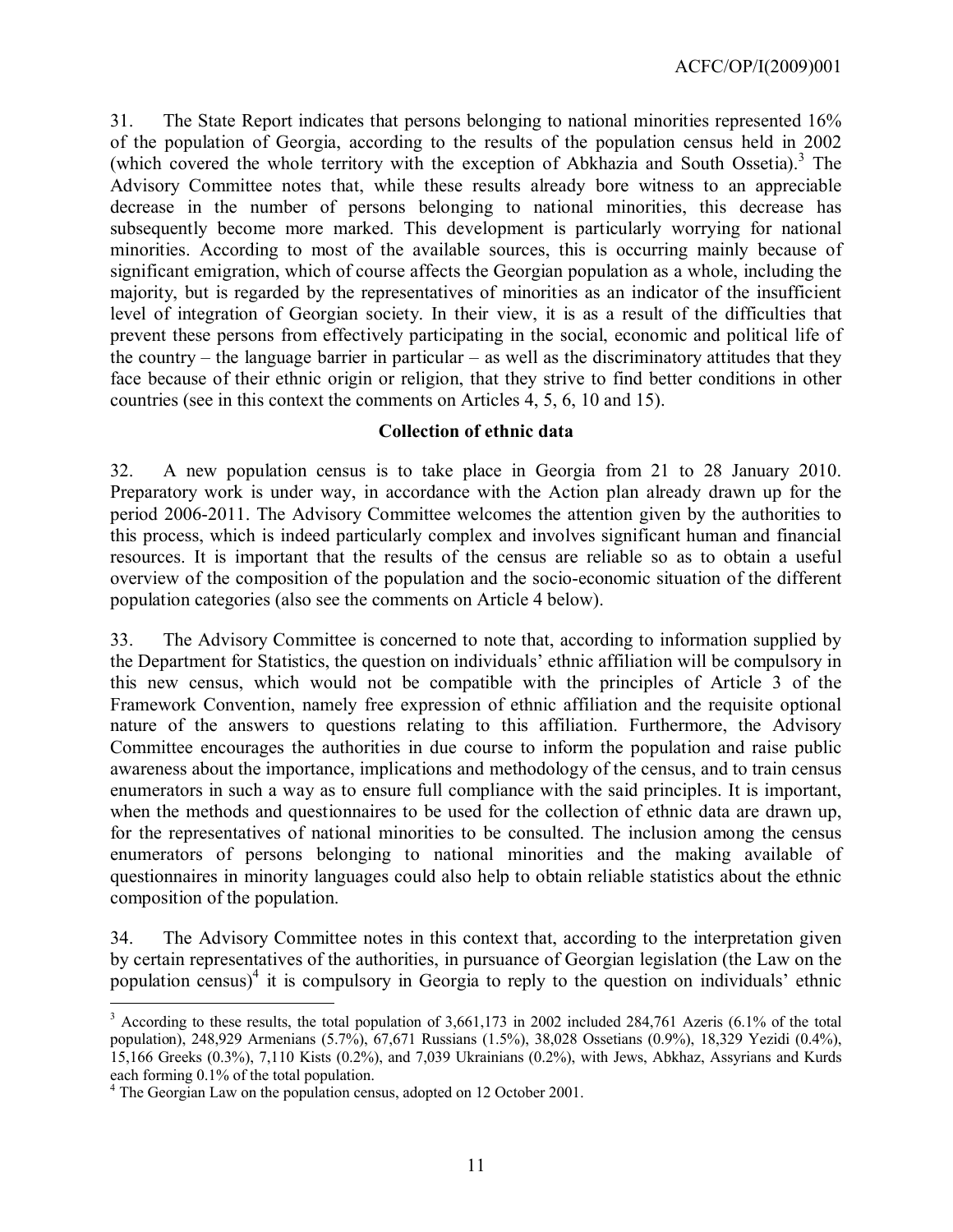#### ACFC/OP/I(2009)001

origin. Moreover, the 2002 census forms contained a closed list of only six "nationalities": Georgian, Abkhaz, Ossetian, Azeri, Russian or Armenian. Additionally, there was an opportunity for the persons interviewed to indicate whether their mother tongue was, or was not, that of the nationality with which they had identified themselves.

35. According to information from the Department for Statistics, when the persons covered by the census declared a nationality other than the six shown on the form, the census enumerators processed the information supplied on the basis of a larger list containing more than a hundred nationality options, but without the person concerned being able to ensure that this information processing corresponded to the choice that he or she had expressed. The Advisory Committee takes the view that the obligation to answer the ethnic question, on the one hand, and such processing of the replies received, on the other, raise problems of compatibility with Article 3 of the Framework Convention. It strongly encourages the authorities to ensure, when the next population census is carried out, that the right to free expression of ethnic or national affiliation is fully respected, and that the question concerning such ethnic or national affiliation is optional.

36. The Advisory Committee takes note of information, obtained from official sources, according to which applicants for posts in the police force supply information about their ethnic origin, which is subsequently retained by the Ministry of the Interior. The Advisory Committee is aware that such information may prove useful when members of the police are assigned to the Georgian territory, and may facilitate communication with the different ethnic communities. At the same time, if the collection and retention of such data were not accompanied by sufficient safeguards as to the protection of personal data, this practice could be incompatible with Article 3 of the Framework Convention. The Advisory Committee therefore wishes to remind the authorities of the importance, when information about individuals' ethnic origin is collected, processed and disseminated, of compliance with the safeguards which appear, *inter alia*, in Recommendation (97) 18 of the Committee of Ministers concerning the protection of personal data collected and processed for statistical purposes.

## **Article 4**

#### **Non-discrimination legislation**

37. The Advisory Committee notes that a number of legislative safeguards exist against discrimination, particularly any discrimination based on ethnic or religious affiliation. Article 14 of the Georgian Constitution guarantees the equality of all citizens before the law,<sup>[5](#page-11-0)</sup> while the Criminal Code prohibits discrimination (Article 142), and particularly racial discrimination (Article 142-1). Anti-discrimination provisions also exist in the legislation on civil and administrative matters, particularly in the Labour Code $<sup>6</sup>$  $<sup>6</sup>$  $<sup>6</sup>$  and the Law on general education</sup> (2005). The Advisory Committee nevertheless takes the view that the Georgian authorities should incorporate in existing legislation a prohibition of discrimination - particularly that based on ethnic origin - in other fields, including access to housing, social protection and public goods and

<span id="page-11-0"></span> $\overline{a}$  $<sup>5</sup>$  Article 14 of the Georgian Constitution: "Everyone is free by birth and is equal before law regardless of race,</sup> colour, language, sex, religion, political and other opinions, national, ethnic and social belonging, origin, property and title, place of residence".

<span id="page-11-1"></span> $6$  Labour Code of Georgia, adopted in 2006, section 2(3).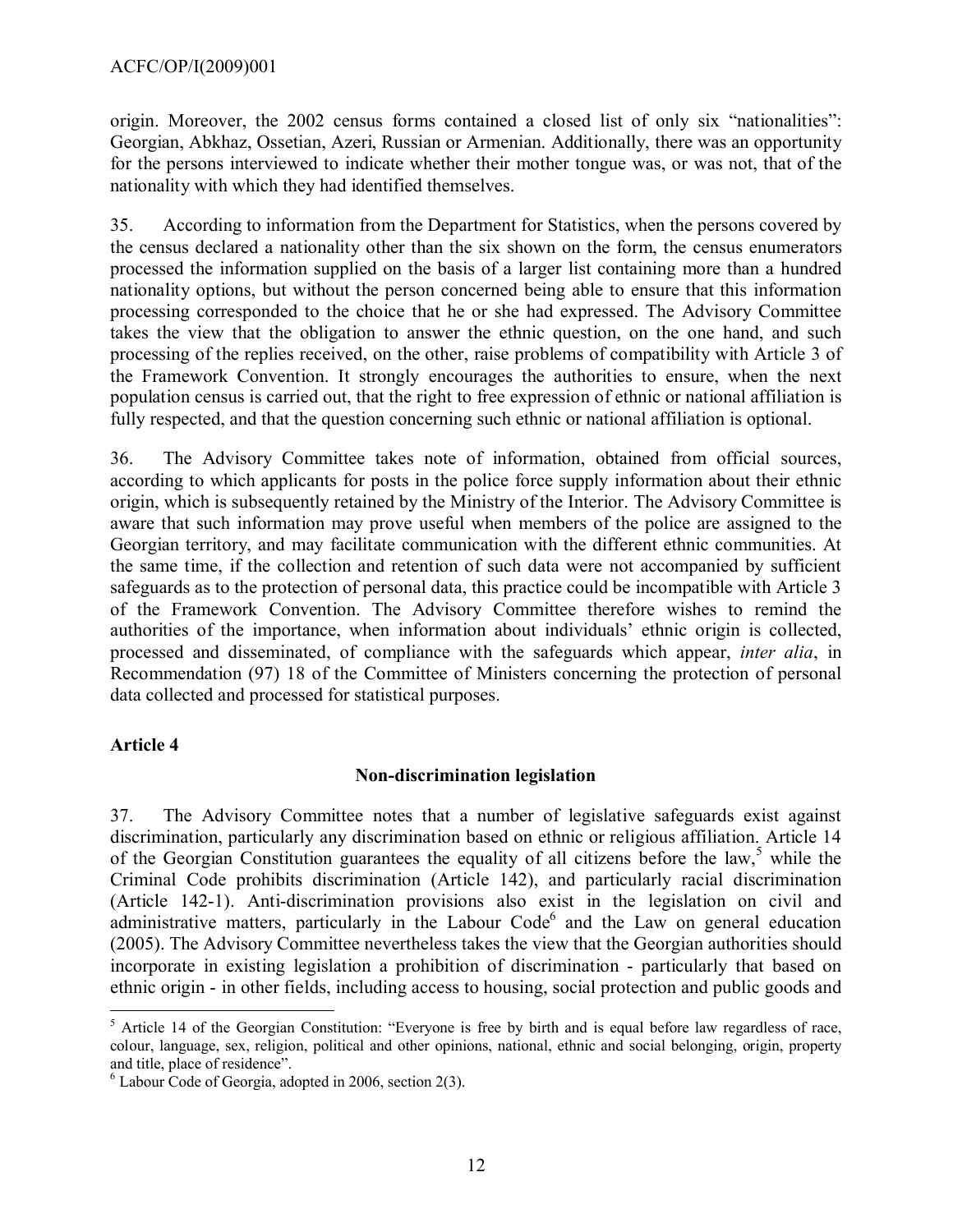services.<sup>[7](#page-12-0)</sup> The authorities should also review the existing laws and consider elaborating comprehensive anti-discrimination legislation.

38. The Advisory Committee notes that case-law relating to the anti-discrimination legislation is very limited and includes no cases connected with individuals' ethnic or national affiliation. During their discussions with the Advisory Committee, the authorities emphasised that the absence of complaints about cases of discrimination based on ethnic affiliation is linked to the fact that this problem is virtually non-existent in Georgia. Other sources emphasised the fact that persons belonging to national minorities are very often unaware of their rights, because of a general lack of information as well as a lack of knowledge of the Georgian language, in which legislation is written. Furthermore, the sources of information available to the Advisory Committee refer to a widespread lack of confidence in the judicial system, particularly among persons belonging to national minorities, who are not inclined to go to the courts if their rights are violated. The anti-discrimination provisions of the Criminal Code also seem to be rarely used by the prosecution or the courts.

39. The Advisory Committee urges the authorities to ensure that persons belonging to national minorities have access to full information about their rights, where possible in their own language, as well as access to courts and other institutions if they consider that their rights have been violated. The Advisory Committee takes the view that action to raise awareness of discrimination and the relevant legislation among the judiciary**,** public officials and the police should also be enhanced.

40. The Advisory Committee is pleased to note that the Office of the Public Defender (Mediator) is much used when human rights violations occur and has, over the past few years, developed a range of human rights protection activities. The Advisory Committee particularly welcomes this institution's special focus on the situation of persons belonging to national minorities. A specific department of the Office deals with issues relating to national minorities, and the Office has established several consultative councils, including one which deals with national minorities and one with religions (see comments on Articles 6 and 15 below).

41. The Advisory Committee also welcomes the opening, in December 2008, of a regional Office of the Public Defender in Kvemo-Kartli, and hopes that the planned office in Samtskhe-Javakheti will be established shortly. These local representations in regions where substantial numbers of persons belonging to national minorities live should make these persons' access to the Office of the Public Defender easier, and raise their awareness of their rights. It does appear that, hitherto, few cases of human rights violations and discrimination on grounds of ethnic affiliation have been brought to the Public Defender's attention, although the Committee was informed by several of the parties to whom it spoke of the existence of such cases. In practice, during its visit, the Advisory Committee was told by persons belonging to national minorities of the existence of direct or indirect discrimination, particularly in respect of access to education (see the comments under Articles 12 and 14, particularly those on access to higher education), socio-economic life and public affairs (see the comments in paragraphs 47 and 48 below and in respect of Article 15).

<span id="page-12-0"></span> $\overline{a}$  $<sup>7</sup>$  Also see in this respect the second report on Georgia of the European Commission against Racism and Intolerance</sup> (ECRI), adopted on 30 June 2006 (CRI(2007)2).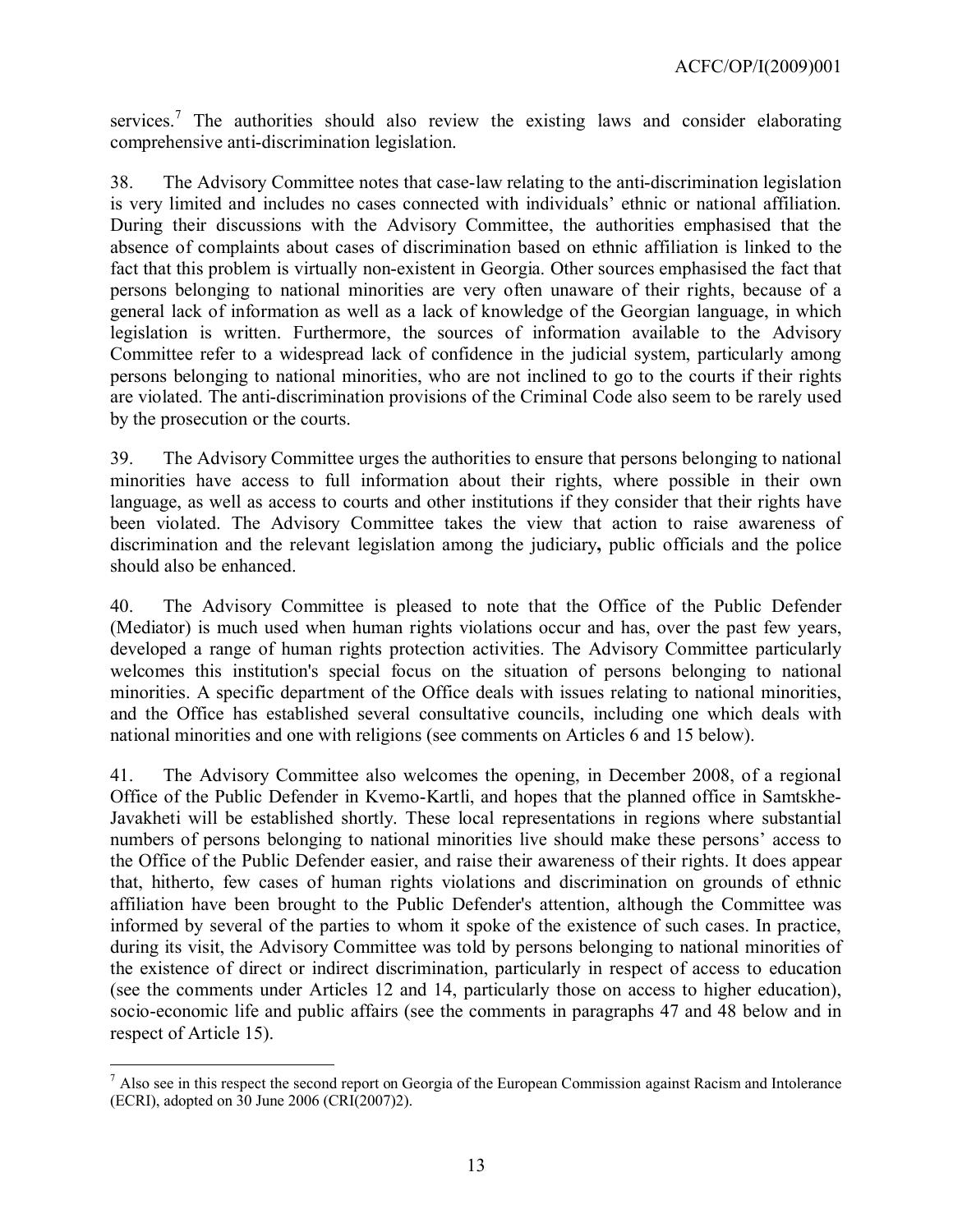#### ACFC/OP/I(2009)001

 $\overline{a}$ 

42. The Advisory Committee therefore calls on the Georgian authorities to step up their efforts to combat discrimination. It expects sufficient human and financial resources to be given to the Public Defender's regional offices to enable them to do their work efficiently. The Advisory Committee also calls on the Georgian authorities to continue to support the Office of the Public Defender, so that it can continue to work efficiently and completely independently.

43. The Georgian authorities have informed the Advisory Committee that they have no plan to introduce positive measures<sup>[8](#page-13-0)</sup> to promote the equality of persons belonging to national minorities. The Advisory Committee points out in this context that the introduction of specific compensatory**,** temporary measures frequently proves essential to the remedying of inequalities and to ensuring that persons belonging to national minorities can fully enjoy their fundamental rights. Such measures shall, as indicated in article 4.3 of the Framework Convention, not be considered discriminatory.

44. The Advisory Committee therefore calls on the authorities to consider, in the light of Article 4 of the Framework Convention, the possibility of devising positive measures to promote full and effective equality for persons belonging to national minorities. It would also be important to inform the majority population of these positive measures, explaining their essential role in combating discrimination.

45. Furthermore, the Advisory Committee emphasises that, in order to prepare effective antidiscrimination measures, it is vital to have available reliable and up-to-date data about the socioeconomic situation and education of persons belonging to national minorities. The Advisory Committee notes that the Georgian authorities have a certain amount of data available, mostly from the 2002 population census (also see comments under Article 3). It nevertheless notes the existence of significant gaps in this sphere, and regrets the absence of any collection of data broken down according to ethnic origin, for instance through labour force or household surveys, or through sociological surveys and studies. Consequently, the Advisory Committee calls on the authorities to collect more information about the situation of these persons, while ensuring that the international safeguards relating to the protection of personal data are complied with.<sup>[9](#page-13-1)</sup>

## **Discriminatory effects of the application of legislation on the official language**

46. A number of legislative provisions in various fields relate to the use of the official language, which, in pursuance of Article 8 of the Constitution, is Georgian. Thus Georgian is the language used in public services (together with Abkhaz in Abkhazia), and, in pursuance of the Law on the public service, inadequate knowledge of this language may be a ground for

<span id="page-13-0"></span> $8$  The Advisory Committee notes that there is a difference in the terminology in this regard, both at international level and in the practice of the State parties. Article 4, paragraph 2 of the Framework Convention refers to "adequate measures", and paragraph 39 of the Explanatory Report mentions "special measures". The Opinions of the Advisory Committee have been trying to follow the different terminology used in the various State parties. In order to unify the language of its opinions and to embrace all different terms used to refer to these measures, the Advisory Committee will use the term "positive measures", unless explicit reference is made to Article 4, paragraph 2 of the Framework Convention, in which case reference is made to "adequate measures" in accordance with the terminology used in that provision.

<span id="page-13-1"></span><sup>&</sup>lt;sup>9</sup> See for instance the Convention for the Protection of Individuals with regard to Automatic Processing of Personal Data (ETS 108) and the Committee of Ministers Recommendation (97) 18 on the protection of personal data collected and processed for statistical purposes.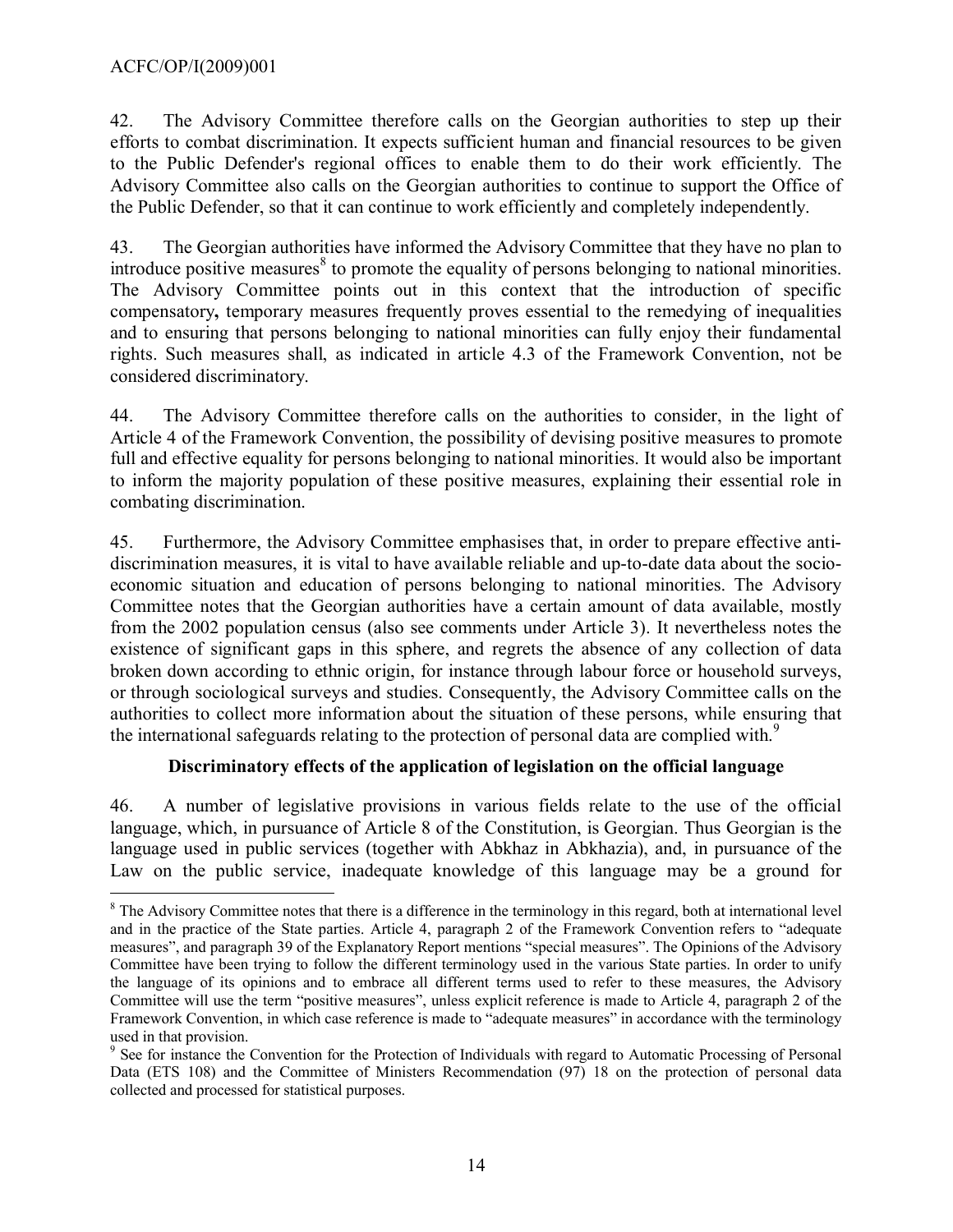dismissal.<sup>[10](#page-14-0)</sup> The 1999 Code of Administrative Procedure also confers on Georgian the status of the language of administrative procedures, to the exclusion of any other language (except Abkhaz in Abkhazia). The 2005 Organic Law on local authorities establishes Georgian as the working language of local authorities. The 1997 Law on the courts makes the same provision for the judicial sphere as a whole, while persons with no knowledge of Georgian may benefit from the assistance of an interpreter. Other provisions cover the field of education (see comments in respect of Articles 12 to 14 below).

47. The Advisory Committee has been informed about a trend towards stricter implementation of the legislation on the official language in recent years, including in those regions where substantial numbers of persons live who belong to national minorities and speak little or no Georgian. It ensues from this shift to the exclusive use of the Georgian language that a good number of such persons may be disadvantaged in terms of access to public employment, of political representation (see comments under Article 15 below) and in the judicial sphere. Information has reached the Advisory Committee to the effect that persons belonging to national minorities can be at a disadvantage in the judicial field as the interpretation supplied is in many cases of poor quality (see also remarks in respect of Article 11 hereafter).

48. Similarly, the Advisory Committee has received reports that linguistic requirements applied to various occupations (mainly through language tests) seem to have resulted in employees from national minorities being replaced by persons belonging to the majority who, in some cases, do not have sufficient command of minority languages. These linguistic requirements constitute an additional obstacle to access to certain occupations for persons belonging to minorities. Frequently, they also give rise to uncertainty as to the retention of these persons in their employment. Furthermore, the replacement in employment of persons belonging to minorities by those belonging to the majority can result in misunderstandings and problems of communication between persons belonging to national minorities and new employees, thus creating problems of access to certain public goods and services for persons belonging to these minorities. In this respect, the Advisory Committee refers to its Thematic Commentary on the effective participation of persons belonging to national minorities in cultural, social and economic life and in public affairs, pointing out, inter alia, that "access to basic social benefits and to certain public services should not be hampered by undue language or residency requirements".<sup>[11](#page-14-1)</sup>

49. The Advisory Committee therefore urges the Georgian authorities to take all requisite steps to ensure that implementation of the existing legislative provisions on the use of the official language does not give rise to direct or indirect discrimination against persons belonging to national minorities who have insufficient command of this language, especially in regions where they live in substantial numbers. Furthermore, the Advisory Committee calls on the authorities to step up their efforts to assist the persons concerned in acquiring an adequate level of command of the Georgian language (also see comments under Article 14), and to take any other supporting measures enabling them to have access, on an equal footing with the majority, to employment, education and health care.

 $\overline{a}$ 

<span id="page-14-0"></span> $10$  Law on the public service, 1998, Articles 12, 15, 16 and 98 paragraph 1.

<span id="page-14-1"></span><sup>&</sup>lt;sup>11</sup> Advisory Committee's Thematic Commentary on the effective participation of persons belonging to national minorities in cultural, social and economic life and in public affairs, adopted on 28 February 2008, ACFC/31DOC(2008)001.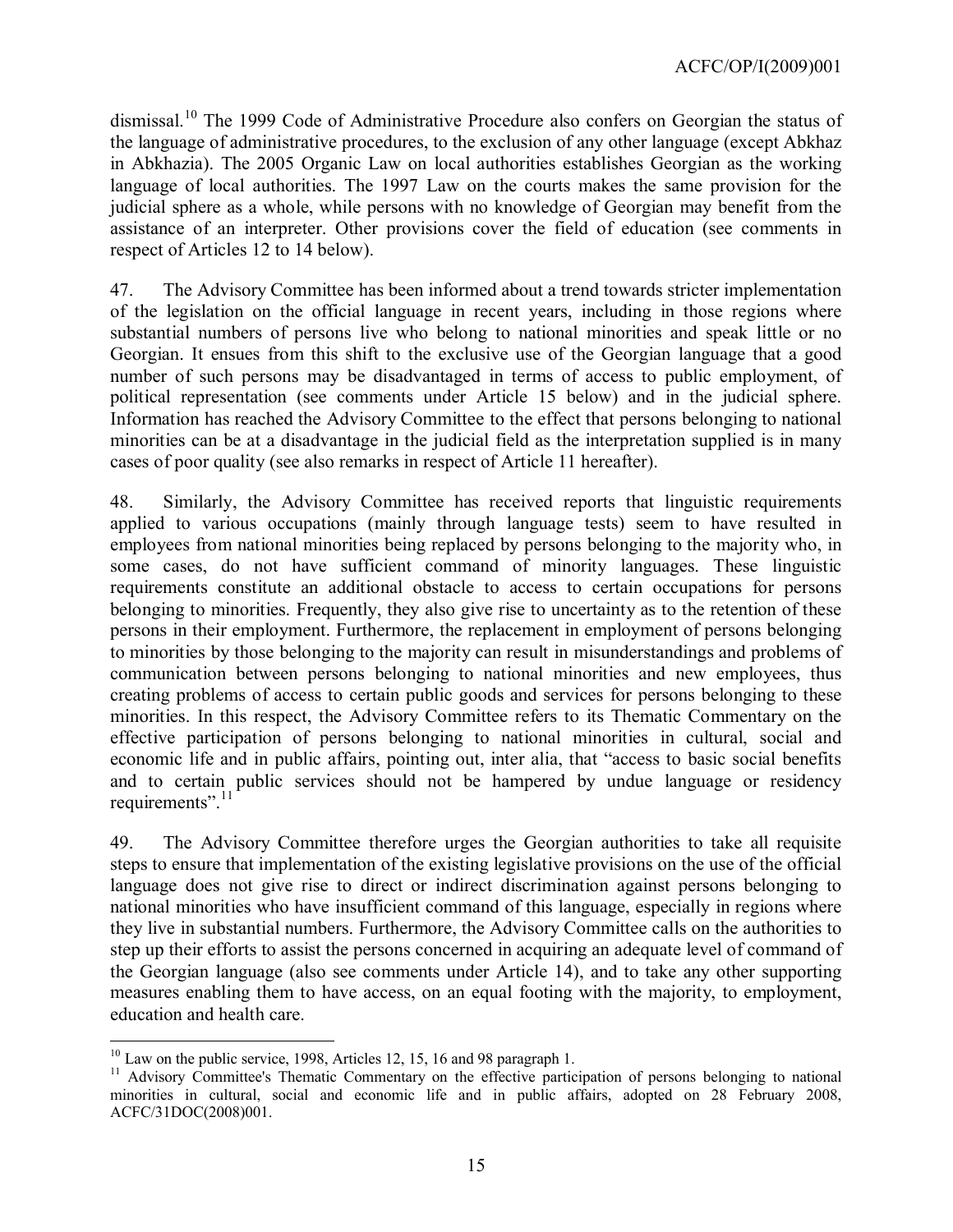#### **Absence of identity documents**

50. The Advisory Committee is concerned by the fact that some persons belonging to certain national minorities have no identity documents, not having been registered at birth and not appearing on civil status registers. It is reported that these persons' situation is not regularised, partly through lack of information about the administrative procedures in force, and partly because these persons are said to be sometimes obliged to pay for the services of intermediaries in order to pursue procedures which are now free of charge. This problem particularly affects persons belonging to the Azeri minority, but also affects the Avar and Roma communities. Consequently, the persons concerned have no access to certain basic social benefits, and many of them still have no Georgian passport.

51. In this context, the Advisory Committee welcomes the action plan being implemented by the authorities to resolve these difficulties, particularly through information campaigns in several languages. It calls on them to continue and step up these efforts and to take all necessary measures to assist the persons concerned to regularise their situation, especially those who live in isolated regions. Progress in implementing the action plan should be monitored and evaluated.

#### **Protection by law-enforcement agencies**

52. The Advisory Committee takes note with concern of allegations of inadequate protection of persons belonging to the Azeri minority by law enforcement agencies in the areas bordering Armenia (in Kvemo-Kartli). Credible reports that these persons have been victims of acts of violence, land and other property seizures and thefts of cattle have been brought to the attention of the Advisory Committee. Cases of alleged disappearances have also been reported. Such acts were said to have been carried out by persons from the other side of the border, in a region where borders are not always precisely delimited. The parties to whom the Advisory Committee spoke emphasised the lack of reaction by Georgian law-enforcement agencies in such cases, placing the persons concerned in a situation of insecurity and vulnerability. The Advisory Committee expresses its concern about this situation and calls on the Georgian authorities to review these complaints with all due attention, so as to be able to take the necessary action including, if applicable in the international co-operation context (also see comments under Article 18).

## **Article 5**

#### **Legislative framework and general policy on the integration and the protection of national minorities**

53. Georgia does not currently have either a law or constitutional provisions specifically devoted to the protection of national minorities. The domestic legal framework for the protection of national minorities is based on the principle of the equality of all citizens and on the right freely to develop one's own culture and to use one's mother tongue in public and private, which are enshrined in Articles 14 and 38 respectively of the Georgian Constitution. While legislative provisions concerning national minorities are included in certain laws relating to specific sectors (education, culture, local self-government, etc), these are dispersed and incomplete and do not yet seem to provide sufficient safeguards as to effective implementation of all the obligations accepted by Georgia under the Framework Convention.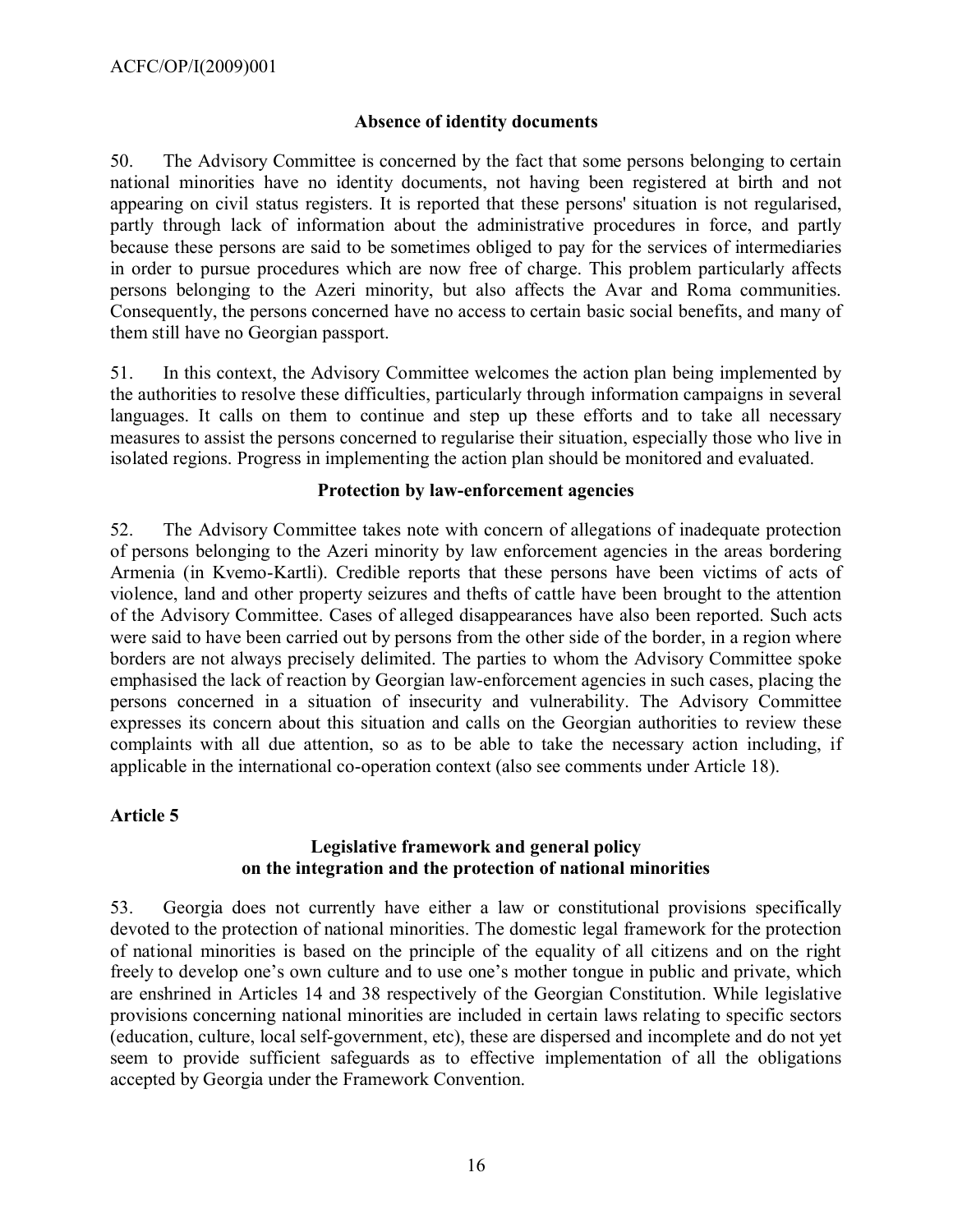54. Several pieces of draft legislation globally regulating the protection of national minorities have been prepared and examined over recent years. These efforts, however, have not led to the adoption of a specific law, and a number of crucial questions are still under discussion, namely: the definition of national minorities, the status and protection of persons belonging to national minorities who live on territories outside Government control, and the protection of persons belonging to national minorities who live outside the areas where such persons live "compactly".

55. When it visited Georgia, the Advisory Committee noted that, most of the authorities' representatives regarded as premature the adoption of such a law, given the circumstances currently prevailing in Georgia, and seemed to favour the introduction of legislative amendments in the various sectors of interest to national minorities. It notes that the Civil Integration and Tolerance Council is currently preparing a number of legislative amendments in order to create a legislative basis for policies connected with protection of the cultural heritage, to promote equal opportunities in access to the public service and to improve the quality of interpretation services to persons belonging to minorities.

56. The Advisory Committee notes that, in 2007, the Council for Ethnic Minorities sent to the various governmental bodies concerned a number of recommendations encouraging them to implement the Framework Convention more effectively in their sector of activity. It expects that the planned legislative amendments will take appropriate account of the position thus expressed by the minority representatives. This is all the more so that, since the ratification of the Framework Convention in October 2005, no legislative progress directly connected with the protection of minorities has been noted, notwithstanding a number of legislative proposals put forward by civil society.

57. The Advisory Committee has, in this regard, noted the discontent expressed by national minorities about the inadequacies of the current legislative framework and the consequences of the lack of an overall Government policy on the protection of national minorities. It nevertheless notes that the authorities have, for several years, been endeavouring to develop a more consistent approach to the protection of national minorities. For instance, a "Draft Concept Paper on Integration Policy of the National Minorities in Georgia" was prepared in 2007 by the Parliamentary Committee for Human Rights and Civil Integration. Although this has not been debated in Parliament, this paper suggested some lines to explore with a view to future legislative developments in this field.

58. At the end of October 2008, the Civic Integration and Tolerance Council<sup>[12](#page-16-0)</sup> drew up a "National Concept for Tolerance and Civic Integration" accompanied by an action plan containing practical measures to implement it. This document is to be adopted by the Government as the strategic basis for its policy on national minorities, and there are plans for the Civic Integration and Tolerance Council to conclude specific agreements with the ministries concerned. The Advisory Committee welcomes the Government's efforts to gauge the scale of the needs and difficulties of national minorities. It nevertheless, like the representatives of national minorities, considers that, in order to produce effects, this document should be more detailed and accompanied by adequate resources and clear legislative safeguards in the various fields of

 $\overline{a}$ 

<span id="page-16-0"></span> $12$  Established by Presidential Decree in 2005, this council is an inter-institutional body comprising representatives of various public institutions, national minorities, civil society, international organisations and the academic world.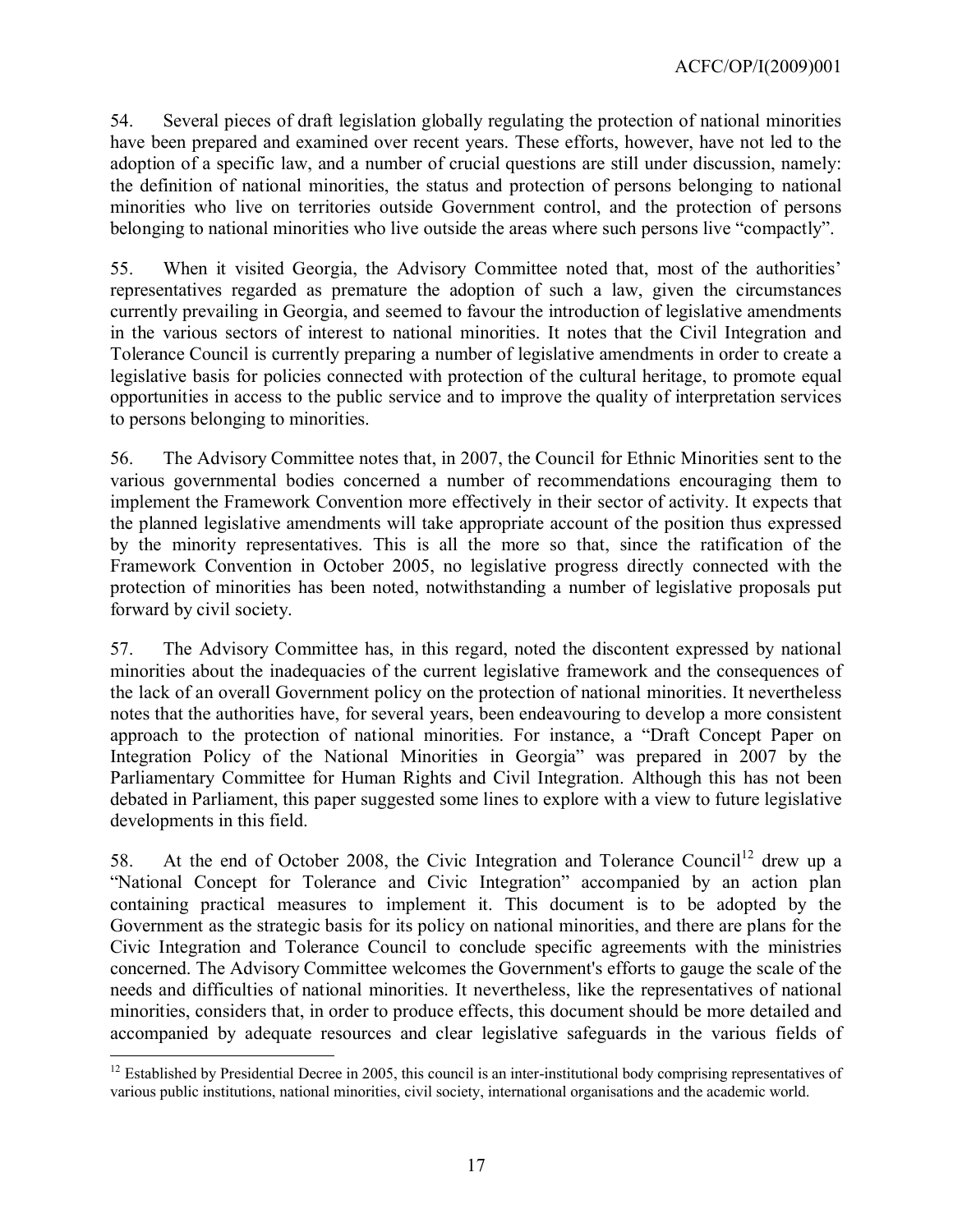$\overline{a}$ 

interest to national minorities. It welcomes the submission of the concept for an international expert opinion and encourages the authorities to give all due attention to the recommendations that this opinion contains.

59. In more general terms, the Advisory Committee notes that certain representatives of the authorities systematically consider minority issues from the perspective of conflict prevention and management. While it is aware of the complex context currently prevailing in Georgia, the Advisory Committee takes the view that it would be desirable to avoid such an association, which may be simplistic and have negative effects on the persons concerned and the majority population. It wishes to emphasise that the spirit of the Framework Convention is much wider and goes beyond conflict prevention. The Advisory Committee points out that the authorities should favour a more positive approach to the protection of national minorities, and consider it as an integral part of the public policies to ensure respect for human rights and fundamental freedoms.

60. The Advisory Committee further notes that a particular emphasis is placed by the authorities, in all of their activities relating to national minorities, on the subject of their integration into Georgian society. While acknowledging the importance of such integration, the representatives of minorities point out that this objective should not be achieved to the detriment of the equally legitimate goal of the preservation of these persons' identity, and particularly of their language. The Advisory Committee in fact notes that clear concern was shown by those parties to whom it spoke about the risk of assimilation to which persons belonging to minorities are exposed by the approach favoured by the authorities. They consider that a large number of measures taken by the authorities in recent years run counter to expectations of persons belonging to minorities and are evidence of a negative tendency in this field. Among the examples quoted are the problems connected with the return of religious property (see comments under Article 8) and the stricter application of the legislative provisions requiring Georgian to be used in the public sphere (see comments on Articles 4, 10 and 15). The Advisory Committee is concerned about this situation and encourages the authorities to take a balanced approach, based on a longterm view, endeavouring both to achieve the objectives of integration of Georgian society and to meet the need to protect the rights of persons belonging to minorities in terms of the preservation and development of their identity. It also emphasises the essential need for minorities' representatives, including those from the regions, to be involved in the devising and implementation of these policies.

#### **Support for the preservation and development of the culture and identity of persons belonging to national minorities**

61. The Advisory Committee notes that the legislation in force contains legal safeguards for the preservation and development of the culture and identity of persons belonging to national minorities. In accordance with Article 34 of the Georgian Constitution,<sup>[13](#page-17-0)</sup> the Government is required to promote the development of culture and encourage all citizens to take part in cultural

<span id="page-17-0"></span><sup>&</sup>lt;sup>13</sup> "1. The state shall promote the development of culture, the unrestricted participation of citizens in cultural life, expression and enrichment of cultural originality, recognition of national and common values and deepening of international cultural relations.

 <sup>2.</sup> Every citizen of Georgia shall be obliged to care for the protection and preservation of the cultural heritage. The state shall protect the cultural heritage by law."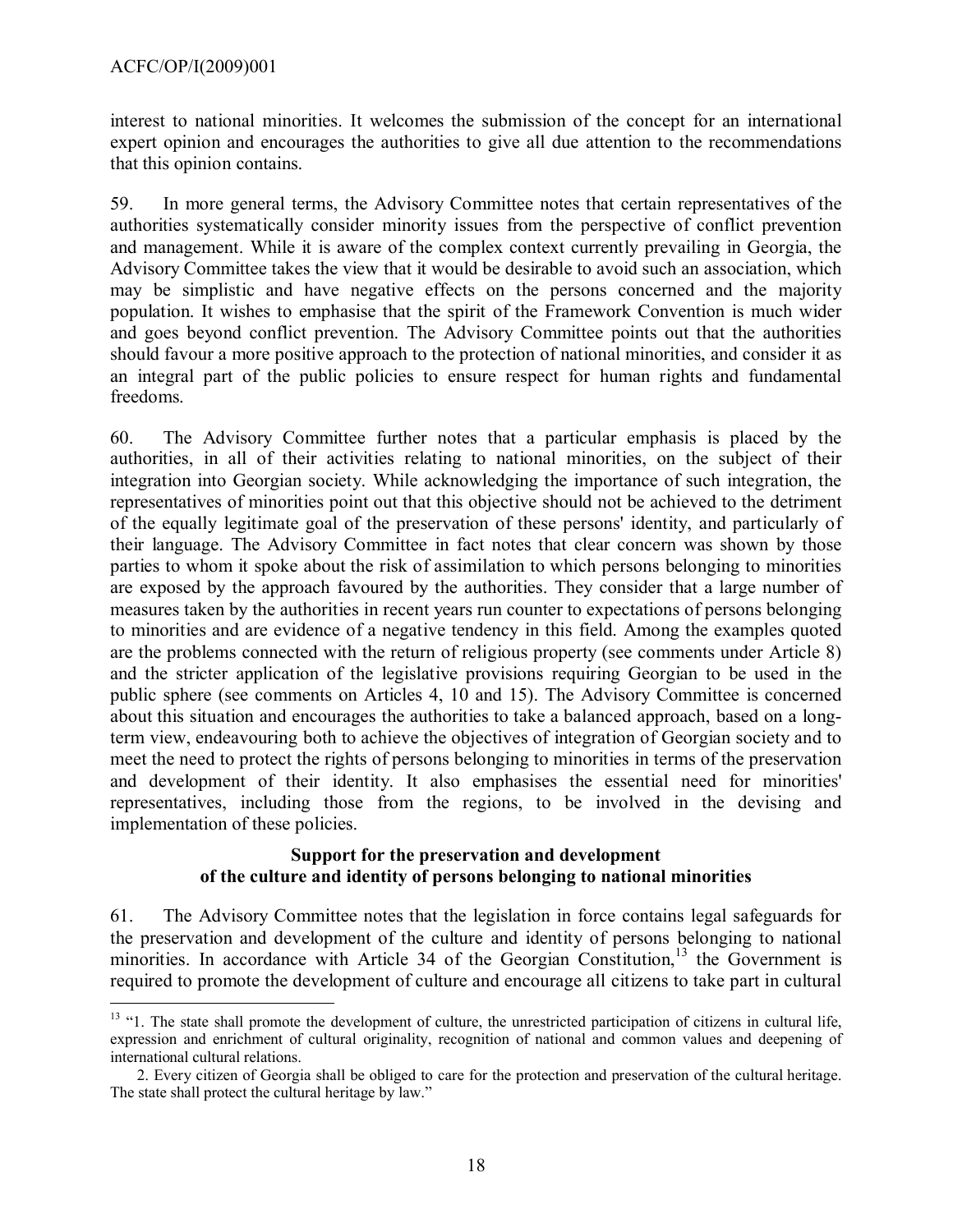life, as well as to promote the expression and enrichment of cultural identity. Furthermore, in accordance with Article 19 of the 1997 Law on Culture, national minorities may freely organise their own cultural institutions.

62. The practical effect of these guarantees is the payment of state subsidies to state theatres and to two publications of the two numerically largest minorities, the Armenians and Azeris, as well as grants to cultural centres (such as that of the Jewish minority, that of the Assyrians, the House of Caucasus, etc.) and other cultural establishments of national minorities. The initiatives taken by certain local authorities to improve awareness among the local population of the culture, traditions and life of other ethnic communities, are to be welcome. The Advisory Committee nevertheless notes with concern that, in many cases, national minorities have no representation in the management of cultural establishments, which are often run by persons belonging to the majority population. Furthermore, the cultural activities of these establishments have been decreasing as other activities, mainly commercial, increased in number, and the status of some establishments has declined. The Advisory Committee encourages the authorities to review this situation and to promote the activities of these establishments as well as their management by persons belonging to national minorities.

63. National minorities can also obtain funding for their cultural activities from the Ministry of Culture. It is often the case, however, that they are neither informed about the opportunities that exist nor consulted when subsidies are allocated. The Advisory Committee notes in this respect that there is no specific budget set aside for the cultural development of national minorities, which have to compete for project funds with all other NGOs. Thus the actual level of financial assistance available to the organisations of minorities is far from meeting the needs that exist, and the persons who belong to minorities are particularly concerned, at present, about the survival of their cultural and historical heritage.

64. The Advisory Committee notes the particular concern of national minorities as to the situation of their religious and historical buildings and the absence of appropriate state support. Looking beyond the difficulty of maintaining and restoring such buildings, there are reports of acts of vandalism against, and even attempts to destroy, these monuments, which are of particular symbolic value to the communities concerned. The Advisory Committee is concerned about such acts, which reflect a lack of respect and tolerance within Georgian society (also see the comments under Article 6 below). It considers that the authorities should take all necessary steps to prevent and punish such action, while at the same time acting more resolutely, including by providing adequate financial resources, to preserve the historical and cultural heritage of the persons belonging to national minorities.

65. The Advisory Committee notes that certain representatives of the authorities consider it important to encourage private actors to support the cultural development of minorities and the preservation of their historical heritage. While noting the scale of the financial difficulties facing Georgia, and while valuing the role that private entrepreneurs can play in this field, the Advisory Committee considers that their contributions cannot and should not replace that of the State. As required by the Framework Convention and guaranteed by Georgian legislation, it is primarily the State's duty to create the necessary conditions for the preservation and development of the cultural heritage of persons belonging to national minorities.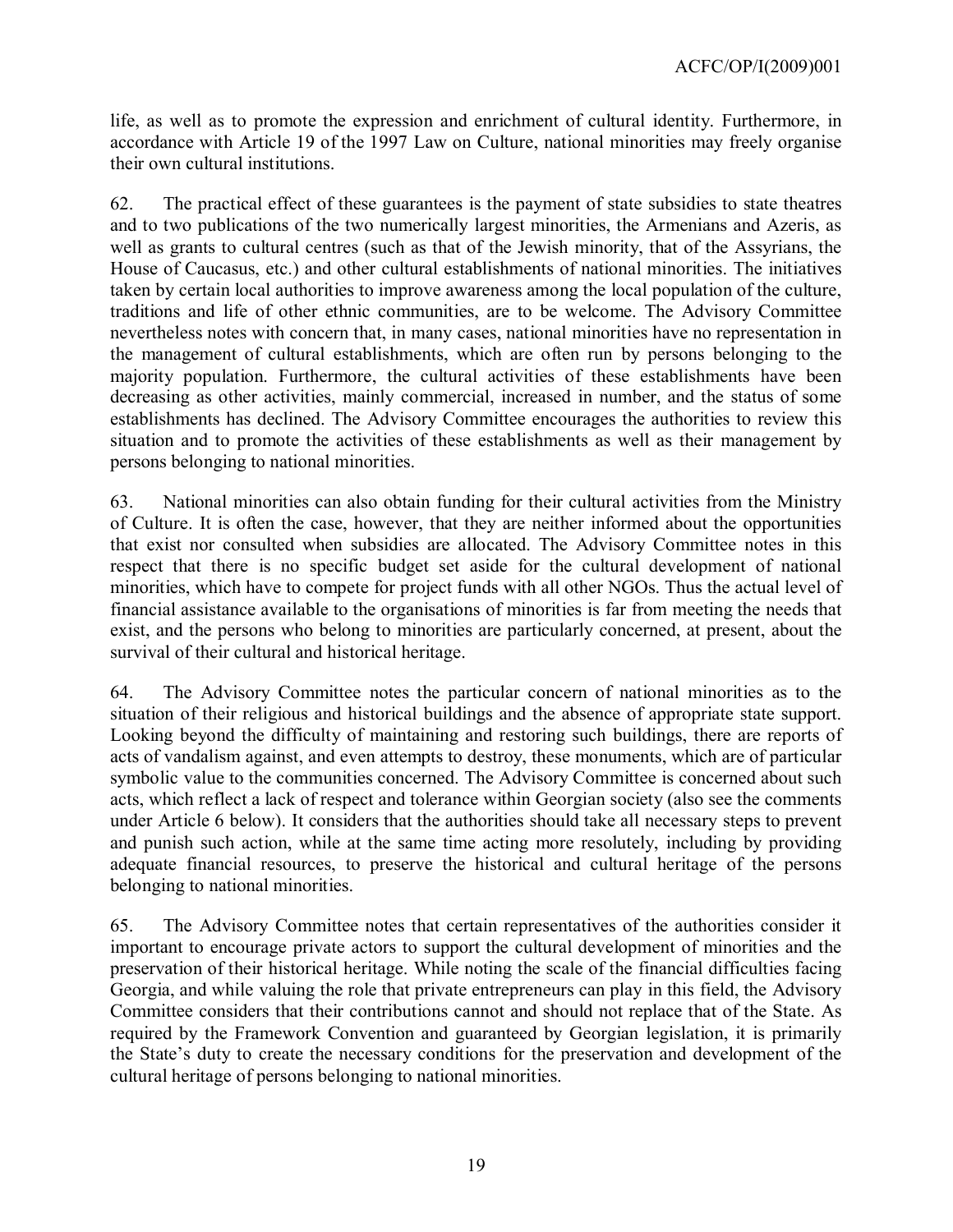66. There is also a need to give sufficient attention to the needs of persons belonging to the numerically smaller minorities. The Advisory Committee considers that the preservation of the linguistic, cultural and historical heritage of these minorities (Assyrians, Avars, Kurds, Ossetians, Roma, Udins, Yezidi, etc.), in view of their contribution to the country's cultural diversity and richness, deserves the full attention of the authorities. The authorities are encouraged to increase their efforts in this sphere, in particular by introducing effective support measures, accompanied by the allocation of appropriate financial resources.

## **Article 6**

## **Inter-ethnic relations and integration**

67. The Advisory Committee is particularly satisfied to note that the August 2008 armed conflict currently seems not to have seriously affected inter-ethnic relations in Georgia in the areas under Government control. In fact, although some persons belonging to the Russian and Ossetian minorities expressed anxiety about the increasing amount of anti-Russian and anti-Ossetian remarks (also see comments in paragraph 81 below), it seems that relations between the different ethnic groups have overall remained stable, insofar as the Advisory Committee was able to see during its visit, including in the villages close to the "buffer zone",<sup>[14](#page-19-0)</sup> where solidarity seems to prevail between the residents belonging to different national minorities.

68. However, the Advisory Committee notes that there is a certain lack of communication between various groups, particularly in regions such as Tsalka where persons belonging to several national minorities and to the majority live side-by-side. This lack of communication has sometimes led to tensions and disputes, which could not be dealt with through mediation, for want of a shared language. Thus the lack of communication is linked not only to the inadequate knowledge of Georgian of large numbers of persons belonging to national minorities, but also to a decreased knowledge of Russian, which used to be a commonly known language of communication between the different groups. In the Advisory Committee's opinion, it is therefore essential to inter-ethnic dialogue that better knowledge of the Georgian language among the persons belonging to the national minorities concerned be supported as speedily as possible, while efforts should continue to support minority languages.

69. Furthermore, the Advisory Committee notes with concern that the arrival, often in huge numbers, of "ecological migrants"<sup>[15](#page-19-1)</sup> and migrants from other parts of the country in regions where, as in Kvemo-Kartli, persons belonging to national minorities traditionally live in substantial numbers, has generated tensions between the new arrivals and the original residents. At times, such tensions have been further exacerbated by the absence of a common language to resolve differences. They were also reported to have been generated by the absence of preparations and support measures for these migration processes by the authorities (also see the comments under Article 16). The Advisory Committee therefore calls on the authorities to take measures with a view to providing better support in future for the resettlement processes for

<span id="page-19-0"></span> $\overline{a}$ <sup>14</sup> Gori, Tedotsminda, Akhalsheni, Kvemo Shavshebi.

<span id="page-19-1"></span><sup>&</sup>lt;sup>15</sup> "Ecological migrants" come from other regions of Georgia, particularly Adjaria and Svanetia, whence they have been displaced by natural disasters (especially landslides) since the nineties. They have been settled by the authorities in Kvemo-Kartli, taking the place of the persons belonging to the Greek minority who have emigrated en masse since the early 1990s.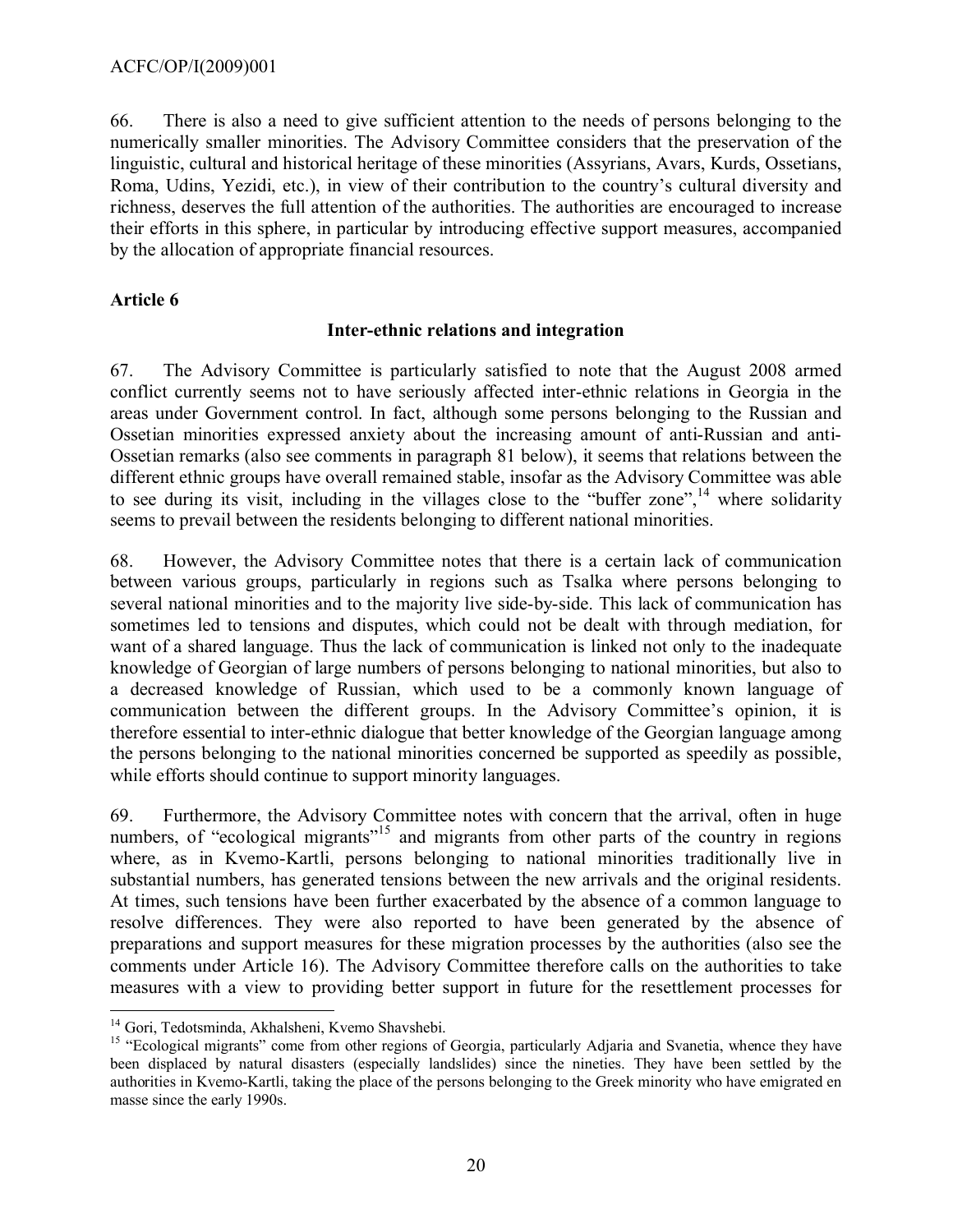displaced populations, especially through preparatory, consultative and support measures for the populations which live in the regions concerned, so as to prevent added tensions between different groups. It also expects the authorities to take account of previous experience in their management of the situation of the persons displaced following the August 2008 conflict, as well as when the time comes to resettle the repatriated Meskhetian Turks (see comments in paragraphs 83 to 85 below), and to actively promote harmonious inter-ethnic relations.

70. The Advisory Committee regrets that interaction between the majority population and the persons belonging to national minorities, according to several of its interlocutors, remains limited. In practice, while there are overall no conflicts where the majority and the various national minorities live side by side, there is a substantial lack of effective participation of national minorities in Georgian society (also see the comments under Article 15 below), these minorities remaining isolated and marginalised, often having more contact with neighbouring countries than with Tbilisi. This is aggravated by the fact that, in certain regions, persons belonging to national minorities have access to information in their own language only through neighbouring countries' media. The Advisory Committee takes the view that this lack of information about the regional and national situation through programmes produced in Georgia and broadcast in minority languages does not increase trust in the central authorities by persons belonging to national minorities (also see the comments under Article 9 below).

71. Furthermore, the Advisory Committee is concerned to note that the majority population's knowledge of the history and cultural heritage of national minorities remains limited, particularly in respect of those of the numerically small minority groups, such as the Kurds, Yezidi, Assyrians and Avars. National minorities and their cultures have little presence in the media (see comments in paragraph 80 below), and school textbooks sometimes convey a stereotyped images, as well as prejudice against them, thus creating obstacles to the promotion of mutual respect. Most of the parties to whom the Advisory Committee spoke also emphasised the lack of opportunities for full and effective participation in Georgian society and the consequent feeling of not being considered fully-fledged Georgian citizens, fuelling the emigration trend among persons belonging to national minorities. The Advisory Committee takes the view that this situation is worrying and that vigorous measures should be taken in order to remedy it.

72. In this context, the Advisory Committee welcomes the preparation by the authorities of a National Concept for Tolerance and Civic Integration and a five-year action plan in this sphere (see relevant comments under Article 5 above). The Advisory Committee also welcomes the work done since 2005 by the Civic Integration and Tolerance Council set up by the President of Georgia, on which national minorities have representatives. The Committee expects sufficient resources rapidly to be allocated to the implementation of the above-mentioned action plan, and regular monitoring and assessment of the plan's impact. It also emphasises that it is essential for persons belonging to national minorities to be closely involved in the implementation of the action plan and in the work of the Civic Integration and Tolerance Council. Generally speaking, it feels that it is essential for the authorities to continue and step up their efforts to promote open and balanced inter-ethnic and intercultural dialogue, as well as respect and mutual understanding.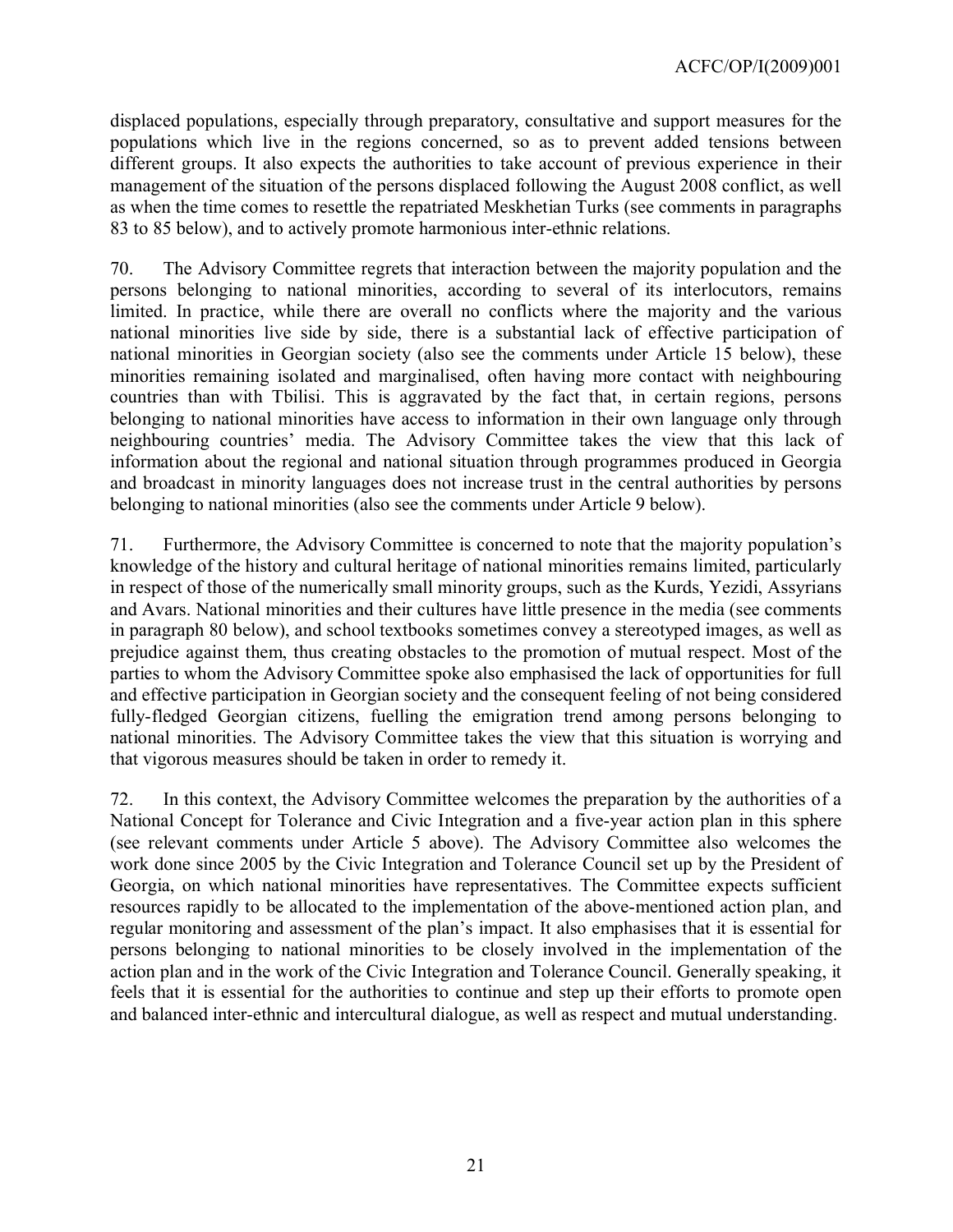$\overline{a}$ 

#### **Fight against racism and intolerance**

73. The Advisory Committee is pleased to note that Georgian legislation regards racist motivation as an aggravating circumstance in a number of offences. It nevertheless notes that this does not relate to all kinds of criminal offences, and, like the European Commission against Racism and Intolerance (ECRI),<sup>[16](#page-21-0)</sup> the Advisory Committee calls on the authorities to consider amending legislation to make racist motivation for a crime an aggravating circumstance in respect of all criminal offences.

74. The Advisory Committee notes that a number of cases were reported to it in which intolerance or racial or anti-Semitic hatred have been expressed, although these were infrequent, and very few complaints were lodged about them (see also the comments under Article 4 above). The Advisory Committee was told by persons belonging to groups such as the Avars and the Kists of the existence of hostile attitudes to them, linked to the persistence of negative stereotyping of them. Chechen refugees and Roma were reported also to be frequent victims of stereotyping and prejudice, reflected in various forms of discrimination.

75. The Advisory Committee is particularly concerned about incidents of religious intolerance, very much affecting persons belonging to national minorities, since the majority of them belong to denominations other than the Georgian Orthodox Church (also see the comments under Article 8 below). It in fact seems to be the case that religious identity is increasingly associated in the public perception with national identity. Manifestations of religious intolerance, on occasion extending to acts of vandalism against religious buildings, and sometimes against persons**,** have been reported to the Advisory Committee (see also paragraph 64). The Advisory Committee considers particularly worrying the hostile, or even violent, manifestations of opposition to the building of mosques which were reported to it. In addition, several of the parties to whom the Advisory Committee spoke emphasised that the religious education dispensed in the school system covered only the Georgian Orthodox religion, even when the pupils belonged to other denominations. Although efforts are being made to reflect religious diversity more accurately in textbooks and school curricula, it was reported that information about other religions was very limited and in many cases bore the imprint of negative stereotyping (see also remarks in respect of article 7 below).

76. Although the courts have dealt with some incidents of religious intolerance in recent years, the Advisory Committee considers that the efforts made to combat this worrying problem remain inadequate. It urges the authorities to ensure that all cases of incitement to hatred or to religious violence and all cases of violence against persons or religious monuments are prosecuted. It also urges them to take all necessary steps to prevent and combat religious intolerance effectively and, in doing so, to take fully into consideration the recommendations made by the Council for Religions which operates under the aegis of the Public Defender.

77. In respect of police training, the Advisory Committee notes with satisfaction that human rights classes, also covering the rights of minorities and the fight against hate crime, are included in police training. Furthermore, community policing training is now being developed. Further positive developments are the introduction of phone lines for reporting any ill-treatment by the

<span id="page-21-0"></span><sup>&</sup>lt;sup>16</sup> Also see in this respect the second report on Georgia of the European Commission against Racism and Intolerance (ECRI), adopted on 30 June 2006 (CRI(2007)2).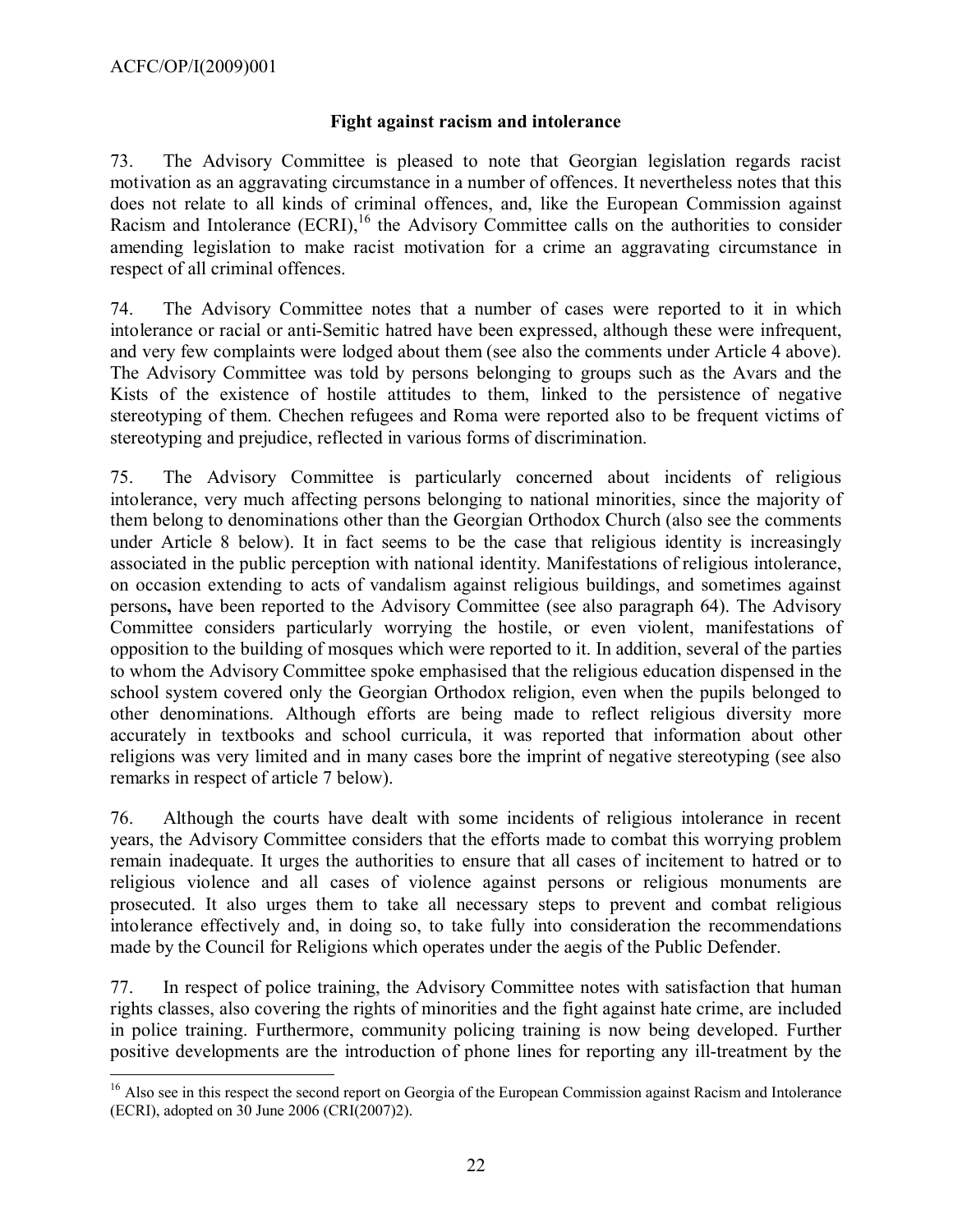police and the setting up in 2005 of a general police inspectorate responsible for ensuring, *inter alia*, that members of the police respect human rights.

78. Notwithstanding this progress, the Advisory Committee notes that relations between the police and persons belonging to national minorities sometimes remain difficult, particularly in regions where persons belonging to minorities live in substantial numbers (also see the comments under Article 4 above). Furthermore, cases of police abuse are regularly reported, and these also affect persons belonging to national minorities. In some of these regions, particularly Kvemo-Kartli, persons belonging to national minorities remain underrepresented in the local police.

79. The Advisory Committee calls on the Georgian authorities to continue and step up measures to improve police awareness of the need to respect human rights, including the rights of minorities. It is also important to promote the recruitment into the police force of persons belonging to national minorities, so that the composition of the force better reflects the diversity of Georgian society (see also remarks in respect of Article 15 below).<sup>[17](#page-22-0)</sup>

#### **Media and tolerance**

80. The Advisory Committee is concerned to note that the history, culture, languages and concerns of national minorities receive little media coverage, although the Law on broadcasting gives explicit terms of reference to the public audiovisual service in this respect (see the comments under Article 9 below). Furthermore, certain media, particularly in the print media, continue to disseminate stereotypes relating to national minorities and to disclose the ethnic origin of offenders or suspects who belong to national minorities.

81. According to the information at the Advisory Committee's disposal, cases occur of incitement by certain media to religious intolerance and to the dissemination of prejudice against religious denominations other than the Georgian Orthodox Church. It also seems that, following the August 2008 conflict, certain media outlets are voicing anti-Russian sentiments with increasing frequency, which might negatively affect persons belonging to the Russian minority. The Advisory Committee regards these developments as worrying and as posing a threat to the spirit of tolerance and mutual understanding. It consequently takes the view that appropriate measures should be taken when stereotyping or intolerant speech are disseminated, although these should not impinge on editorial independence of the media. [18](#page-22-1) Cases of hate speech, if for example the media incite hatred on grounds of ethnic or religious affiliation, should be prosecuted and punished.

82. The Advisory Committee notes that a code of ethics for public broadcasting was adopted in 2006, and that a similar instrument for all broadcasters should come into force in 2009. It nevertheless seems, according to the information available to the Advisory Committee, that the procedures in place to monitor both compliance with ethical standards and the work of the media

 $\overline{a}$ 

<span id="page-22-0"></span><sup>&</sup>lt;sup>17</sup> Advisory Committee's Thematic Commentary on the effective participation of persons belonging to national minorities in cultural, social and economic life and in public affairs, adopted on 28 February 2008 (ACFC/31DOC(2008)001).

<span id="page-22-1"></span><sup>&</sup>lt;sup>18</sup> See also Committee of Ministers' Recommendation N° R (97) 21 on the media and the promotion of a culture of tolerance, as well as the work of the European Commission against Racism and Intolerance (ECRI) on "combating racism while respecting freedom of information", see proceedings of the seminar of 16-17 November 2006 (http://www.coe.int/ecri).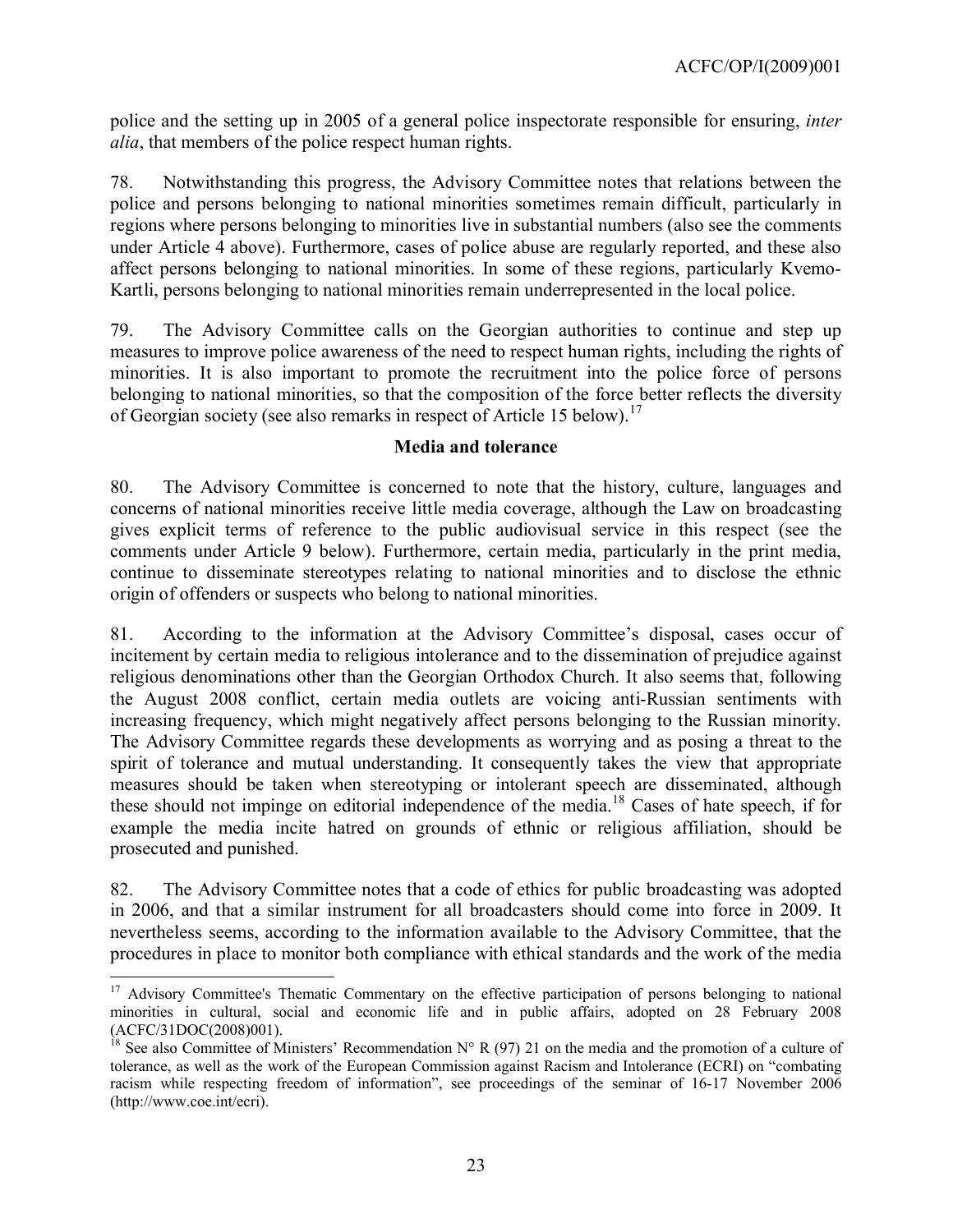in general is not effective enough. It is important to ensure that the agencies which supervise the media and the complaint systems which exist for cases of racist speech or incitement to hatred are fully operational, known to the public and easily accessible.

#### **Meskhetian Turks**

83. The Advisory Committee notes that, in accordance with the commitments accepted on accession to the Council of Europe, Georgia in July 2007 adopted a "Law on the repatriation of persons forcefully expelled from Georgia by the former Soviet Union in the 1940s". This law is intended to enable mainly persons belonging to the Meskhetian Turk community who were expelled from Georgia in 1944 to return, which should ultimately have an impact on the Georgian authorities' policy on intercultural and inter-ethnic relations.

84. The Advisory Committee has received detailed information about this law and its implementation, extending to the demanding conditions imposed on applicants for return, most of whom are currently living in Kazakhstan, Azerbaijan or Russia. It notes in fact that these persons face a number of obstacles, including the fact that the repatriation application forms have to be completed in Georgian or in English (it should be borne in mind that the majority of applicants for return do not speak these languages), and the fact that they are required to supply certificates that are expensive and/or difficult to obtain. [19](#page-23-0) Furthermore, the distribution of repatriation application forms to the persons concerned began at a late stage in 2008, when the statutory deadline for receipt of applications was 31 December 2008. The repatriation law also gives cause for a number of concerns as to the resettlement process for those allowed to return to Georgia. The law in fact makes no provision for a strategy of preparation and support for these persons' reintegration process or for any financial commitment by the State. Problems of statelessness could affect applicants for repatriation, through the combined effects of the provisions of the law on repatriation and the law on the acquisition of nationality. Finally, no provision foresees the right to appeal a rejection of application by the Georgian authorities.

85. In this context, the Advisory Committee welcomes the authorities' decision on 28 December 2008 to extend by six months the deadline for the lodging of such repatriation applications with the Georgian authorities, and expects that further extensions will be granted in this respect. It calls on the Georgian authorities to take all necessary steps to remove the disproportionate obstacles facing repatriation applicants. It also calls on the authorities, in conjunction with the international organisations concerned, to make appropriate preparation for the return to Georgia of persons belonging to the Meskhetian Turk community, both in material terms and in terms of preparation of the local population and support for the forthcoming reintegration process (see the comments in paragraph 69 above).

## **Article 7**

 $\overline{a}$ 

## **Exercise of the right to freedom of association and freedom of expression**

86. The Advisory Committee notes that Article 6 of Georgia's law on political associations, adopted on 31 October 1997, explicitly prohibits the setting up of political parties on a regional

<span id="page-23-0"></span><sup>&</sup>lt;sup>19</sup> In addition to a large number of medical certificates, applicants are required to supply documents proving that they were deported in 1944.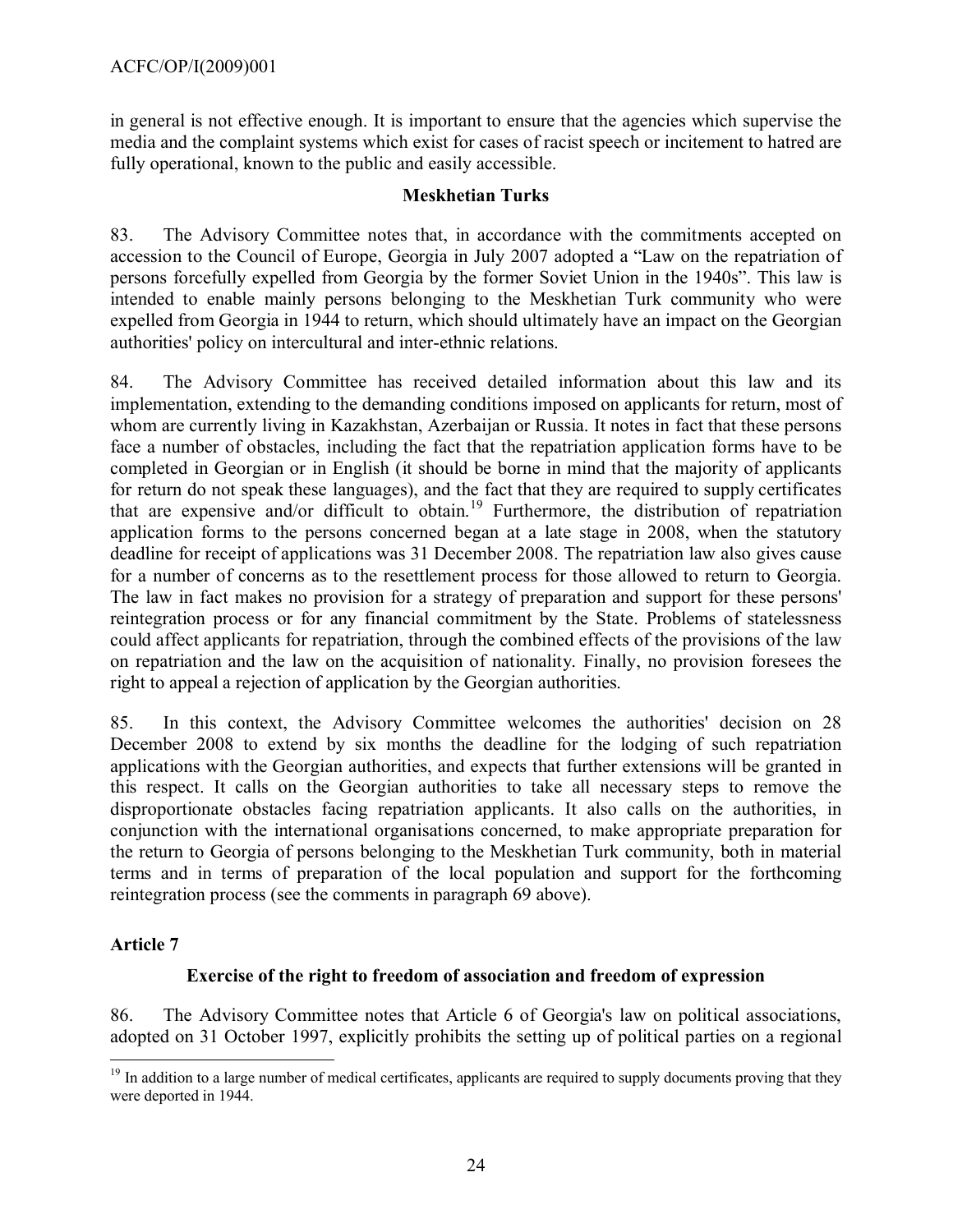ACFC/OP/I(2009)001

or territorial basis.<sup>[20](#page-24-0)</sup> The Advisory Committee observes that this provision has already been invoked as a ground for refusing to register a political association representing the interests of the Armenian minority (Virkh). It may therefore be interpreted as restricting the scope for persons belonging to national minorities to set up political parties representing their legitimate interests. Yet such parties could make it possible for the concerns and interests of persons belonging to national minorities, particularly in the regions where they live in substantial numbers, to be better represented and possibly better taken into account, in elected bodies at local and central level. While it fully understands that this law was adopted in the context of a fear of separatism, following the conflicts with Abkhazia and Ossetia in the 1990s, the Advisory Committee considers that such a provision is likely to have a negative impact on the effective participation of persons belonging to national minorities in public affairs (also see the comments on Article 15.) Therefore, it calls on the authorities to take all the necessary measures to eliminate any unjustified limitations to the creation of political parties representing the legitimate interests of national minorities. They should, in particular, avoid any restrictive interpretation of the law on political associations.

87. Although the situation has improved over recent years, the Advisory Committee is particularly concerned at the reports of serious problems in the exercise of the right to freedom of expression and opinion<sup>[21](#page-24-1)</sup> by members of non-governmental organisations, human rights defenders and independent journalists. Non-governmental sources also refer to attempts by persons in high places in governmental structures or by political representatives to influence the editorial policy and programmes of the media.

88. The Advisory Committee notes with concern information about persons belonging to national minorities who have been subjected to pressure, and even harassment, by representatives of State bodies when their viewpoints differed from those of the authorities. The Advisory Committee finds this situation particularly serious and in no circumstances compatible with the rights protected by Article 7 of the Framework Convention. It urges the authorities to take all necessary steps to ensure that these rights are fully respected and to prevent**,** investigate and punish any unjustified violation or limitation of these rights of persons belonging to national minorities.

89. Persons belonging to the Armenian minority, in particular, drew the attention of the Advisory Committee and other international bodies to the situation of activists defending the rights of Armenians who had been arrested and imprisoned on extremely serious charges, which they regarded as ill-founded. The Advisory Committee is of the opinion that, irrespective of the nature of the accusations and the grounds brought against these persons, the authorities should ensure that the rights of defendants and/or detained persons are fully respected. In general, the Advisory Committee wishes to point out that advocating minority rights, as protected by the Framework Convention, must in no circumstances lead to measures of sanctioning of those involved.

 $\overline{a}$ 

<span id="page-24-0"></span> $20$  Article 6: "No party can be established according to the regional or territorial principle".

<span id="page-24-1"></span><sup>&</sup>lt;sup>21</sup> Article 3 of Georgia's Law on freedom of expression (24 June 2004, No. 220) recognises and protects the right of every person, without any interference, to freedom of expression.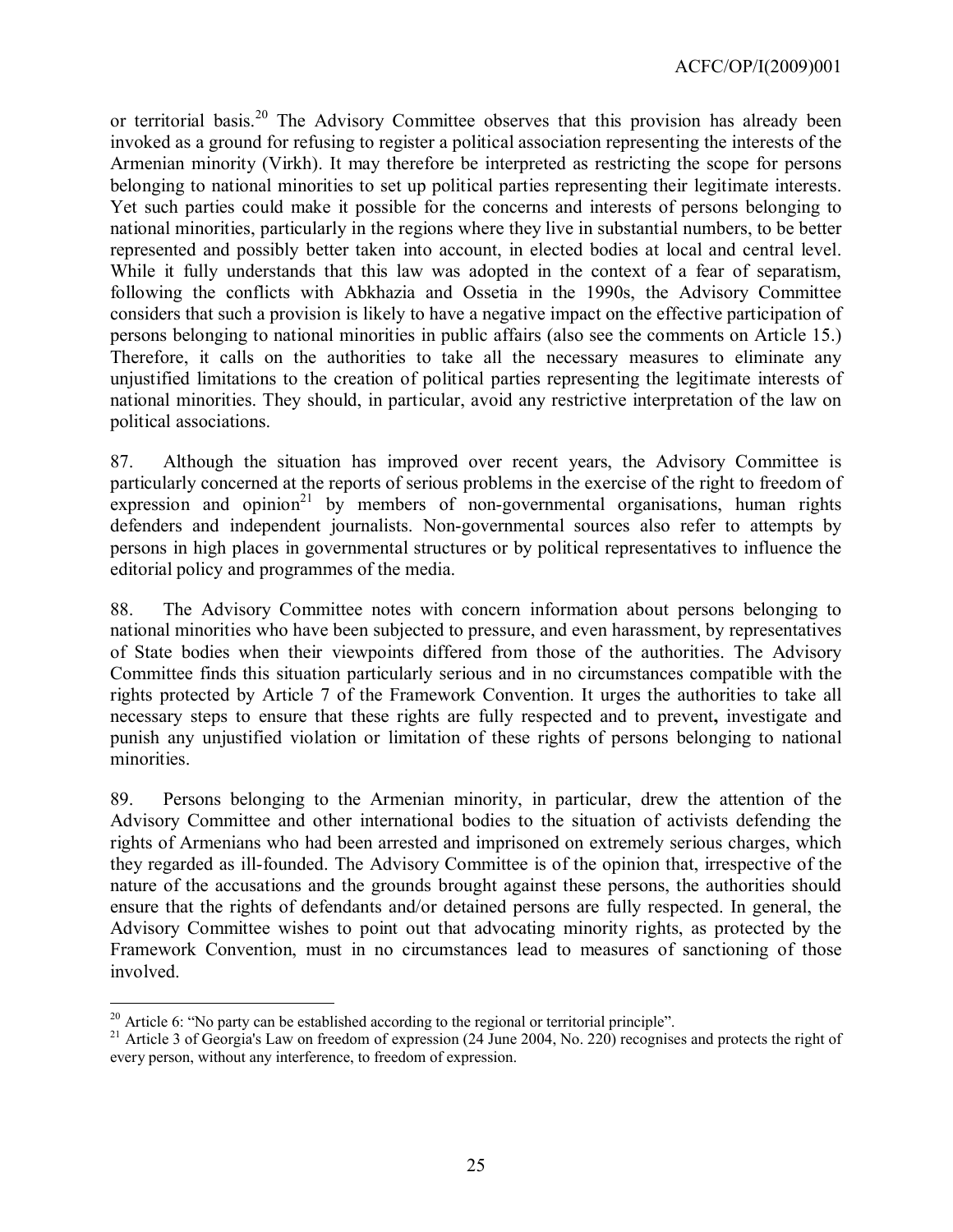#### **Article 8**

 $\overline{a}$ 

#### **Exercise of the right to freedom to manifest one's religion and to form religious institutions, organisations or associations**

90. The Georgian Constitution guarantees freedom of expression, thought, conscience, belief and religion, and prohibits persecution on the basis of the expression of opinions or thoughts and on the basis of religion or belief (Article 19, paragraph 2). These freedoms are also protected by Georgia's Criminal Code (Articles 115, 155 and 156), which also penalises unlawful interference through violence, the threat of violence or misuse of authority in the setting up or activities of political, social or religious organisations<sup>[22](#page-25-0)</sup> (Article 166). Furthermore, the Advisory Committee notes the dominant position of the Georgian Orthodox Church and the particular relations established between it and the State, $^{23}$  $^{23}$  $^{23}$  and is aware of the particular role played by this Church in the history of the country and in the affirmation of Georgian national identity.

91. The setting up in June 2005, under the aegis of the Public Defender, of a Council for Religions, including representatives of 23 religious organisations, is a positive development. Persons belonging to national minorities thus have a specific discussion forum for issues relating to the preservation of their religious identity, giving them an opportunity to better define their needs and structure their communication with the authorities. The Advisory Committee welcomes this initiative of the Public Defender and calls on the authorities to ensure that this Council's requests and recommendations are duly taken into account by the responsible bodies.

92. The Advisory Committee nevertheless notes that, notwithstanding the guarantees referred to above, and in spite of certain improvements, serious deficiencies remain where the exercise of religious freedom is concerned. One of the main concerns of national minorities in respect of religion is the question of the legal status and registration of religious organisations. The Advisory Committee notes in fact that, while the Georgian Orthodox Church is recognised and protected as both a Church and a public entity, other religious groups can only register as non-governmental organisations or non-profit-making private-law associations,<sup>[24](#page-25-2)</sup> so they cannot enjoy the same conditions in respect of the exercise of their religious activities. Furthermore, various sources reported an often hostile approach by the Georgian Orthodox Church hierarchy, which, it seems, seeks by various means to consolidate its dominant position to the detriment of the other denominations.

93. The obstacles impeding their efforts to acquire, build or apply for the restitution of places of worship are another serious concern to the persons belonging to minorities. The Armenians, for instance, report reluctance, or even refusal, by certain local authorities to grant permission for the building of new churches, as well as tensions generated by these procedures. They also mention attempts by the Georgian Orthodox Church to appropriate property belonging to the Armenian churches, as well as acts of provocation and defamatory language against them. The

<span id="page-25-0"></span> $^{22}$  During 2008, 12 preliminary investigations were opened in pursuance of Articles 155, 156 and 166 of the Criminal Code, the same number as in 2007. Four cases were brought before the courts for trial in 2008, compared with a single one in 2007.

<span id="page-25-1"></span><sup>&</sup>lt;sup>23</sup> A Constitutional Agreement, known as the Concordat, was signed by the President of Georgia and the Georgian Orthodox Patriarch on 14 October 2002.

<span id="page-25-2"></span> $^{24}$  Following an amendment of 6 March 2005 to Article 1509 of the Georgian Civil Code.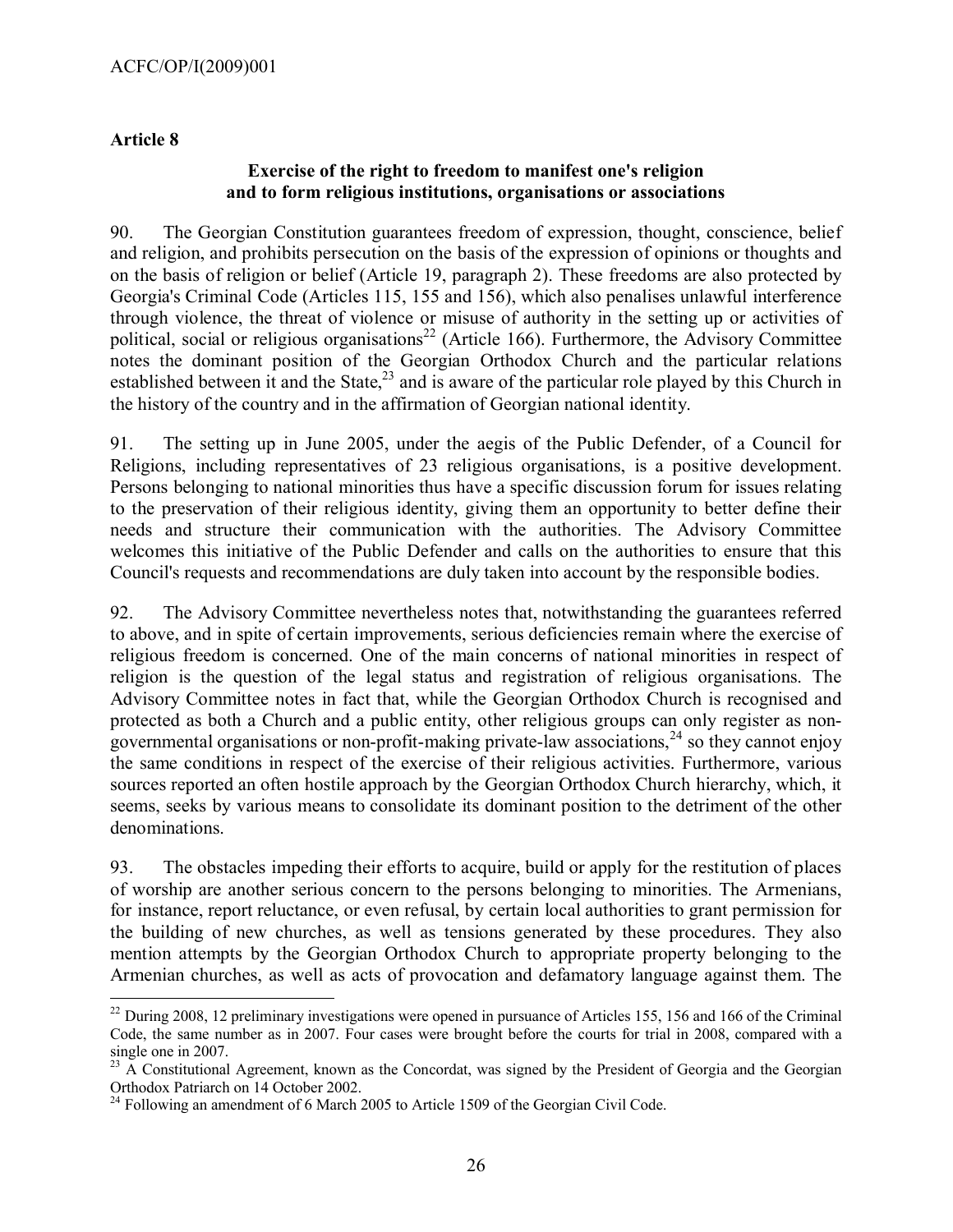Azeris report particular difficulties in their efforts to build and maintain mosques, as well as manifestations of hostility by both the Georgian Orthodox Church and the population of the Georgian Orthodox faith. The Assyrians and Yezidi have also faced strong opposition, including violent attacks and petitions signed by members of the Georgian Orthodox population, when they were seeking to set up an appropriate place of worship. The Advisory Committee also notes with concern acts of vandalism committed in April 2008 against the Jewish cemetery in Batumi, and reports of disrespectful acts and provocation in some traditional Azeri cemeteries.

94. While taking due note of the fact that the aforementioned manifestations have become less frequent in recent years, and that efforts have been made to reduce religious tensions, the Advisory Committee is deeply concerned about the situation described in the previous paragraphs, which it regards as incompatible with the principles enshrined in Article 8 of the Framework Convention. It particularly considers regrettable, in situations of tension between members of different denominations, the authorities' reported lack of action and effectiveness.

95. The Advisory Committee considers that the authorities should ensure respect for the various religious denominations that exist in Georgia and take all necessary steps to avoid and prevent**,** but also investigate and punish any manifestations of hostility and provocation towards another denomination. It takes the view that it is the authorities' duty to ensure that any person belonging to a national minority is granted recognition of the right to manifest, in appropriate conditions, his or her religion or belief, and entitlement to State protection against any violation of that right.

## **Return of religious properties**

96. The Advisory Committee notes that religious properties continue to be the subject of disputes and to give rise to tensions in relations between the different religious communities, and that this issue is a cause for great concern for persons belonging to national minorities. It notes that, generally speaking, while the properties of the Georgian Orthodox Church have been, or are being, returned, the return process has been delayed for the other churches. Strong tensions were reported to it in relation to, *inter alia*, the return of Armenian churches and the attempts of the Georgian Orthodox Church to take over some of these buildings (as in the case of several churches in Tbilisi, including the Surb Norashen church used by the Armenian community since the  $15<sup>th</sup>$  century), notwithstanding the agreement concluded between the Armenian Apostolic Church and the Georgian Orthodox Church on arrangements for resolving the property issue. The return of properties is also a sensitive matter for the other religious denominations, such as the Roman Catholic Church, the Evangelical Lutheran Church and the Jewish community.

97. The Advisory Committee finds this situation worrying and considers that the authorities should, through consultation of all the parties concerned, and taking care to preserve dialogue and mutual understanding, ensure that the return process results in fair and balanced decisions enabling the different churches to recover their former properties. Furthermore, it is essential to take all the necessary steps to ensure that the cultural, historical and religious heritage of national minorities is respected and preserved (also see the comments on Article 5 above).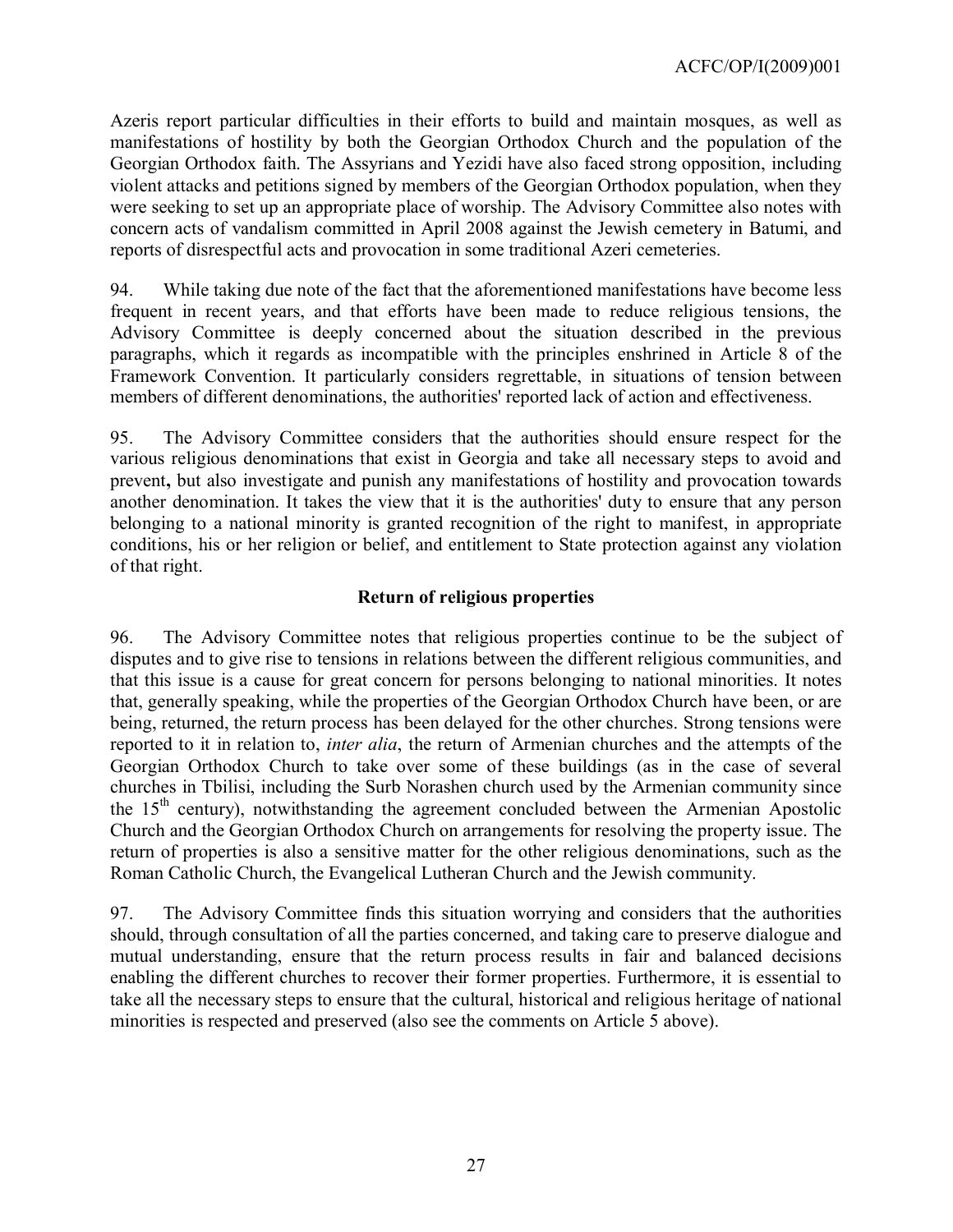#### **Religious education**

98. Obstacles to the exercise of freedom of religion are also reported to exist for young people who belong to minorities. According to information supplied by non-governmental sources, publicly-run schools continue to offer an optional course in religion, mainly providing teaching about the Georgian Orthodox faith, notwithstanding the Church's independence of the State and the statutory separation between public education and religious education (also see the comments on Article 6 above).<sup>[25](#page-27-0)</sup> Furthermore, non-Orthodox pupils are apparently quite often the subjects of attitudes of intolerance, or even hostility, among other pupils and their teachers. In addition, these sources report inadequate conduct by certain teachers, who tend to impose Georgian Orthodox religious practices in the school context, in spite of the aforementioned principle of separation and the existence of different faiths among the pupils. Moreover**,** some cases of hostility and pressure against pupils of "non-traditional" denominations continue to be reported.

99. The Advisory Committee welcomes the fact that, in the light of complaints received of violations of religious freedom, [26](#page-27-1) the Ministry of Education has decided to prepare new textbooks describing the different religions in neutral terms, and to arrange to carry out regular monitoring of the work of the teachers concerned. At the same time, it encourages the authorities to do everything necessary to ensure for persons belonging to minorities full respect for the right to freedom of religion, as protected by the Framework Convention and by national legislation.

#### **Article 9**

#### **Legislative framework**

100. Pursuant to the Law on broadcasting, which came into force in January 2005, the public radio and television service (GPB) is obliged to reflect in its programmes the ethnic, cultural, linguistic and religious diversity that exists in Georgian society<sup>[27](#page-27-2)</sup> and to broadcast an appropriate proportion of programmes made by minority groups in their respective languages.<sup>[28](#page-27-3)</sup> The law further specifies that "no less than 25% of the GPB programme budget shall be allocated to the airing of programmes connected with Abkhazia and the Tskhinvali region, and programmes in minority languages".<sup>[29](#page-27-4)</sup> In addition, the law requires all holders of broadcasting licences to ensure that the views of the persons belonging to minorities living in the area that they serve are reflected in the programmes broadcast.<sup>[30](#page-27-5)</sup> The Advisory Committee takes the view that these legislative arrangement**s** reflect the Parliament's wish to safeguard the access to the audiovisual media of persons belonging to minorities, the use of their languages and a fair representation of their opinions in the programmes broadcast. These legislative provisions must be fully implemented.

 $\overline{a}$ 

<span id="page-27-0"></span> $^{25}$  According to Article 13 (2) of the Law on General Education, religious indoctrination, proselytism and enforced assimilation are not allowed to be part of the education process in schools.

<span id="page-27-1"></span><sup>&</sup>lt;sup>26</sup> Unofficial sources indicate that the general inspectorate of the Ministry of Education, in the first half of 2007 alone, received some 15 complaints of this type.

<span id="page-27-2"></span><sup>&</sup>lt;sup>27</sup> Article 16 (h) of the Law of Georgia on Broadcasting, adopted on 23 December 2004, which came into force on 18 January 2005.

<span id="page-27-3"></span> $28$  Article 16 (1) ibid.

<span id="page-27-4"></span> $^{29}$  Article 33 (11) ibid.

<span id="page-27-5"></span> $30$  Article 46 (I.e) ibid.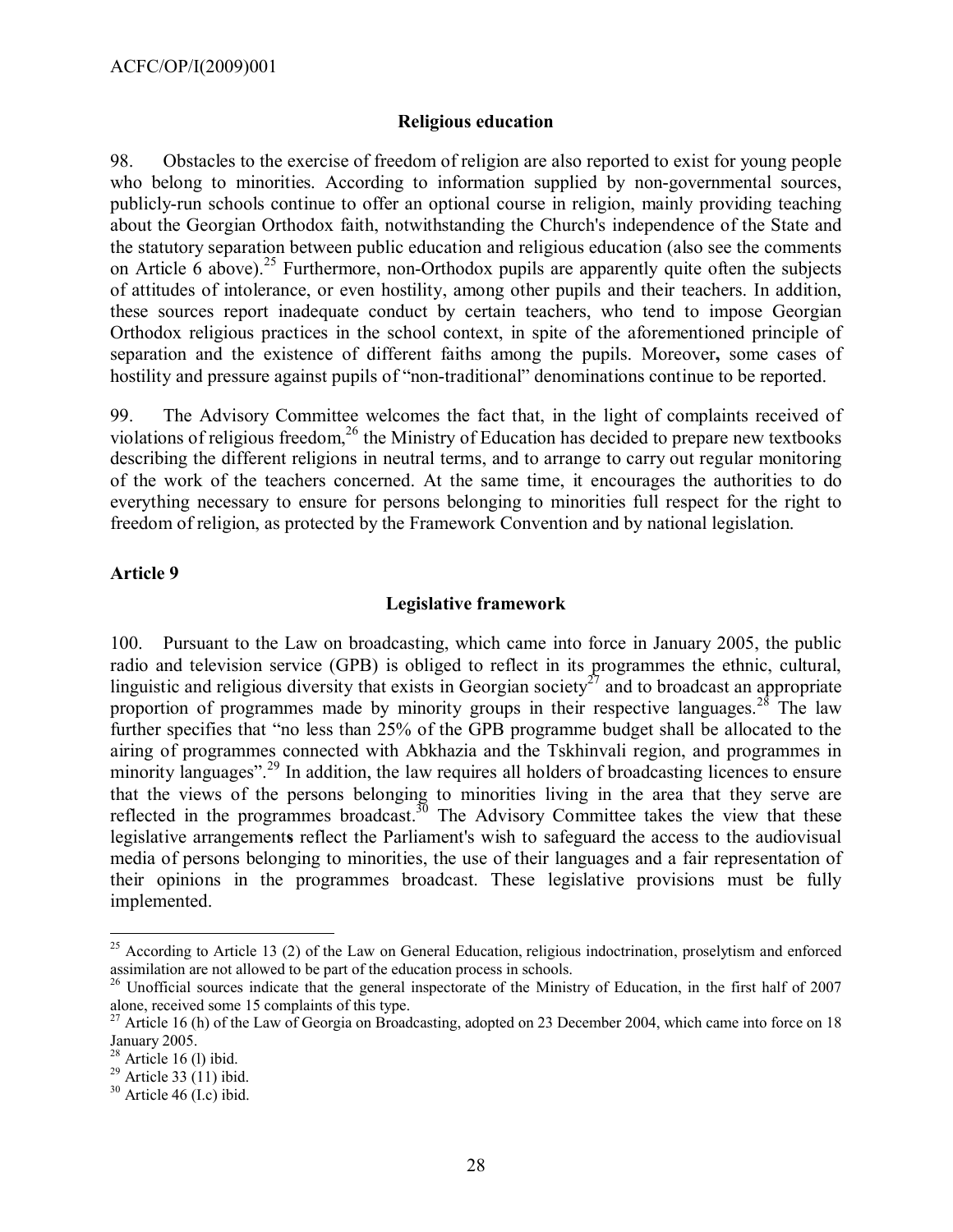#### **Access of persons belonging to national minorities to information in their minority languages**

101. In respect of practice, the Advisory Committee notes that public radio and television, as well as some private broadcasters, do transmit programmes for national minorities, and that progress has been reported in this field over the past few years.

102. A 25-minute programme of news, socio-economic or cultural reports and entertainment ("Moambe") is broadcast by the public television service five times a week, in five languages: Abkhaz, Ossetian, Armenian, Azeri and Russian. Early in 2008, a Kurdish-language programme was added. The public radio service, for its part, broadcasts a daily five-minute news bulletin in these same minority languages and a weekly news summary in Russian. There is also a weekly programme on public radio called "Our Georgia", which covers the history, traditions and cultures of the different ethnic and religious communities, as well as intercultural dialogue and the integration of Georgian society.

103. Efforts have also been made by public-service broadcasters to achieve a better reflection of, and a better promotion of, the diversity and cohesion of Georgian society in their programmes. A series of documentaries on multi-ethnic Georgia, made with the support of international organisations, is being broadcast on public television. Like the Law on Broadcasting, the Code of Ethics for Public-Service Broadcasting, adopted in December 2006, draws attention to the role which devolves to the public service in the promotion of tolerance and mutual respect, and defines the main rules applicable to media coverage of issues connected with national minorities (also see the comments under Article 6 above). The Advisory Committee also notes the setting up, in July 2006, of a supervisory committee responsible for promoting and monitoring, *inter alia*, application of these rules.

104. The Advisory Committee also considers as a positive development the setting up, for the public broadcasting service, of eight "public boards" with an advisory role, including one that deals with ethnic questions (set up in 2006 and bringing together 10 national minorities' organisations) and one that deals with religious issues. At the same time, it notes that, in an appeal signed by 70 member organisations of the Council for Ethnic Minorities under the aegis of the Ombudsman, national minorities asked the authorities to include their representatives on the administrative board of the public radio and television service. The Advisory Committee takes the view that, whatever the practicalities adopted to this end, the consultation of national minorities in the definition of the editorial policy of the public broadcasting service, and their direct participation in the preparation of programmes, are essential to ensure that their communities' life and concerns are properly reflected therein.

105. The Advisory Committee welcomes these developments over the past five years. It also welcomes the fact that some media organisations include in their teams persons belonging to minorities, and make efforts to cover issues affecting national minorities in their programmes. It notes at the same time that issues relating to national minorities are usually perceived by the media as sensitive matters requiring careful and responsible treatment.

106. The Advisory Committee also notes that some local television channels have, for several years, been broadcasting programmes in regions where substantial numbers of persons belonging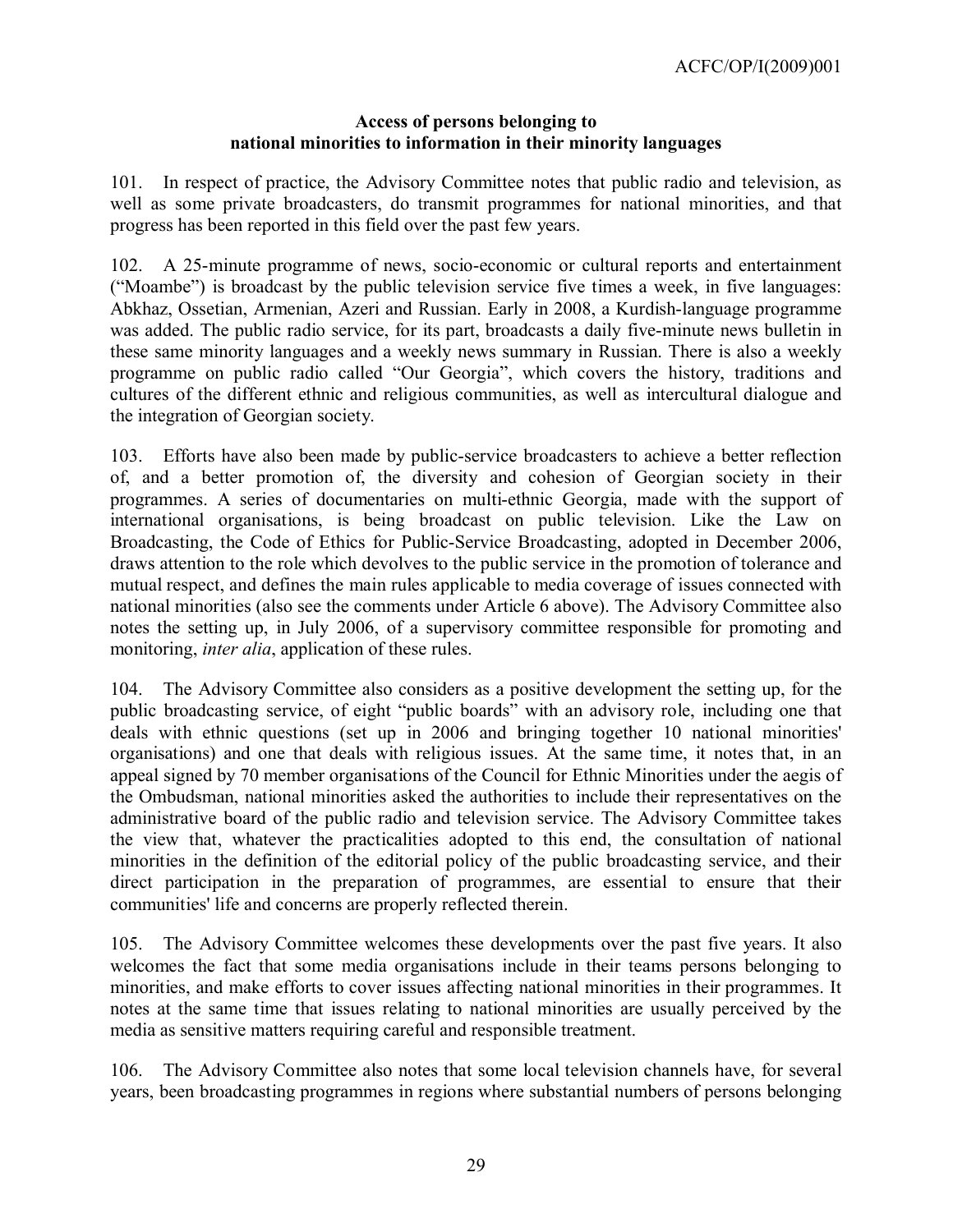to the Armenian and Azeri minorities live. A channel called ATV 12 broadcasts for three hours a day in the Armenian language in the region of Akhalkalaki, and to some extent in the region of Ninotsminda, and Parvana TV also broadcasts in the Javakheti region. Another television channel, TV Imperia LLC, daily relays in Armenian the news bulletin broadcast by Rustavi 2 to the region of Samtskhe-Javakheti. For the Azeri population, a television channel called Marneuli TV relays programmes in the Azeri language, although irregularly, in the Marneuli region. In particular, it relays a 20-minute weekly news programme. In its region, the Kvemo-Kartli channel offers programmes in Georgian and Azeri. Where private radio stations are concerned, Armenians can hear a daily one-hour broadcast, Azeris have 30 minutes of news bulletins and an entertainment programme, and Kurds have a weekly 15-minute programme in their own language.

107. That said, many of these private television channels and radio stations do not hold a broadcasting licence, and although they are currently tolerated by the authorities, their broadcasting could be stopped at any time. The Advisory Committee notes in this context that one of the conditions for the granting of a broadcasting licence is proof of the broadcaster's capacity to transmit programmes over a 10-year period. It takes the view that, in the current socio-economic conditions in Georgia, such a requirement represents a serious obstacle to the setting up of media by national minorities. The Advisory Committee calls on the authorities to review the conditions for the granting of broadcasting licences. Given the importance of the integration of persons belonging to national minorities into Georgian society, it also encourages authorities to seek solutions likely not only to eliminate all unjustified obstacles, but also to promote the creation of media outlets specifically catering for national minorities. In this regard, specific measures could be taken, introducing more advantageous conditions or allowing a degree of flexibility for the obtaining of broadcasting licences by national minorities' media.

108. The Advisory Committee notes that, overall, minority languages continue to occupy a proportionately very small place in the media, and that the access of persons belonging to national minorities to media and to news remains particularly problematic in those regions where they live in substantial numbers. In practice, public radio and television do not cover the whole of Georgian territory, and the persons belonging to national minorities who live in certain regions face a news vacuum in the national media. The Advisory Committee notes that, in this context, the solution adopted by the majority of the population of these regions is to turn to foreign media outlets broadcasting from the Russian Federation, Armenia or Azerbaijan. It takes the view that, while these outlets certainly constitute additional sources of information, useful to persons belonging to minorities, the national media remain in the best position to reflect the views in Georgian society about current affairs. This is all the more important during periods of tension or conflict, when news takes on a particular importance and can play a role in maintaining and promoting of social cohesion. The Advisory Committee is concerned about this situation and considers that genuine involvement by the central authorities is essential in order to enable these persons, using their own languages, to keep abreast of the latest developments in the country's social, economic and political life, to make their own needs known and to familiarise others with their cultural and historical heritage. The setting up of local public radio and television studios and the provision of support for the setting up of private media by national minorities, as already mentioned, are ways of improving the situation in this field.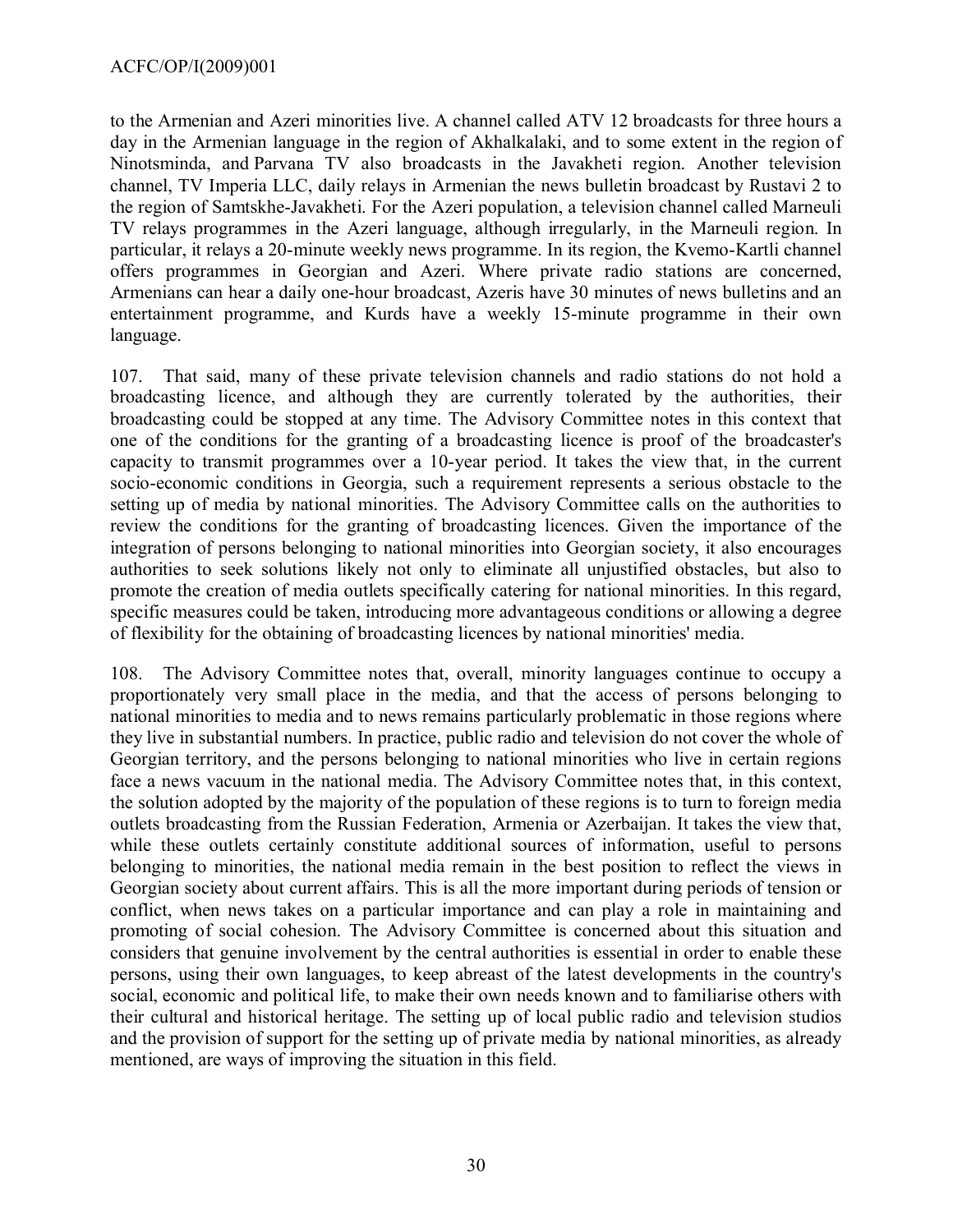109. Where the print media is concerned, the Advisory Committee takes note of the anxiety of national minorities about the survival of their publications, and welcomes the efforts made by the communities concerned to ensure that their publications are distributed in their own language or in bilingual versions. The Advisory Committee notes that, to date, there are newspapers in Georgia published in their own language by Armenians, Assyrians, Azeris, Germans, Greeks and Russians, as well as in Georgian and in Russian by Jews. Three of these publications are Statefinanced: "Gurjistan", which is published in Azeri, "Vrastan" in Armenian, and "Svobodnaya Gruzia" in Russian. The representatives of minorities find this support inadequate and consider that the authorities should enter into a firmer commitment to assist them in this area. The Advisory Committee calls on the authorities to consider giving greater support to national minorities' print media.

#### **Article 10**

## **Language policy**

110. The Advisory Committee notes that, while a stronger policy on the consolidation of the Georgian language and its use has been promoted and implemented in recent years, little progress has been reported on the language rights of persons belonging to national minorities. On the contrary, the representatives of minorities currently refer to regression in this sphere and show concern about the impact of the Government's current language policy on the rights of persons belonging to national minorities. The Advisory Committee notes that this impact is not restricted to the use of minority languages, as this policy also affects the social and occupational integration opportunities of the persons concerned. It is concerned to note that a significant number of the representatives of national minorities to whom it spoke consider that current Government policy is designed to place them at a disadvantage, or even to exclude them (also see the comments on Articles 4 and 15 of the Framework Convention).

111. The Advisory Committee notes that, notwithstanding greater interest in the learning of the State language, the number of persons belonging to the Armenian, Azeri and other minorities, who have adequate command of Georgian, remains low in the regions where they live in substantial numbers, and the efforts made to promote its learning have hitherto not had very encouraging results (see the comments on Article 14 below). At the same time, while minority languages are effectively used in the public sphere at local level in certain regions, there are no legislative provisions enabling a legal basis to be given to this practice. The Advisory Committee notes in this context that the proposals made by organisations representing national minorities (Armenians in the region of Samtskhe-Javakheti and Azeris in the Kvemo-Kartli region) with a view to the granting to these minority languages of the status of working languages, or even official languages at local level, have been rejected by the authorities.

112. The Advisory Committee also notes the indications given by the Georgian Parliament in its Resolution on ratification of the Framework Convention about the way in which Georgia intends to fulfil its obligations under this Convention in the linguistic sphere. The Advisory Committee considers these indications, although they do not have binding force, to reflect a rather restrictive approach to the rights of persons belonging to national minorities in respect of the use of their minority language.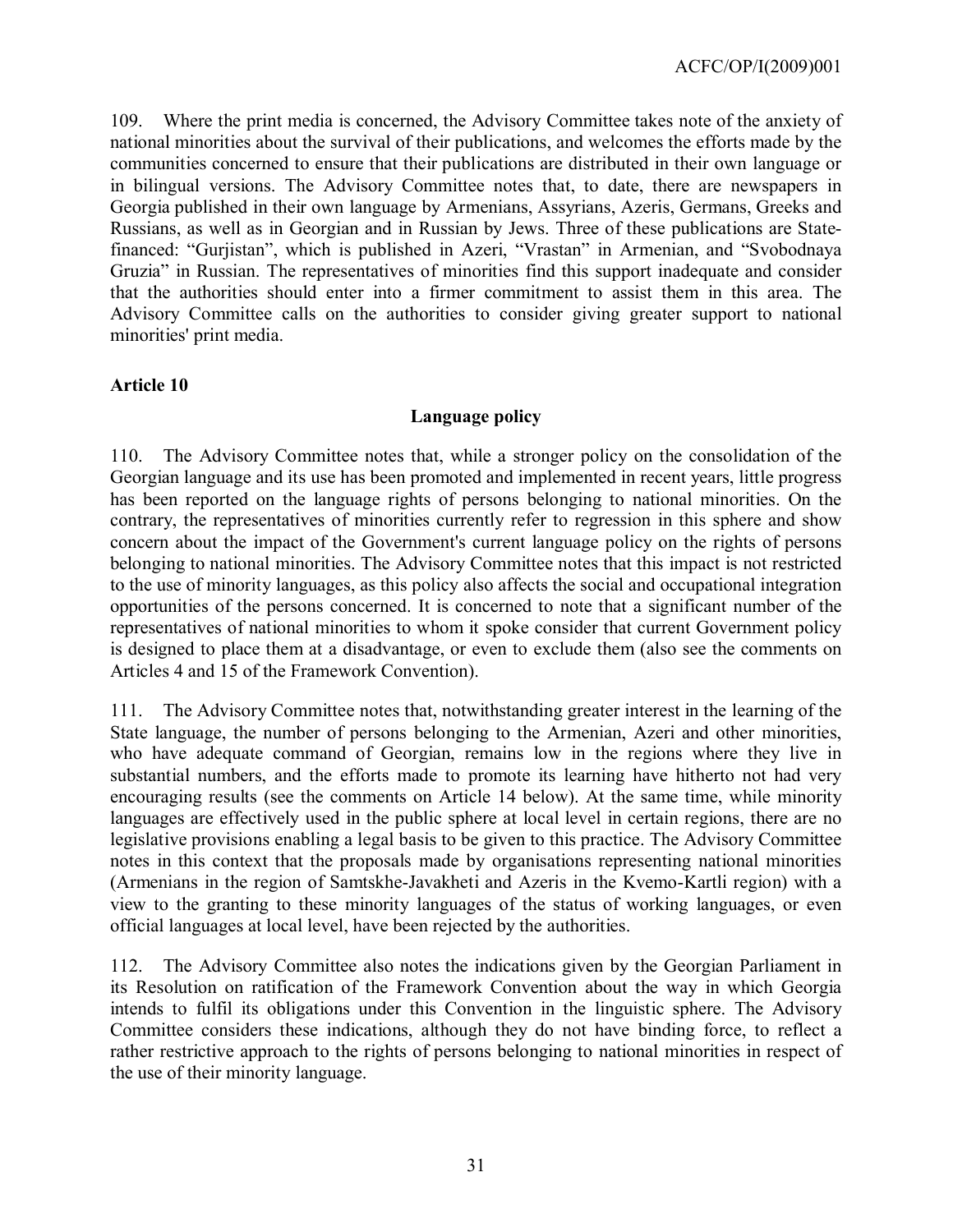113. The Advisory Committee is concerned to note that, in the absence of appropriate and effective solutions enabling the objective of integration to be reconciled with that of the protection of the identity of persons belonging to national minorities, the language issue is becoming a source of considerable tension. The Advisory Committee believes that the authorities should, in co-operation with the national minorities, develop a more balanced and more coherent strategy in this field. Such a strategy should contribute both to gradually eliminating the language barrier which keeps these persons in a situation of isolation and to preserving their identity and respecting their rights in relation to the use of their minority language.

114. While more appropriate teaching methods are needed to develop and improve the quality of the teaching of the Georgian language to persons belonging to national minorities, particular attention should also be given to the need to increase motivation to learn the language through more effective information and awareness-raising activities. The persons concerned should also be offered clear prospects of integration and participation in the country's socio-economic life and public affairs (also see the comments on Articles 12 to14 and 15 below).

115. Whatever measures are taken in this context, the Advisory Committee urges the authorities to ensure that persons belonging to national minorities are able effectively to benefit from their linguistic rights as protected by Articles 10 and 11 of the Framework Convention. Clear and sufficient safeguards should be offered by Georgian legislation to this end.

## **Use of minority languages in relations with local administrative authorities**

116. The Advisory Committee notes that, in the regions where substantial numbers of persons belonging to minorities live, minority languages are often used in relations with the local authority, and requests are accepted in whatever language they are made. Whereas according to the General Administrative Code, a certified translation is required of any request made in writing in a language other than Georgian, and the reply shall be given in Georgian, the practice seems to be more flexible in some areas. Moreover, where the composition of local bodies makes it convenient, meetings of local authorities are held in the minority language. For communication with the central authorities, only Georgian is accepted, although Russian is tolerated for communication with the representatives of local and regional executive bodies, who are often persons belonging to the majority population. The Advisory Committee nevertheless notes that the situation is different from one region to another, depending on the composition of the local authorities and of the population concerned.

117. The Advisory Committee takes note of this situation, which is the result of efforts made at local level to meet the needs of the population and of a degree of flexibility allowed in the application of the legislative provisions governing the use of the State language. It nevertheless notes that this situation is far from satisfactory, either in respect of the implementation of the State language-related policy **(**although some efforts are being made to teach this language to local public servants) or in respect of the responses to the linguistic needs of persons belonging to national minorities. In particular, the representatives of both the Armenian and the Azeri minorities reported that, with stricter measures to increase the use of Georgian, including in municipalities where the majority of residents are persons belonging to a minority, opportunities to use minority languages are declining, and are at the discretion of the local authorities concerned.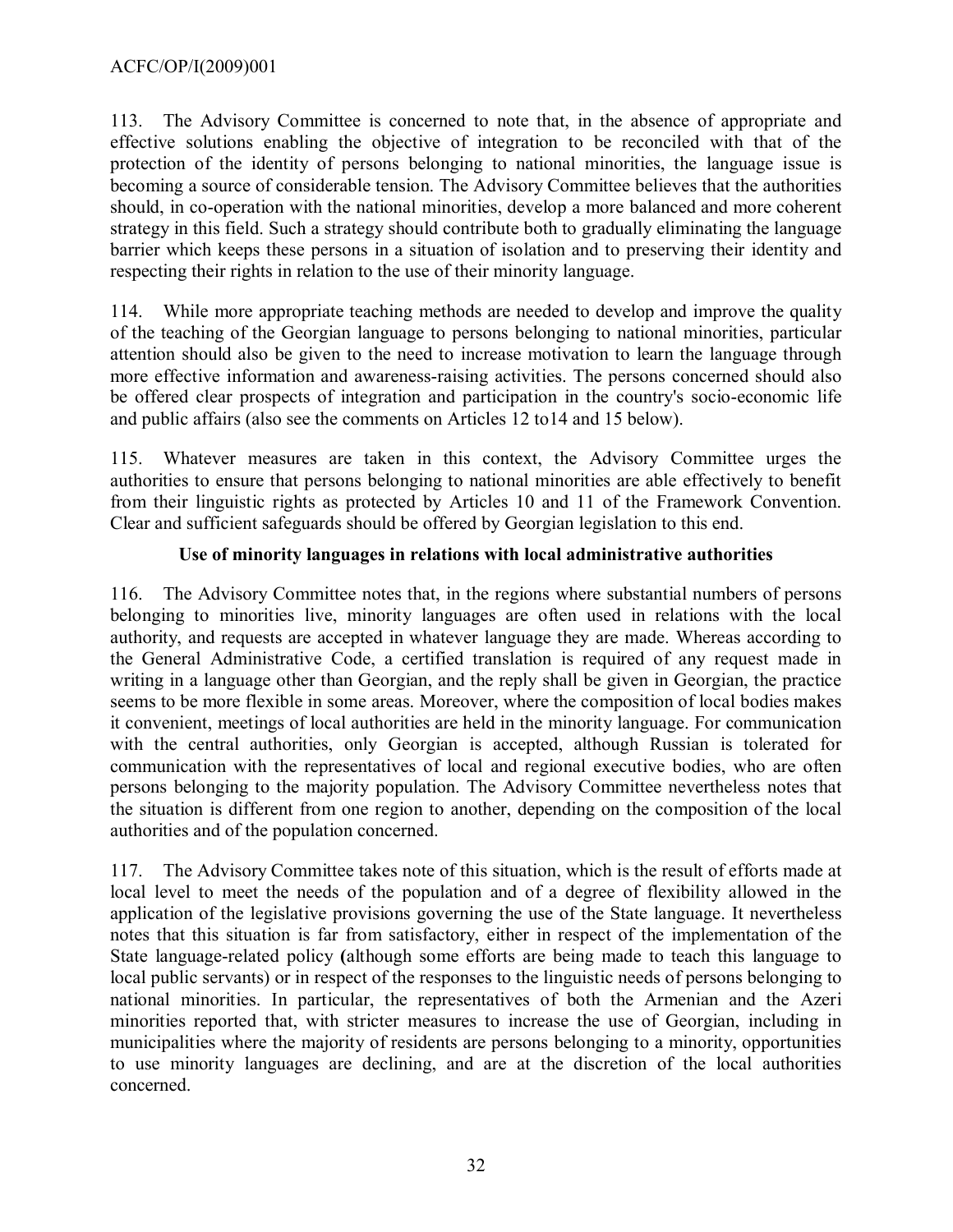118. In accordance with the legislation in force, Georgian (together with Abkhaz in Abkhazia) is the language of administrative procedures<sup>[31](#page-32-0)</sup> and the language of local Government,<sup>[32](#page-32-1)</sup> making the State language the only one that can legally be used in relations with local administrative authorities. The Advisory Committee is therefore concerned to note that, although a degree of flexibility is currently applied in practice, persons belonging to national minorities have no legal guarantee of the exercise of the right to use their language in relations with administrative authorities, as required under Article 10 of the Framework Convention, whereas the conditions laid down in Article 10 do seem to be met in several areas where persons belonging to national minorities live in substantial numbers. Thus, while recognising that the aim of protecting and consolidating Georgian as the State language is legitimate, the Advisory Committee considers that the possibility of exercising the right for which Article 10, paragraph 2 provides should not be left exclusively to the discretion of the authorities concerned. It encourages the authorities to take all necessary steps, including in the legislative sphere, to guarantee the exercise of this right where the conditions for which Article 10 of the Framework Convention provides exist.

## **Use of minority languages in judicial proceedings**

119. According to Article 85 of the Constitution, the right to an interpreter during judicial proceedings is guaranteed in the event that the persons concerned have no command of the language of the proceedings. The Advisory Committee is pleased to note that Georgian law guarantees the right to interpretation not only in the context of criminal proceedings, [33](#page-32-2) but also in that of civil and administrative proceedings.<sup>[34](#page-32-3)</sup>

120. Nevertheless, difficulties were in certain cases encountered by persons belonging to national minorities in judicial proceedings, mainly due to the often unsatisfactory quality of the interpretation provided (also see the comments under Article 4). The Advisory Committee encourages the authorities to take vigorous action in this field so as to eliminate any impediment, linguistic or other, to the enjoyment of their rights during judicial proceedings by persons belonging to national minorities.

## **Article 11**

 $\overline{a}$ 

## **Use of minority languages for local topographical indications**

121. The Advisory Committee notes that, although some bilingual (in certain cases trilingual) topographical signs can be found in certain areas where substantial numbers of persons belonging to minorities live, particularly the Armenian minority, there is no legal basis for this practice. The relevant decisions remain within the remit of the local authorities concerned, although the conditions required by Article 11, paragraph 3 of the Framework Convention seem to be met in several areas where substantial numbers of persons belonging to national minorities live. In fact, domestic legislation, in pursuance of Article 7 of the Law on geographical place names, provides that such names shall be indicated in Georgian, and in Abkhaz in Abkhazia. The Advisory Committee finds this situation problematic in the light of Article 11, paragraph 3 of the Framework Convention.

<span id="page-32-0"></span><sup>&</sup>lt;sup>31</sup> Article 14 of the General Administrative Code.

<span id="page-32-2"></span><span id="page-32-1"></span><sup>&</sup>lt;sup>32</sup> Article 9 of the Law on Local Government.

<sup>33</sup> Article 9 of the Georgian Code of Criminal Procedure.

<span id="page-32-3"></span><sup>&</sup>lt;sup>34</sup> Article 9 of the Georgian Code of Civil Procedure.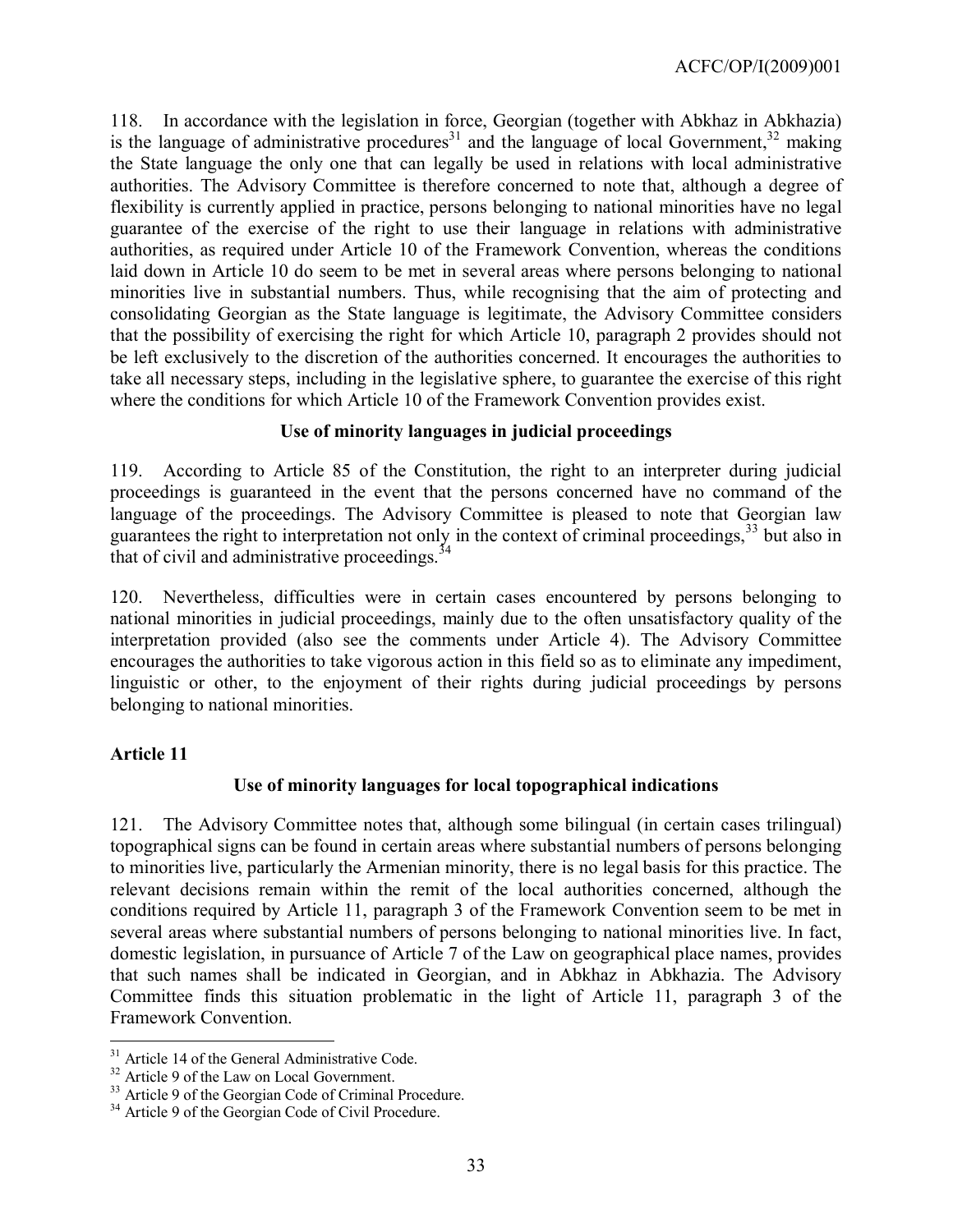122. In this context, the Advisory Committee takes note with interest of current plans mentioned in the State Report for amendment of the legislation so as to allow the use of minority languages for topographical indications in the regions where substantial numbers of persons belonging to national minorities live. It encourages the authorities to pursue these plans and to introduce safeguards affording appropriate means of meeting the obligations deriving from Article 11, paragraph 3 of the Framework Convention, where the conditions laid down by this provision are met.

123. The Advisory Committee regrets that no action has to date been taken or planned to remedy the situation in respect of the changes made during the 1990s to the traditional names of villages where national minorities live. Among the villages concerned are the Azeri villages in the region of Kvemo-Kartli, the names of which were changed in 1990-91. According to the representatives of the Azeri community, the authorities have not to date given a positive reply to their repeated requests. The Advisory Committee finds this situation incompatible with the principles of Article 11 of the Framework Convention. It therefore urges the authorities to identify, in co-operation with the representatives of national minorities, the means of giving their traditional names back to these villages, and possibly to other traditional designations which form an integral part of the identity of the communities concerned.

## **Articles 12 and 14**

## **Teaching of or in minority languages**

124. The Advisory Committee notes with interest that a large, albeit declining, number of schools still exist in Georgia which provide teaching in minority languages,<sup>[35](#page-33-0)</sup> or which have minority language sections while providing teaching in Georgian, or vice versa. Most of the teaching concerned is in Armenian, Azeri, Russian, Greek or Ossetian. In some schools which provide teaching in Georgian, minority languages are also taught. The Advisory Committee nevertheless notes that the system, as it exists, faces a number of difficulties.

125. Firstly, the schools which teach in a minority language face a general lack of resources, especially quality textbooks. For years the schools have made use of textbooks supplied by neighbouring countries, which do not correspond to the Georgian curriculum, placing their pupils in a situation of inequality with their counterparts attending schools which teach in Georgian. The Advisory Committee is pleased to note that textbooks are now being translated into the minority languages, and that new textbooks are being prepared in those languages. These new books should, *inter alia*, make possible higher-quality teaching of minority languages as first languages, and of Georgian as a second language. This process, however, still encounters difficulties insofar as the distribution of these textbooks does not yet reach all the schools concerned, and problems still exist in terms of the quality and cost as well as the training of teachers to work with these new tools. The teaching of or in certain minority languages is also made difficult in some cases by the absence of any textbooks. One example of this is the Ossetian school in Tbilisi, which has hitherto used textbooks from Tskhinvali, now no longer available since the conflict of August 2008.

<span id="page-33-0"></span> $\overline{a}$ <sup>35</sup> There are currently 391 schools in minority languages, out of a total of 2218 public schools (including those on the territories currently not under the control of the Georgian Government).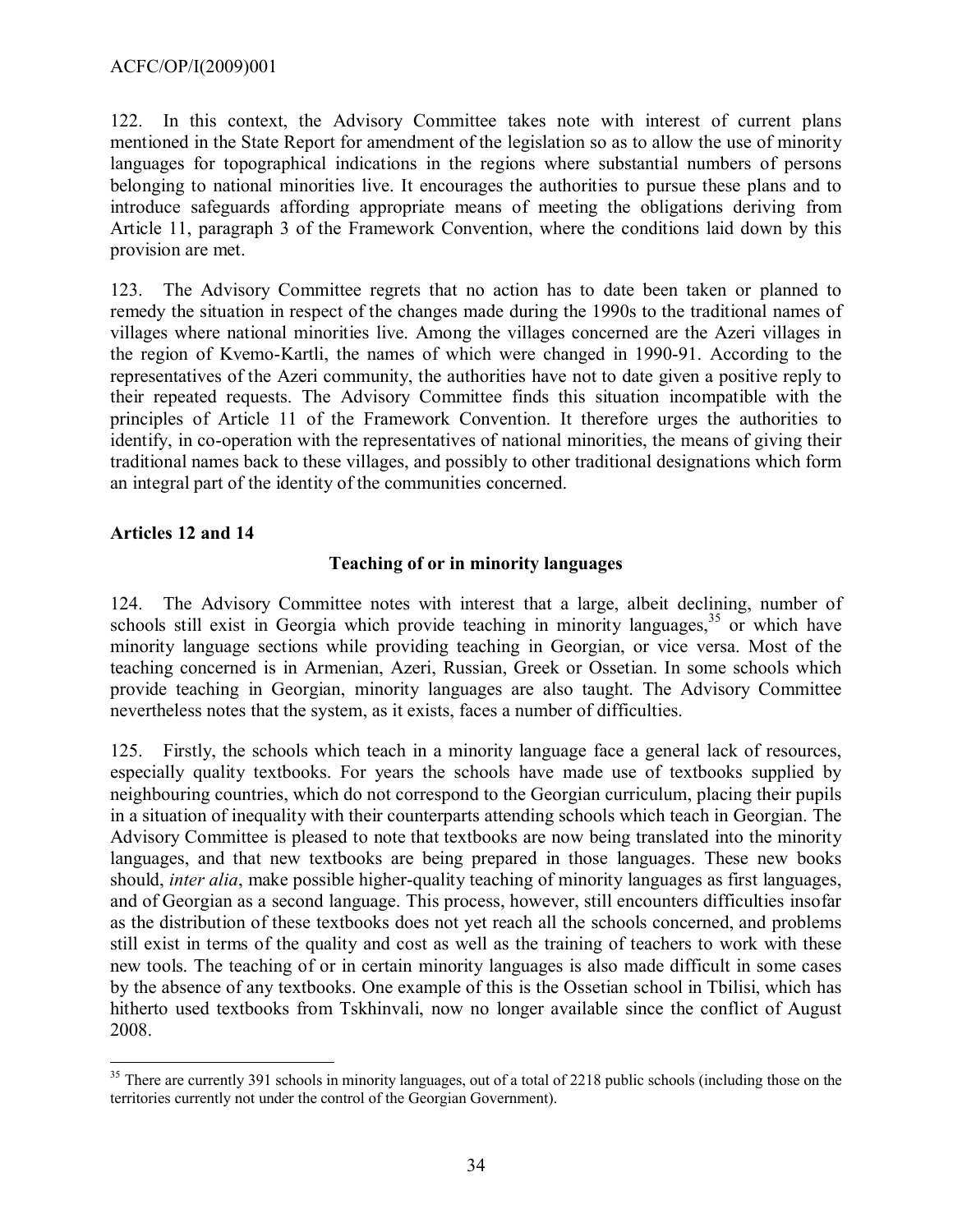126. The Advisory Committee notes with concern that significant shortcomings also remain in the training of teachers both of and in minority languages. Furthermore, although a few programmes exist in this field, opportunities to train teachers for minorities' schools are very limited. In many cases, teachers employed to teach Georgian in regions where persons belonging to national minorities live in substantial numbers do not know the minority language(s), making communication with the pupils and their parents very difficult. Similarly, most school heads belong to the majority population and do not speak these languages. Furthermore, the potential number of teachers and school heads from national minorities who have a good command of minority languages is in steady decline, as a result of the difficulties experienced by students educated in a minority language who seek access to higher education (see comments in paragraphs 131 to 133 below).

127. Opportunities to study certain minority languages, such as Kurdish and Assyrian, at school are non-existent at present. The Advisory Committee notes in this respect that, as a result of the devolution of educational administration and the discretion enjoyed by individual school councils (most of the members of which belong to the majority population) to choose the subjects that the school will offer, minority languages have little chance of being taught, particularly those of the numerically smaller minorities. Efforts to preserve these languages and to ensure that they are taught depend almost wholly on the communities concerned.

128. The Advisory Committee therefore calls on the Georgian authorities to continue and step up their efforts to make available quality school textbooks and to develop an effective system to prepare teachers to work with pupils belonging to national minorities in Georgian and in minority languages. It is important for the representatives of national minorities to be involved in these processes. The Advisory Committee also emphasises the importance of promoting the recruitment and retention as teachers of persons belonging to national minorities. Furthermore, more support should be given to the teaching of the languages of numerically smaller minorities.

#### **Equal opportunities in the education system**

129. The Advisory Committee notes that a wide-ranging reform of the education system is under way. Where national minorities are concerned, the authorities have told the Advisory Committee that their objective is to move towards a multilingual education system enabling quality teaching of both the Georgian language and minority languages to be provided, with a view to promoting the integration of persons belonging to national minorities. In addition, the authorities wish to harmonise the provision of education in the Georgian language and that in the minority language, so that all pupils are on an equal footing, particularly where school curricula are concerned.<sup>[36](#page-34-0)</sup> A number of bilingual schools have been set up in regions where persons belonging to minorities live in substantial numbers,  $37$  and it is planned to extend this model to 40 schools in the country. The Advisory Committee welcomes these developments, and expects them to lead to true equal opportunities in the school system between pupils belonging to national minorities and those belonging to the majority.

<span id="page-34-0"></span> $\overline{a}$ <sup>36</sup> These objectives are set out in the National Plan for the Integration of National Minorities through Multilingual Education, which should be implemented between 2009 and 2014.

<span id="page-34-1"></span><sup>&</sup>lt;sup>37</sup> With the support of the OSCE/ High Commissioner on National Minorities (HCNM).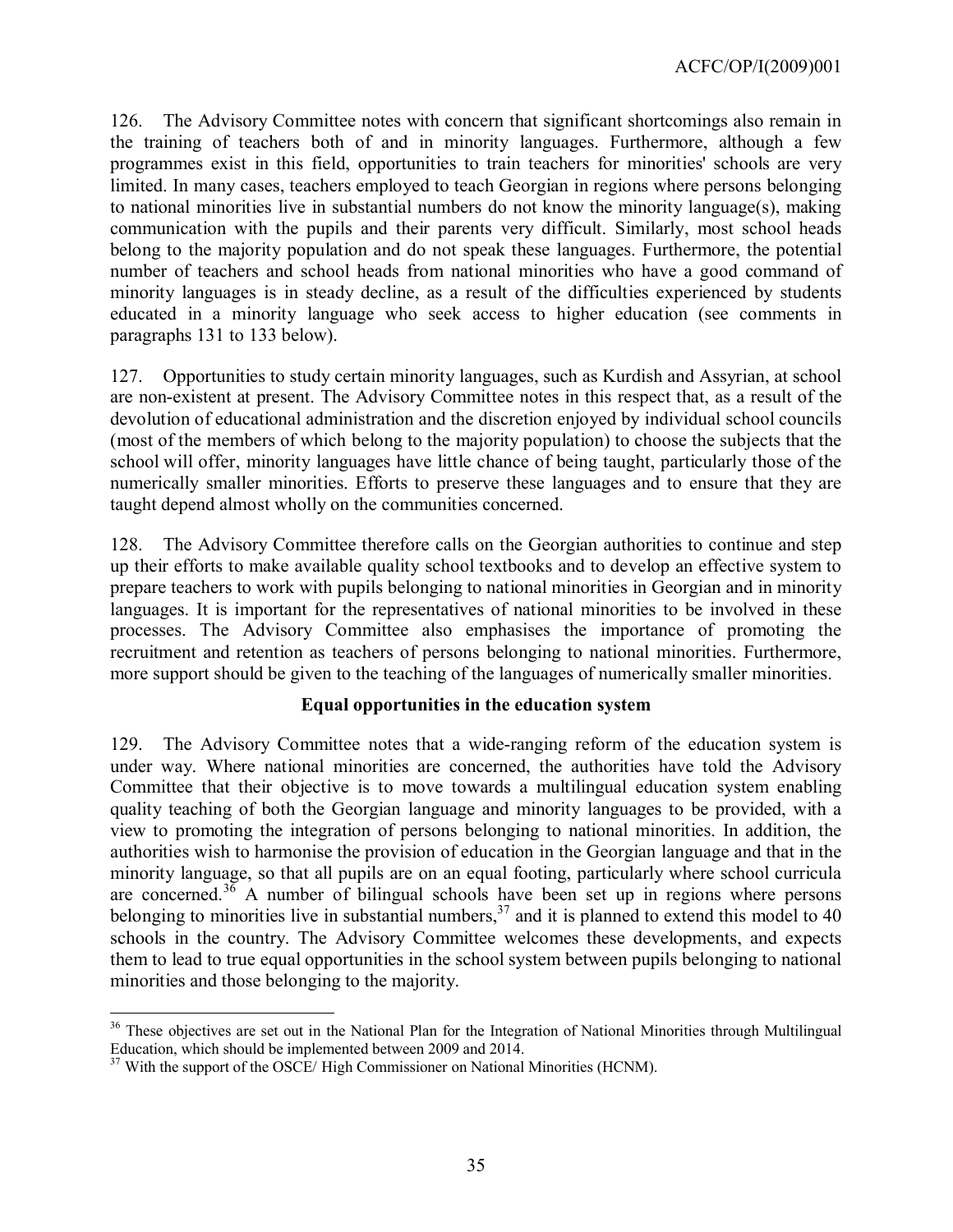#### ACFC/OP/I(2009)001

 $\overline{a}$ 

130. However, a number of concerns relating to educational reform have been drawn to the Advisory Committee's attention. The requirement for history, geography and literature to be taught in the Georgian language from 2010-2011 causes understandable concern to many of the parties to whom the Committee spoke, who took the view that pupils and teachers who do not speak Georgian will not be ready in time to cope with this change. In addition, a system of funding based on pupil numbers has been introduced (in place of the funding per class which previously applied), and according to the representatives of national minorities, this favours neither the schools which teach in minority languages nor the bilingual schools.<sup>[38](#page-35-0)</sup> The Advisory Committee points out that it is important to ensure that implementation of educational reform does not have discriminatory effects on persons belonging to national minorities, and thus to take account of the specific circumstances prevailing in certain regions.

131. One of the main concerns expressed to the Advisory Committee by the representatives of national minorities relates to access to higher education. A compulsory university entrance examination was introduced in 2005, comprising a test in the Georgian language and literature, which represents a considerable obstacle to students from the minority-language education system. Such students have an extremely low pass rate, so their presence at Georgian universities<sup>[39](#page-35-1)</sup> has fallen very significantly since 2005. This results in many students from the minority-language education system continuing their higher education abroad, after which they reportedly tend not to return to Georgia. In the Advisory Committee's opinion, the emigration of a portion (the best educated) of the young persons who belong to national minorities is a cause for great concern. Furthermore, those who stay in Georgia see their opportunities to get into the labour market restricted by their lack of access to higher education.

132. The Advisory Committee notes with satisfaction that the authorities have been endeavouring since 2006 to put a stop to the discriminatory effects of the university entrance examination on students belonging to national minorities; the most recent change came in 2008, when it was made possible for part of the examination (the "general competences test") to be taken in Armenian or in Azeri. Courses to prepare students for the examination have also been organised, and the Georgian authorities have given the Advisory Committee a description of some new plans along the same lines. However, such efforts have to date been largely inadequate and have neither countered effectively the discriminatory effects of the university entrance examination nor reversed the tendency for students from national minorities to continue their studies abroad. This situation of *de facto* exclusion from higher education of students belonging to national minorities is incompatible with the principle of equal opportunities for all in the education system, as set out in Article 12, paragraph 3 of the Framework Convention.

133. Furthermore, several representatives of the Armenian minority emphasised their wish for the creation in the region of Samtskhe-Javakheti of either an Armenian-language university (also see the comments in this respect under Article 13 below) or a multilingual university, with the Akhalkalaki branch of Tbilisi State University currently offering teaching only in Georgian, in conformity with the Law on Higher Education, which establishes Georgian as the language of higher education (except where there is an agreement with another State; see the comments under

<span id="page-35-0"></span><sup>&</sup>lt;sup>38</sup> Although the 2005 Law on education sets a minimum threshold of three pupils for a class to be maintained in a minority language.

<span id="page-35-1"></span><sup>&</sup>lt;sup>39</sup> At the Akhalkalaki branch of Tbilisi State University, where approximately half of the students prior to 2005 were from national minorities, only a few applicants from minorities now manage to gain admission each year.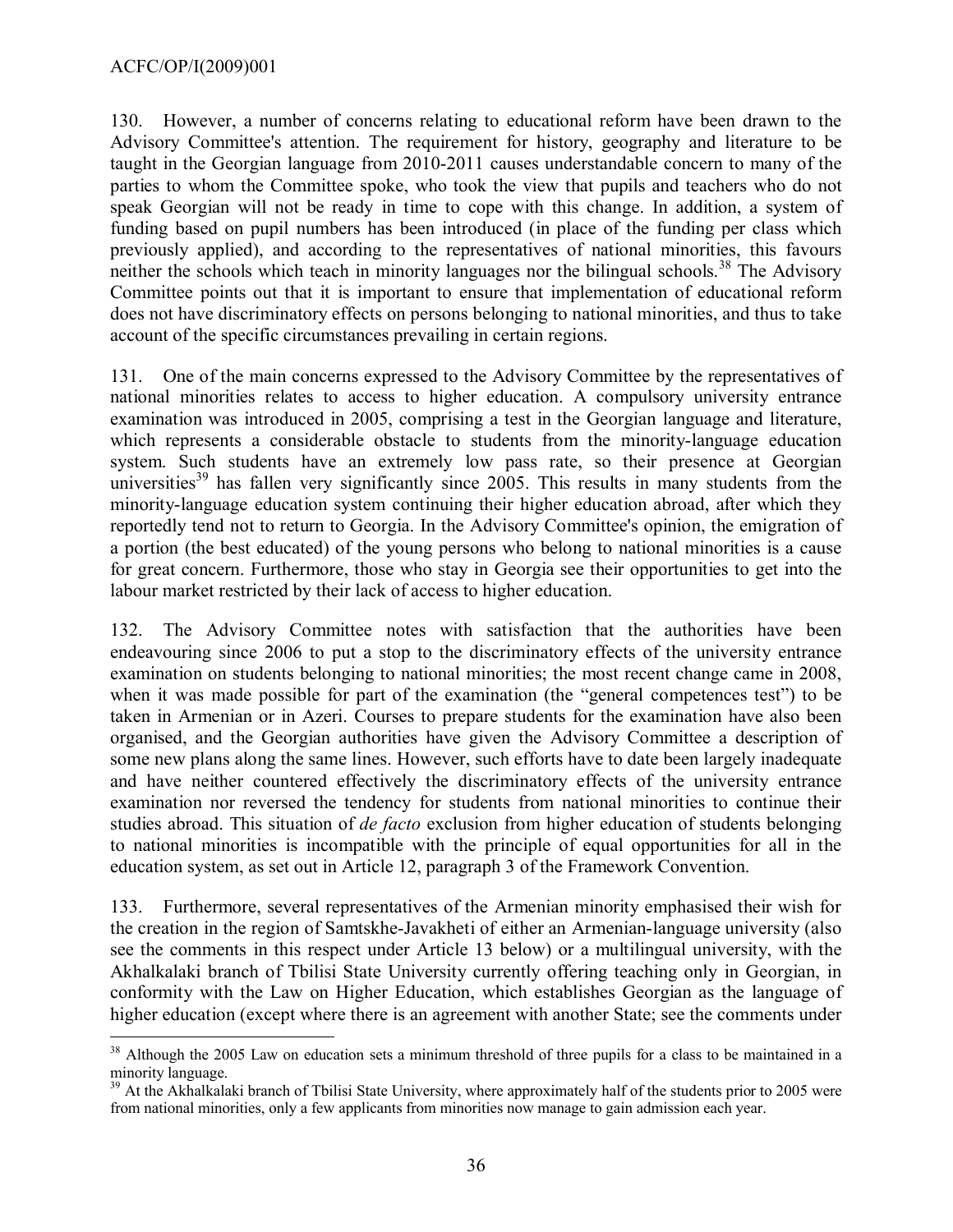Article 13 below). The Advisory Committee takes the view that the establishment of a higher education institution offering courses in several languages, including those of the national minorities, could facilitate the access to higher education of persons belonging to national minorities.

134. In addition, the Advisory Committee regrets that, according to the information received, the vocational training available to persons belonging to national minorities, especially in the regions where they live in substantial numbers, is limited. This deficiency further aggravates the exclusion of these persons from the labour market.

135. The Advisory Committee urges the Georgian authorities to take, forthwith, all the necessary measures to guarantee effective equality of opportunities for persons belonging to national minorities in respect of access to higher education. It also calls on them to continue and step up their efforts to ensure that persons belonging to national minorities have equal access to quality education, in accordance with the principles of the Framework Convention.

## **Teaching of the Georgian language**

136. The Advisory Committee considers that the teaching of the Georgian language to persons belonging to national minorities who have insufficient command of it is one of the main challenges facing the Georgian authorities in the context of the implementation of the Framework Convention. In fact, as already referred to at length in the present Opinion, lack of knowledge or inadequate proficiency in the Georgian language prevents such persons in a number of cases from fully enjoying the rights guaranteed by the Framework Convention. It constitutes a significant obstacle to the full participation in the life of Georgian society of the persons belonging to national minorities. The increasingly strict application of the legislation on the state language (see the comments under Articles 4 and 10 above) may well further marginalise a significant number of these persons.

137. The Advisory Committee notes that a number of measures have been taken in recent years to help the persons belonging to national minorities who do not know Georgian to learn it. The authorities, for instance, support the substantial efforts made by the "language centres" in the regions of Kvemo-Kartli and Samtskhe-Javakheti. Furthermore, the Advisory Committee notes with interest that the persons concerned are showing a greater interest in acquiring a good knowledge of Georgian. However, the authorities' efforts still seem to be very much insufficient, and do not meet the many needs that exist (teaching of Georgian in schools, bilingual teaching, adult education, teacher training, etc), especially in rural regions where the persons belonging to minorities have few opportunities to study Georgian. In addition, according to the Advisory Committee's information, the quality of teaching and the methods used are frequently inadequate, and there is a shortage of qualified teachers to teach Georgian as a second language. The measures taken to date and the lack of dialogue have sometimes also given rise to reactions of rejection among national minorities, which at times regarded the measures concerned as having been taken in order to assimilate them. The Advisory Committee considers that this situation raises issues of compatibility with the requirements of Article 14, paragraph 3 of the Framework Convention.

138. The Advisory Committee therefore urges the Georgian authorities to make every effort to improve substantially the availability of the teaching of the Georgian language, emphasising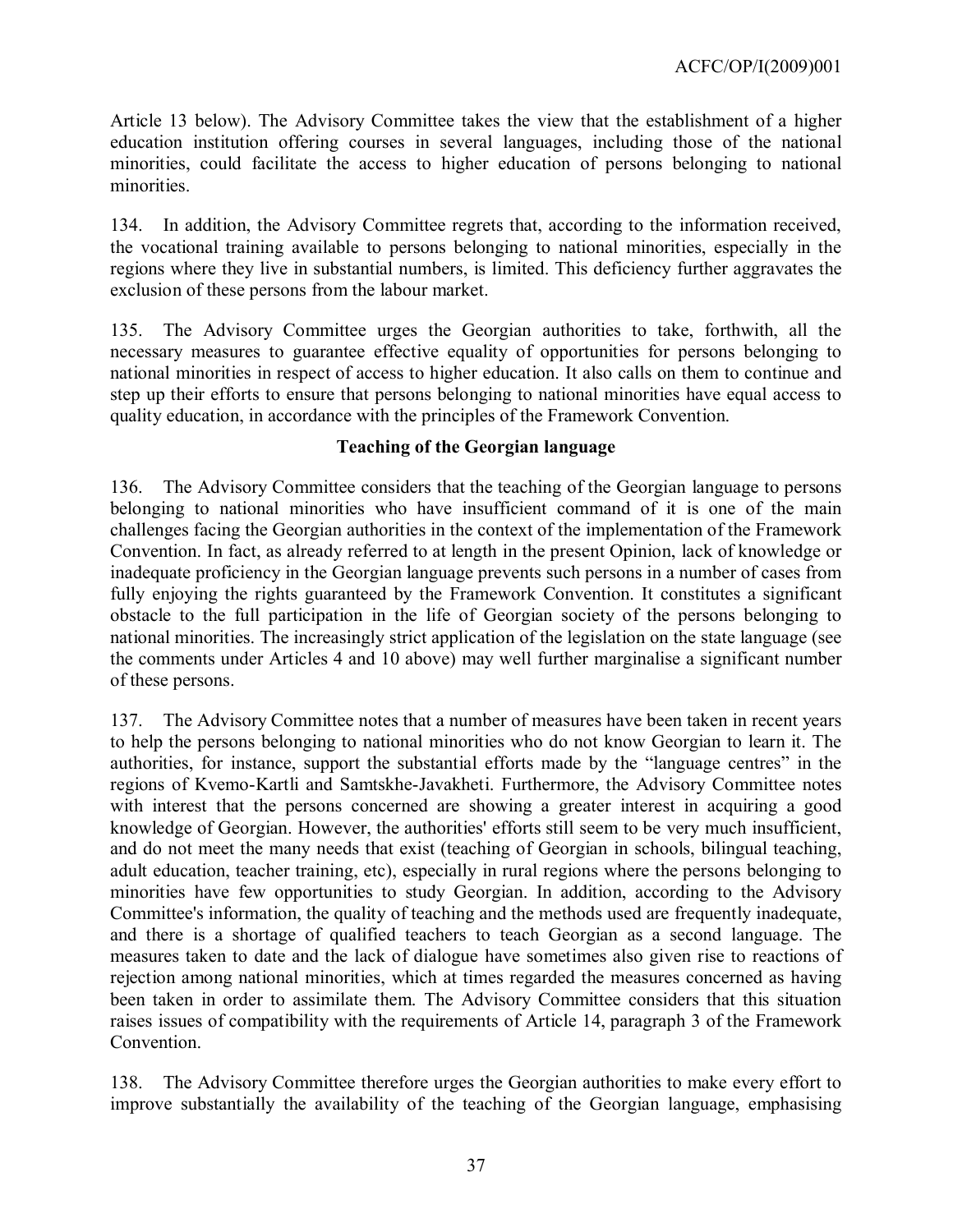teacher training and the writing of textbooks, and ensuring a coordinated response to the many needs that exist. It recommends that the authorities, in close consultation with persons belonging to national minorities, work out a comprehensive long-term action plan, with the emphasis on support measures rather than on measures which give rise to greater exclusion. Furthermore, it is particularly important for the promotion of the learning of Georgian to go hand-in-hand with measures to protect and develop the languages and cultures of national minorities, as stipulated by the principles set out in the Framework Convention.

#### **Intercultural education**

139. As already pointed out under Article 6 above, the Advisory Committee deplores the lack of information, or sometimes biased information, about the history, religion and culture of national minorities in the textbooks and other materials used in schools. This deficiency, sometimes coupled with a situation of isolation from Georgian society and with linguistic difficulties, is responsible for a very low level of exchanges between pupils and teachers belonging to national minorities and those belonging to the majority. In this context, the Advisory Committee welcomes the efforts made by the authorities to facilitate exchanges between schools in the regions where national minorities live and those in other regions of the country.<sup>[40](#page-37-0)</sup> It strongly encourages the authorities to continue this kind of programme and make it more widely available.

140. A particular problem arises in respect of history teaching, with the persons belonging to national minorities disputing the way in which their history is presented in school textbooks. The Advisory Committee is aware that history teaching is a highly sensitive subject in the Caucasus. It nevertheless calls on the Georgian authorities to ensure an objective and pluralistic approach to the teaching of history and to improve the content of history textbooks, drawing on proposals that might be made by boards of historians including persons belonging to national minorities. It points to the potential usefulness in this context of the Council of Europe's work on history teaching.<sup>[41](#page-37-1)</sup>

## **Article 13**

## **Private education in minority languages**

141. The Advisory Committee notes that many persons belonging to the Armenian minority would like an Armenian-language university to be set up in Akhalkalaki. Article 4 of the Law on higher education makes teaching in all higher education establishments (public and private) in languages other than Georgian possible only in the framework of an international agreement, or with the approval of the Ministry of Education. Depending on its interpretation, this provision could constitute an obstacle to the application of Article 13 of the Framework Convention.

142. The Advisory Committee has been informed of the various steps taken to obtain the Georgian authorities' permission for such a university to be set up, so far without success. It has also understood from its dialogue with the authorities that they were not opposed to the setting up

<span id="page-37-0"></span> $\overline{a}$ <sup>40</sup> Such as the schools partnership programme begun in 2005 and the OSCE-backed inter-regional student exchange programme.

<span id="page-37-1"></span><sup>&</sup>lt;sup>41</sup> See [<www.coe.int/t/dg4/education/historyteaching/>](http://www.coe.int/t/dg4/education/historyteaching/)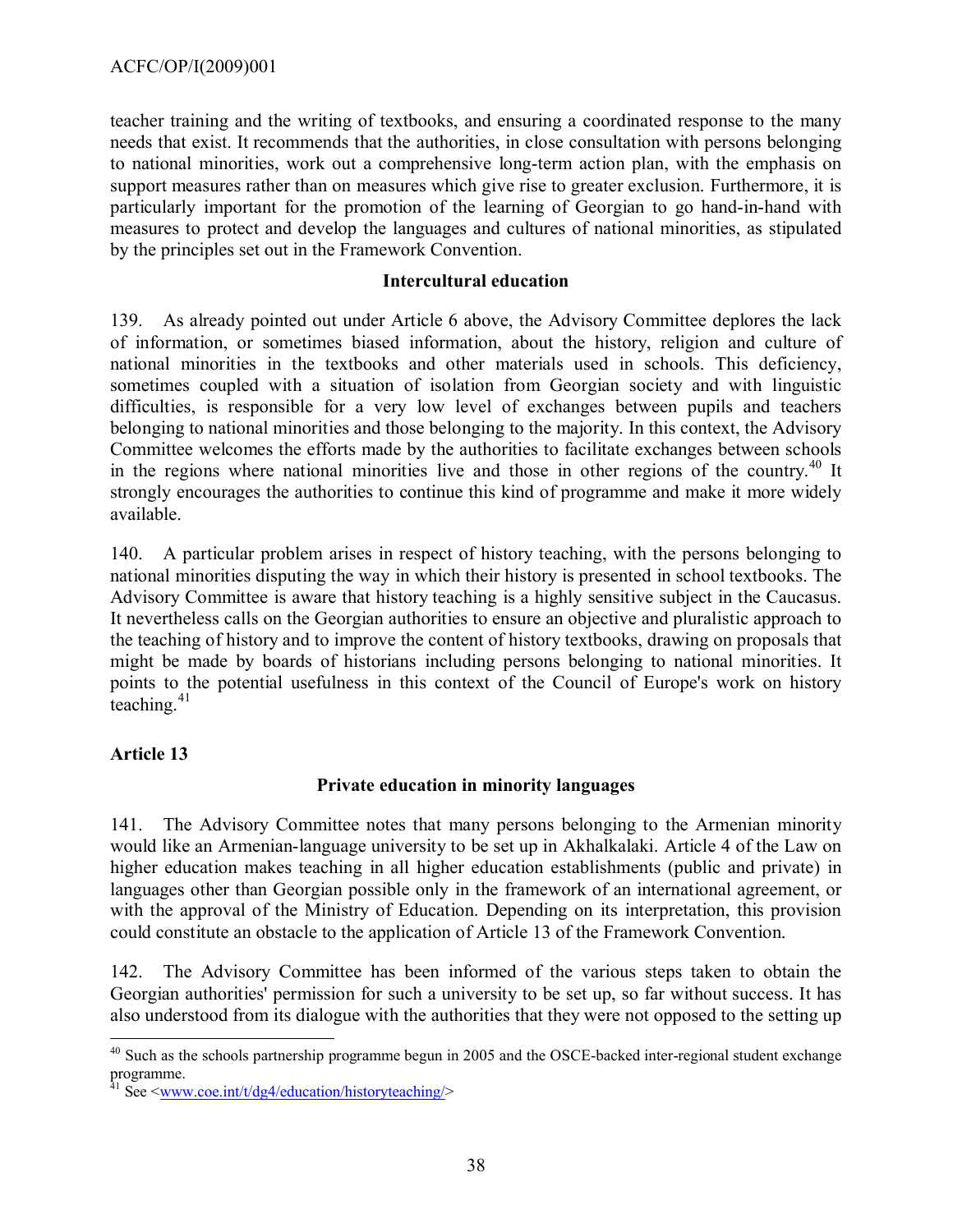of such an institution. It therefore expects the authorities to continue their discussions on this subject with the persons concerned and to ensure that no unjustified obstacle impedes the exercise by the persons belonging to national minorities of their right to set up and manage their own private educational establishments, as set out in Article 13 of the Framework Convention.

#### **Article 15**

#### **Institutional structures**

143. Where institutions are concerned, a key position in the executive is held by the Ministry for Reintegration, which is responsible for coordinating Government action relating to the protection of national minorities. The Advisory Committee welcomes the plans to open offices of this Ministry in the regions where national minorities live and to conclude agreements with the regional representatives of the State and the organisations representing national minorities. The Parliamentary Human Rights and Civil Integration Committee also has within its terms of reference issues relating to national minorities. In addition, the Adviser on National Minorities to the President of Georgia is an active player in this sphere, providing liaison and coordination with the other public institutions concerned and serving as a contact point with minorities.

144. According to the representatives of national minorities, the existence of several State structures with responsibilities in this field complicates their dialogue with the authorities. They believe that decision-making capacity and responsibility are thereby dispersed and weakened. They also deplore the lack of contact points for minority issues at local level. The Advisory Committee considers that it would be necessary to clarify the responsibilities of the various actors involved in minority policy and to identify a structure responsible for coordinating Government policy on the protection of national minorities. Such developments would be beneficial both for national minorities and for the authorities, who could thereby more easily obtain an overview of the concerns and needs of the persons belonging to minorities, and adopt a more consistent strategy in this field.

#### **Participation in public affairs: elected assemblies**

145. The Advisory Committee is concerned about the lack of effective participation in public affairs, which is one of the main worries for persons belonging to national minorities. This lack of participation is primarily manifested through a very limited representation in elected assemblies, especially at central level,<sup>[42](#page-38-0)</sup> but also at local level, where the representation situation is nevertheless more varied: while the persons belonging to the Armenian minority are well represented in the locally elected assemblies in Samtskhe-Javakheti, where they form a very large proportion of the population,<sup>[43](#page-38-1)</sup> the representation of persons belonging to minorities is far more limited in other regions, such as Kvemo-Kartli, where they live in substantial numbers.

146. The main reason cited to explain this underrepresentation is lack of knowledge of the Georgian language, which constitutes a barrier to the participation of persons belonging to national minorities in elected assemblies, as Georgian is the statutory working language in these

<span id="page-38-0"></span> $\overline{a}$  $42$  Six persons belonging to national minorities sit in the Parliament elected in 2008. They thus form  $4\%$  of the members of Parliament.

<span id="page-38-1"></span><sup>&</sup>lt;sup>43</sup> Persons belonging to the Armenian minority form almost 95% of the population in Akhalkalaki.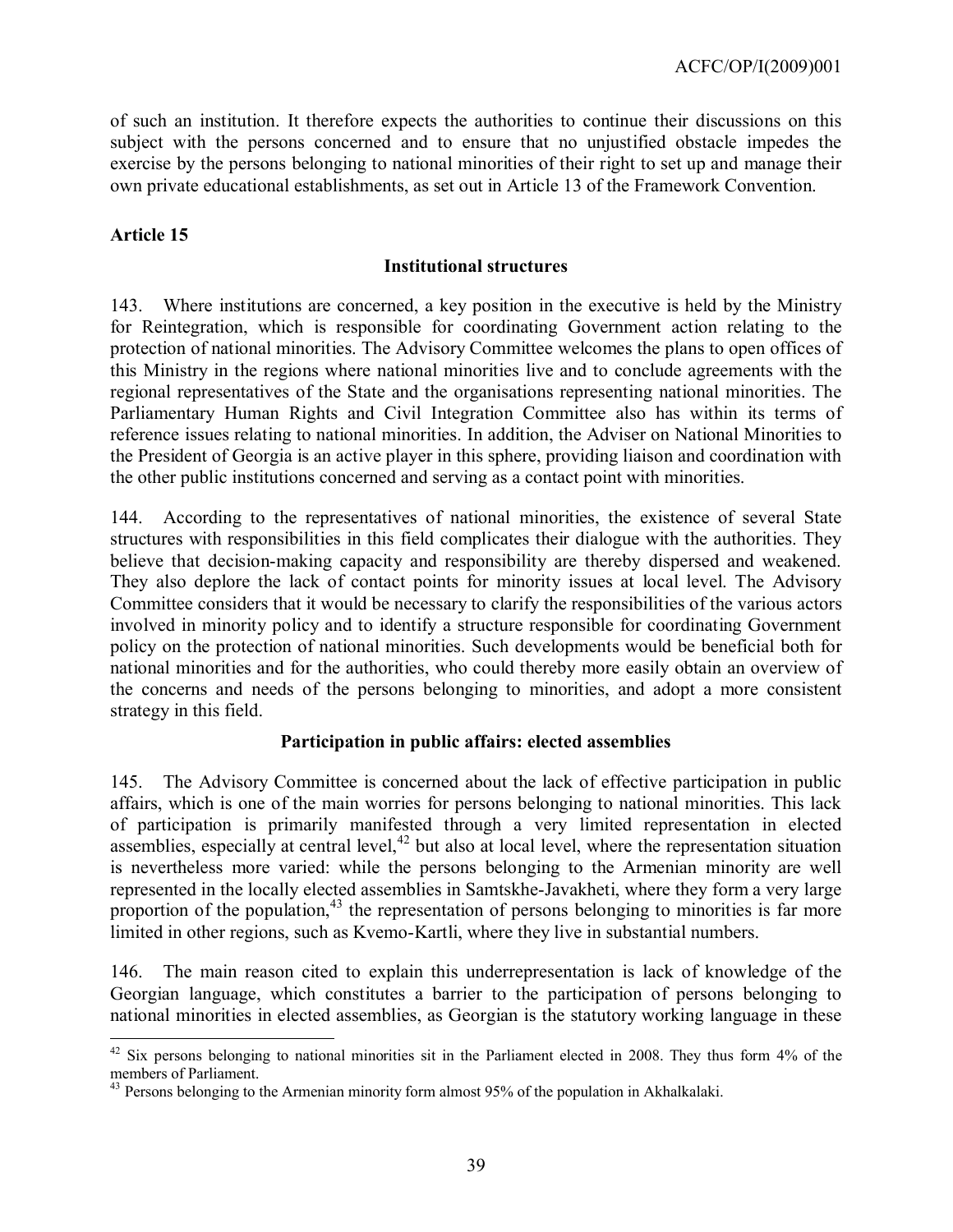bodies (see comments under Articles 4 and 10 above). However, where they are largely made up of persons belonging to national minorities, local assemblies are not prevented from working in languages other than Georgian. The Advisory Committee notes that the Electoral Code, as amended in 2005, requires anyone wishing to stand for Parliament or to be a member of an electoral commission to have an adequate knowledge of the Georgian language. It nevertheless seems to be the case that this last-mentioned provision is not currently applied. The Advisory Committee points out that, were this provision to be applied, it would raise issues of compatibility with the principles set out in Article 15 of the Framework Convention.<sup>[44](#page-39-0)</sup>

147. The Advisory Committee nevertheless notes that persons belonging to minorities who have no problem in respect of command of the Georgian language, such as the Kurds and Yezidi, also face (even greater) underrepresentation in elected assemblies. The numerically smaller minorities are not adequately represented, or not represented at all, at both central and local level and, therefore, might not be able to effectively participate in public affairs.

148. Factors other than lack of knowledge of the Georgian language may explain and/or aggravate the lack of participation by persons belonging to minorities in elected assemblies. Representatives of the Armenian minority informed the Advisory Committee that the existing electoral and administrative divisions, particularly in Samtskhe-Javakheti, prevent equality of voting rights from being achieved, with municipalities where there is an Armenian majority corresponding to far fewer electoral constituencies than those where persons belonging to the majority population live. The Advisory Committee takes the view that the Georgian authorities should consider the possibility of reviewing existing electoral divisions so as to ensure equal voting rights and to improve national minorities' participation in public life.

149. The Advisory Committee also notes that the 1997 Law on Citizens' Political Associations is another obstacle to the participation in elected bodies of persons belonging to national minorities. The conditions laid down in Article 6 of this law, prohibiting the setting-up of political parties on a regional or territorial basis (see remarks under Article 7 above), certainly may be interpreted as restricting the scope for persons belonging to national minorities to set up political parties representing their legitimate interests. The Advisory Committee is aware that, in practice, some persons belonging to national minorities are members of the Georgian Parliament, having been included on the lists of some political parties. Nevertheless, it takes the view that this does not imply that persons belonging to national minorities benefit from every opportunity for effective participation in the political life of the country and in the decision-taking process. Therefore, the Advisory Committee is of the opinion that the provisions of the law on political associations excessively restricts the scope for persons belonging to national minorities effectively to participate in public affairs, as prescribed by Article 15 of the Framework Convention.

150. In this context, the Advisory Committee is pleased to note the measures taken by the authorities to facilitate the participation of persons belonging to national minorities in elections. When presidential and legislative elections were held in 2008, the voting papers, lists of voters and information booklets about the elections were translated into three, sometimes four, minority languages (Russian, Armenian, Azeri and Ossetian) in those regions where persons belonging to

<span id="page-39-0"></span> $\overline{a}$ <sup>44</sup> In this respect, see the case of Podkolzina v. Latvia, Application No. 46726/99.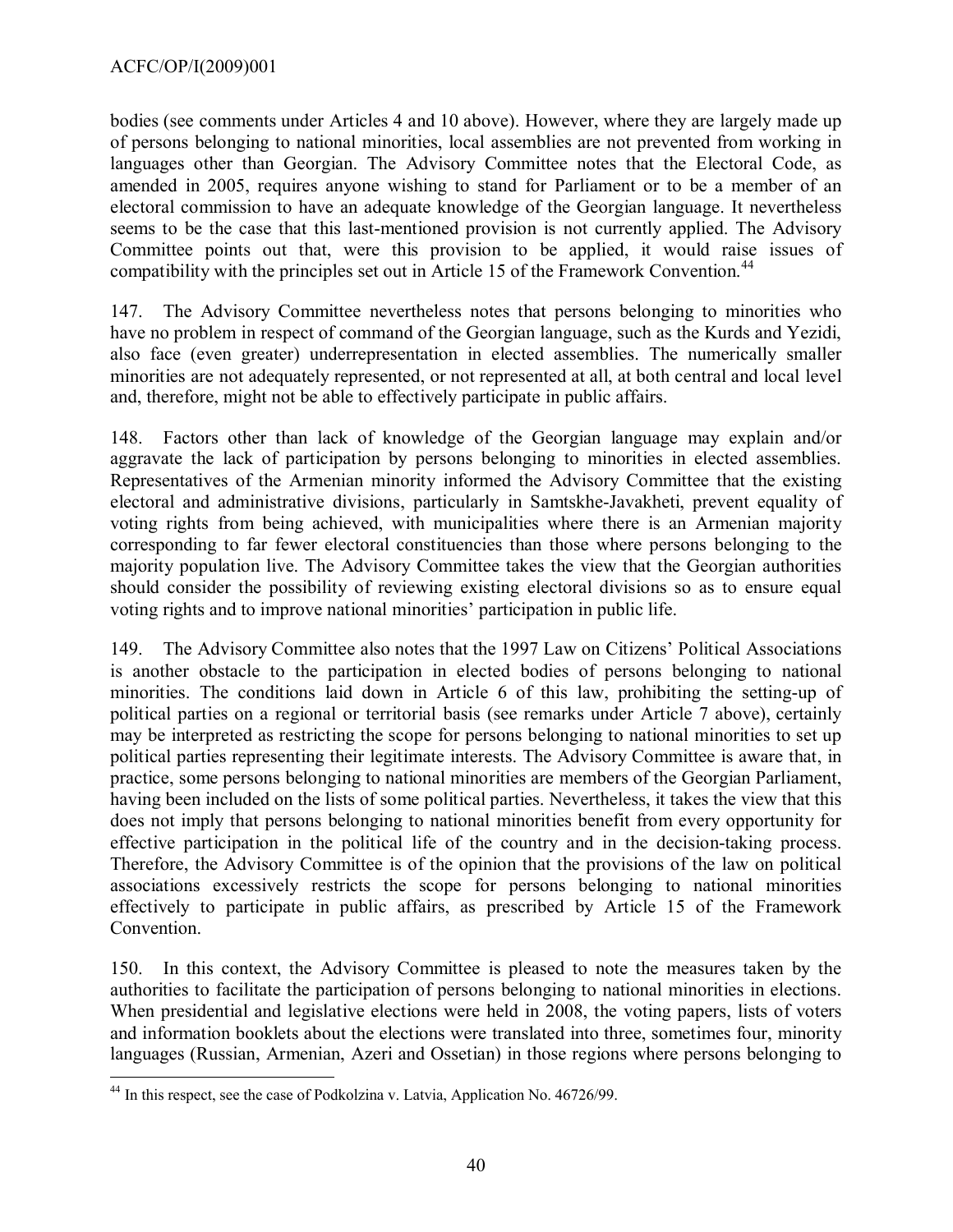national minorities live in substantial numbers. It strongly encourages the authorities to continue and take further this kind of initiative designed to provide better information about their rights to the persons belonging to national minorities, and to enable them to play a more active part in elections. Furthermore, as already mentioned above (see paragraphs 147 to 149), it urges them to take resolute measures to increase minorities' representation in elected assemblies, particularly by removing all the obstacles, including those enshrined in law, to the effective participation in public affairs of persons belonging to national minorities.

#### **Participation in the public service and in the executive**

151. The Advisory Committee expresses its concern at the underrepresentation of persons belonging to national minorities in the executive, particularly in posts of responsibility. Outside the municipalities of Samtskhe-Javakheti, where persons belonging to the Armenian minority form almost the whole population, there are virtually no mayors belonging to national minorities. The same is true of the posts of district president, governor, director of police departments, school head, etc, as well as posts within the Georgian Government. While, here again, inadequate knowledge of the Georgian language is a barrier, it is not, in the Advisory Committee's opinion, the only explanation for the virtual absence of persons belonging to national minorities in posts of responsibility and in the public service in general.

152. Those parties to whom the Advisory Committee spoke emphasised that the replacement at local level, in various posts of responsibility and in public services, of persons belonging to national minorities by persons belonging to the majority who do not speak the minority language used in the region had only aggravated the lack of communication as well as the difficulties experienced by these persons in participating in public, social and economic life (also see the comments under Article 4 above). The Advisory Committee considers this situation a cause for concern and points out that the composition of public services should reflect the diversity that exists within society, so that they can perform their function more effectively.<sup>[45](#page-40-0)</sup>

153. The Advisory Committee welcomes the setting up in 2006 of the Zurab Zhvania School of Public Administration, which is intended to train managers and public servants from national minorities, providing them with, *inter alia*, intensive Georgian lessons. It also considers highly useful the plan to open a branch of the school in Akhalkalaki. It therefore calls on the authorities to continue this effort to provide training, but also to ensure that the persons trained at this school are able to find work following their training, including jobs in their region of origin. More generally, it considers that the authorities should include in their priorities the active effort that is needed to find ways of recruiting more persons belonging to national minorities into public services and into posts of responsibility, especially in the regions where they live in substantial numbers. To this end, greater efforts need to be made in respect of Georgian language lessons as well as measures aimed at the training and promotion of these persons.<sup>[46](#page-40-1)</sup>

 $\overline{a}$ 

<span id="page-40-0"></span><sup>&</sup>lt;sup>45</sup> See Advisory Committee's thematic commentary on the effective participation of persons belonging to national minorities in cultural, social and economic life and in public affairs, adopted on 28 February 2008, ACFC/31DOC(2008)001.

<span id="page-40-1"></span><sup>46</sup> See Advisory Committee's thematic commentary on the effective participation of persons belonging to national minorities in cultural, social and economic life and in public affairs, adopted on 28 February 2008, ACFC/31DOC(2008)001.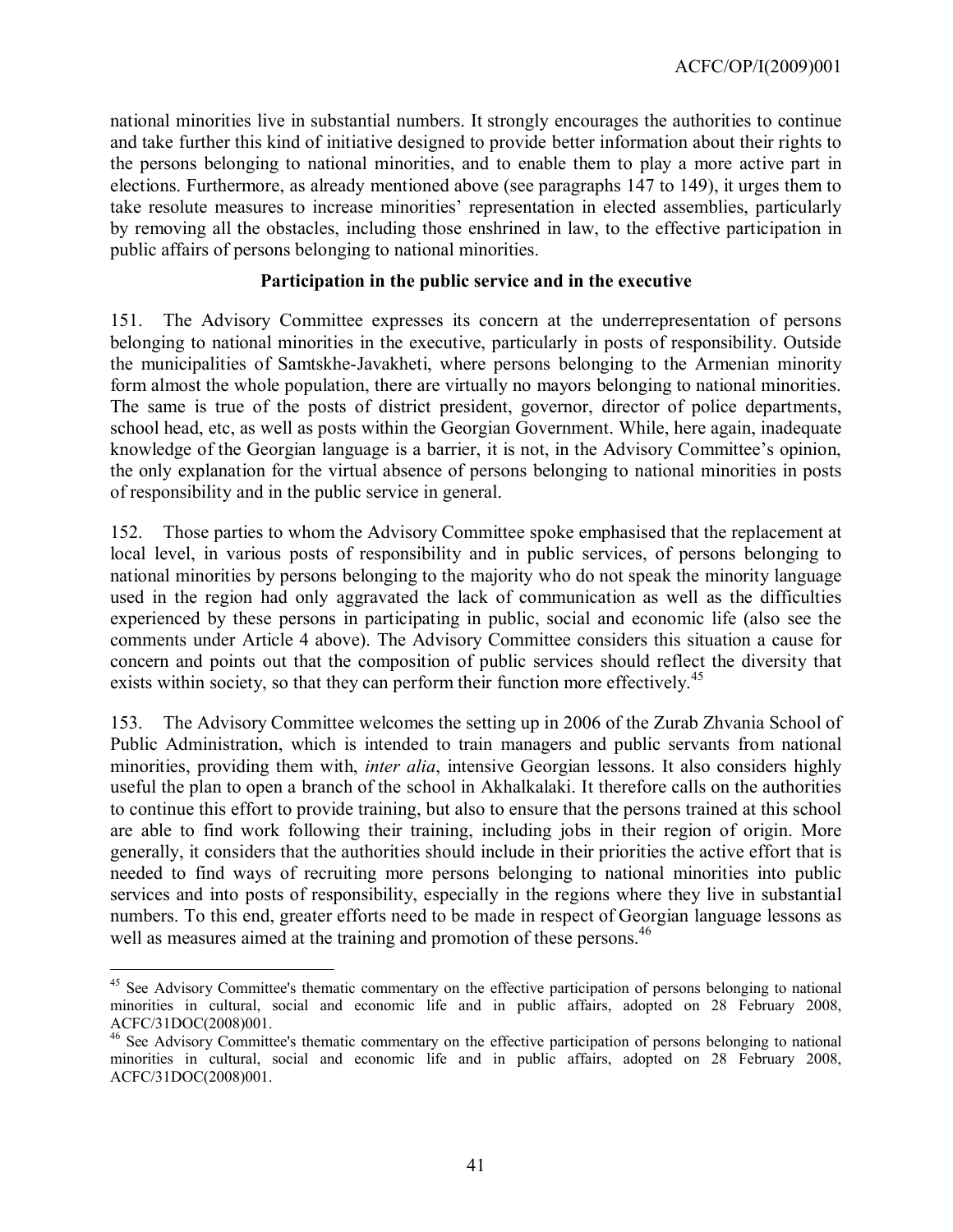#### **Consultative mechanisms for national minorities**

154. The Advisory Committee welcomes the setting up in 2005 of the Council for Ethnic Minorities within the structure of Georgia's Office of Public Defender. This council was set up to remedy the lack of a forum for consulting national minorities. It brings together almost 80 organisations which represent numerous ethnic minorities. Several working groups have been set up within the council, which has produced recommendations to the authorities aiming at improving the protection of national minorities.

155. The Advisory Committee notes that the representatives of national minorities whom it met all welcomed the existence of this body, which makes possible communication not only between minorities' organisations and the authorities, but also among different minorities. It had *inter alia* enabled national minorities' organisations to be consulted when Georgia's State Report on the Framework Convention was prepared. The authorities have announced that the council should also be involved in monitoring the implementation of the tolerance and civil integration action plan.

156. While it welcomes the existence of the Council for Ethnic Minorities, the Advisory Committee deeply regrets that insufficient account has been taken of the recommendations that it has prepared and addressed to various relevant ministries and to Parliament. It therefore calls on the authorities to develop regular communication with the Council for Ethnic Minorities and to ensure that the council is fully involved in the preparation, implementation and monitoring of legislation, policies and programmes affecting national minorities.

#### **Participation in social and economic life**

157. The Advisory Committee notes that a significant proportion of persons belonging to national minorities is particularly affected by unemployment and poverty, mainly because they live in regions which are highly disadvantaged both economically and in terms of infrastructure, and which have poor links with the rest of Georgian territory, not only for reasons of history, geography and climate, but also because of an unequal redistribution of resources between regions. This particularly applies to the regions of Samtskhe-Javakheti and Kvemo-Kartli. For example, access to electricity and gas supplies, as well as to health care, is still sometimes difficult in these regions. This situation generates a feeling, expressed to the Advisory Committee by several of the parties to whom it spoke in these regions, of being both isolated from the rest of the country and at a disadvantage compared to the majority population, and this drives people to emigrate to neighbouring countries.

158. The Advisory Committee also notes that work to develop infrastructure in these regions, including transport routes, has been carried out in recent years. However, the persons belonging to minorities complain that they have rarely been invited to participate in these major works, such as the construction of the Baku-Tbilisi-Ceyhan oil pipeline. The Advisory Committee is aware that other border or mountain regions not characterised by the presence of large numbers of persons belonging to national minorities are also in a difficult economic situation. It nevertheless calls on the authorities both to continue and step up their efforts to open up the regions of Samtskhe-Javakheti and Kvemo-Kartli, in particular, so as to enable the persons who live there to access basic services and thus to enjoy their social and economic rights on an equal footing with the rest of the population, as well as to develop income-generating activities in these regions.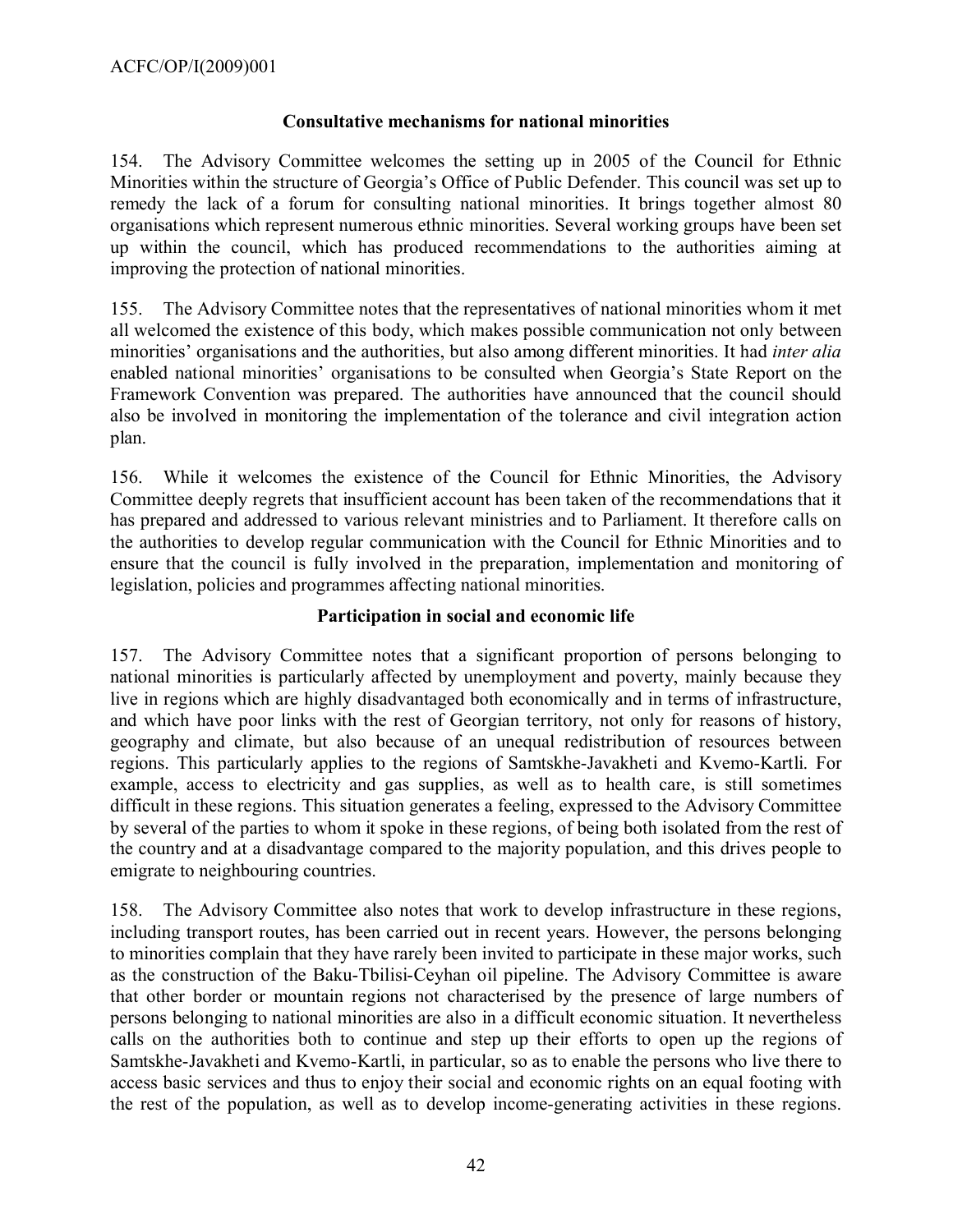Initiatives of this kind should enable the persons who live in these regions to feel greater confidence in the action taken by the authorities, and the social cohesion to be strengthened.

#### **Access to employment and economic activities**

159. As already emphasised, the Advisory Committee is concerned about the lack of access for persons belonging to national minorities to jobs in the public service (see the comments in paragraphs 151 to 153 above and in respect of Article 4). Furthermore, the Advisory Committee has been informed that access to various occupations in the spheres of education, social services, etc, increasingly depends on success in the Georgian language tests, further reducing the opportunities for persons belonging to national minorities to find employment in the public sector (see also remarks in respect of Articles 10 and 14 above). The Advisory Committee urges the Georgian authorities to ensure that the setting of language tests does not constitute an insurmountable obstacle to the recruitment or retention in public-sector employment of persons belonging to national minorities.<sup>[47](#page-42-0)</sup> Against this background, the Advisory Committee notes with interest the practice introduced by the Ministry of the Interior, which recruits persons belonging to national minorities and provides them with on-the-job additional language training, should their command of the Georgian language not be sufficient (see also remarks in respect of Article 4 above).

160. Furthermore, the Advisory Committee was informed of restrictions imposed by the lawenforcement agencies in Kvemo-Kartli on sales pitches for farm products (for example by the roadside), which seem to affect particularly persons belonging to national minorities. In addition, such persons were said to face frequent difficulties when crossing the borders with Azerbaijan, restricting their opportunities to develop cross-border trade, which is a significant source of income for them (also see the comments under Article 17 below). The Advisory Committee calls on the Georgian authorities to remove the unjustified obstacles to the development of economic activities by persons belonging to national minorities and to take measures to encourage their effective participation in the socio-economic life of the country.

## **Privatisation and access to land**

161. According to the information available to the Advisory Committee, many inequalities and a lack of transparency affect the process of redistribution and subsequent privatisation of land, a process which began in the 1990s. This problem particularly affects villages in Kvemo-Kartli which are close to the border with Armenia, where the majority of the population belongs to the Azeri minority. What is more, persons belonging to minorities who have obtained title deeds are said not always to be in a position to uphold their title, as numerous irregularities have been committed in this sphere as well. Similarly, the Advisory Committee notes that persons belonging to national minorities who live in the region of Tsalka are in a position of legal uncertainty in terms of access to land. The situation is all the more complicated in this region because it coincides with disputes with recently arrived persons about the ownership of houses and land left behind by persons belonging to the Greek minority who have emigrated en masse since the 1990s (also see the comments under Article 6 above).

<span id="page-42-0"></span> $\overline{a}$ <sup>47</sup> See Advisory Committee's thematic commentary on the effective participation of persons belonging to national minorities in cultural, social and economic life and in public affairs, adopted on 28 February 2008, ACFC/31DOC(2008)001.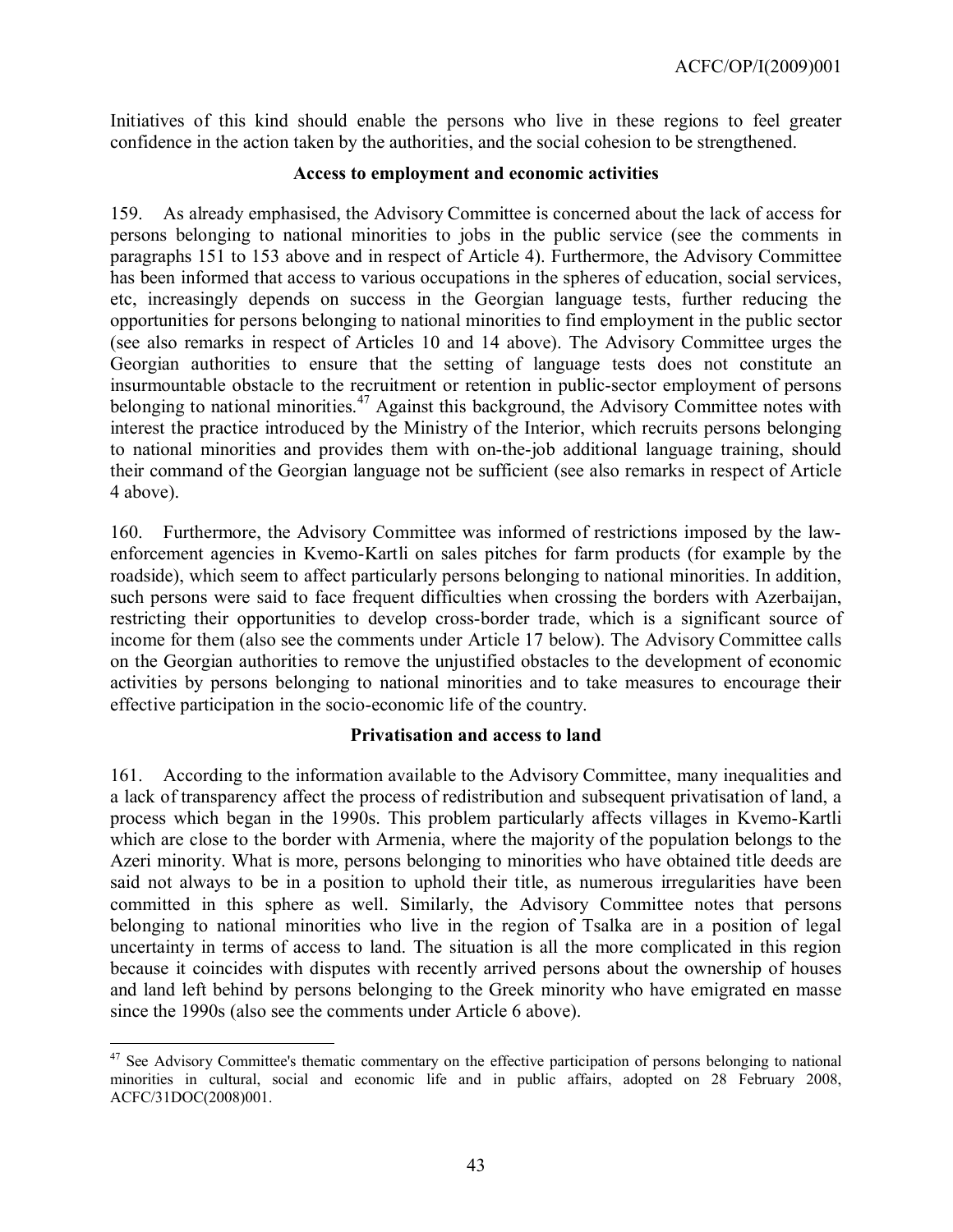162. The Advisory Committee is concerned by this situation, bearing in mind the fact that many of the persons belonging to national minorities living in these regions depend for their subsistence on arable farming and stock-rearing. It notes that the adoption of the 2005 Law on privatisation of State agricultural land has enabled certain inequalities in land distribution to be corrected, particularly relating to land adjoining the border. The Advisory Committee calls on the Georgian authorities to continue to give all due attention to this question, so as to ensure fair and equal access for all to the land privatisation process, in so far as this has long-term implications for the effective participation in economic life of the persons belonging to national minorities. The authorities should *inter alia* ensure the transparency of the privatisation process and set up monitoring mechanisms to evaluate its impact. The persons belonging to national minorities should play an effective part in these monitoring and evaluation procedures.

## **Article 16**

## **Resettlement of "ecological migrants"**

163. The Advisory Committee notes that many "ecological migrants" from other regions of Georgia have, since 1997, been resettled in regions where persons belonging to national minorities live in substantial numbers, and particularly in the region of Tsalka. The inadequacies noted in the management of these resettlement processes (see comments under Article 6), were they to recur, have the potential to give rise to concerns in respect of Article 16 of the Framework Convention.

164. The Advisory Committee is aware that the Georgian authorities face an extremely difficult situation in respect of the persons displaced by ecological disasters, but more particularly following the conflicts over Abkhazia and Ossetia. It nevertheless wishes to point out that, when persons are resettled in regions where persons belonging to national minorities live in substantial numbers, the interests of the latter should be duly taken into account, as should their right to maintain and develop their language, culture and identity and to play a full part in social and economic life. Furthermore, the authorities should ensure that the populations concerned effectively participate in the decision-taking relating to any resettlement processes.

## **Article 17**

## **Cross-border movement**

165. Several representatives of national minorities met by the Advisory Committee reported problems when crossing borders. This applies *inter alia* to persons belonging to the Kist minority, but particularly to Azeris, who complain of recurrent difficulties when travelling between Georgia and Azerbaijan. Allegations of harassment and racist insults by Georgian customs officials were made to the Committee, as were complaints about anti-corruption measures directed disproportionately and without justification against persons belonging to the Azeri minority who engage in cross-border trade.

166. The Advisory Committee asks the authorities to give all due attention to this problem and to ensure that cross-border exchanges between persons belonging to national minorities and persons living in neighbouring countries are not impeded arbitrarily or without justification. It points out that such exchanges are particularly important to the preservation and development of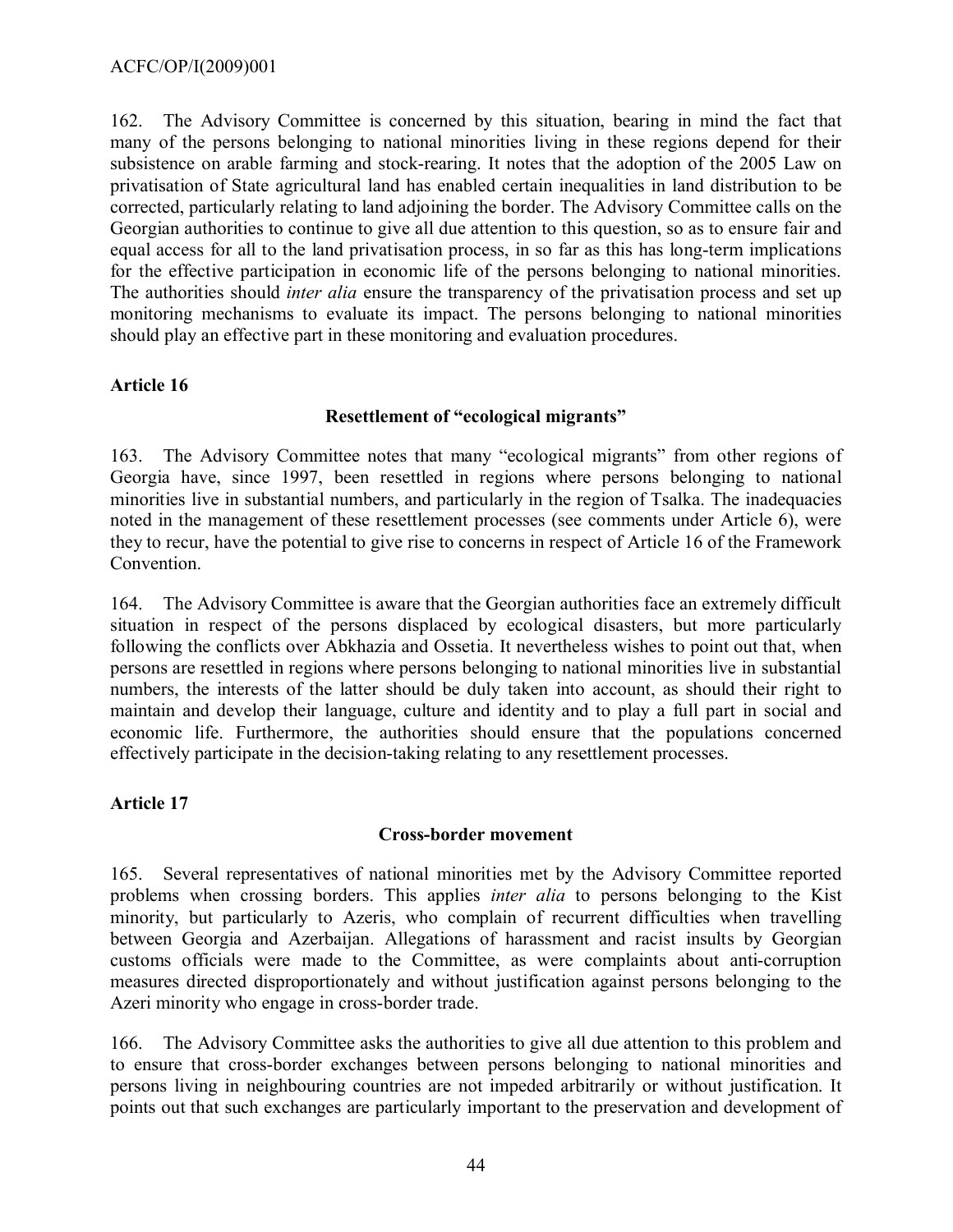the culture and identity of persons belonging to national minorities, as well as to their socioeconomic situation.

## **Article 18**

## **International agreements on the protection of national minorities**

167. The Advisory Committee notes with satisfaction that "kin states" may freely support the activities of persons belonging to national minorities who live in Georgia. They give significant support to the teaching of their respective languages, supplying school textbooks (see comments in Articles 12-14 above) and offering support to 'Sunday classes'. The Advisory Committee also notes with interest the co-operation programme between Greece and the Georgian authorities which is intended to develop community policing, and which began in the Tsalka region in 2005.

168. The Advisory Committee notes that a number of bilateral co-operation agreements exist with Azerbaijan, Armenia and the Russian Federation, covering various fields which may have an impact on the situation of persons belonging to national minorities, such as education and culture. Nevertheless, the Advisory Committee finds it disconcerting that no agreements have been concluded since the end of the 1990s with Armenia or Azerbaijan.

169. The Advisory Committee expects the Georgian authorities in practice to continue to take a constructive attitude to international co-operation in respect of the protection of national minorities. It strongly encourages them to conclude co-operation agreements, particularly with neighbouring countries, including on issues of citizenship. It wishes to point out that the protection of national minorities is an integral part of the international protection of human rights, and that, having ratified the Framework Convention, the States Parties have undertaken to develop international co-operation in order to ensure the protection of national minorities.

## **Article 19**

170. Based on the information currently at its disposal, the Advisory Committee considers that implementation of this article does not give rise to any specific observation.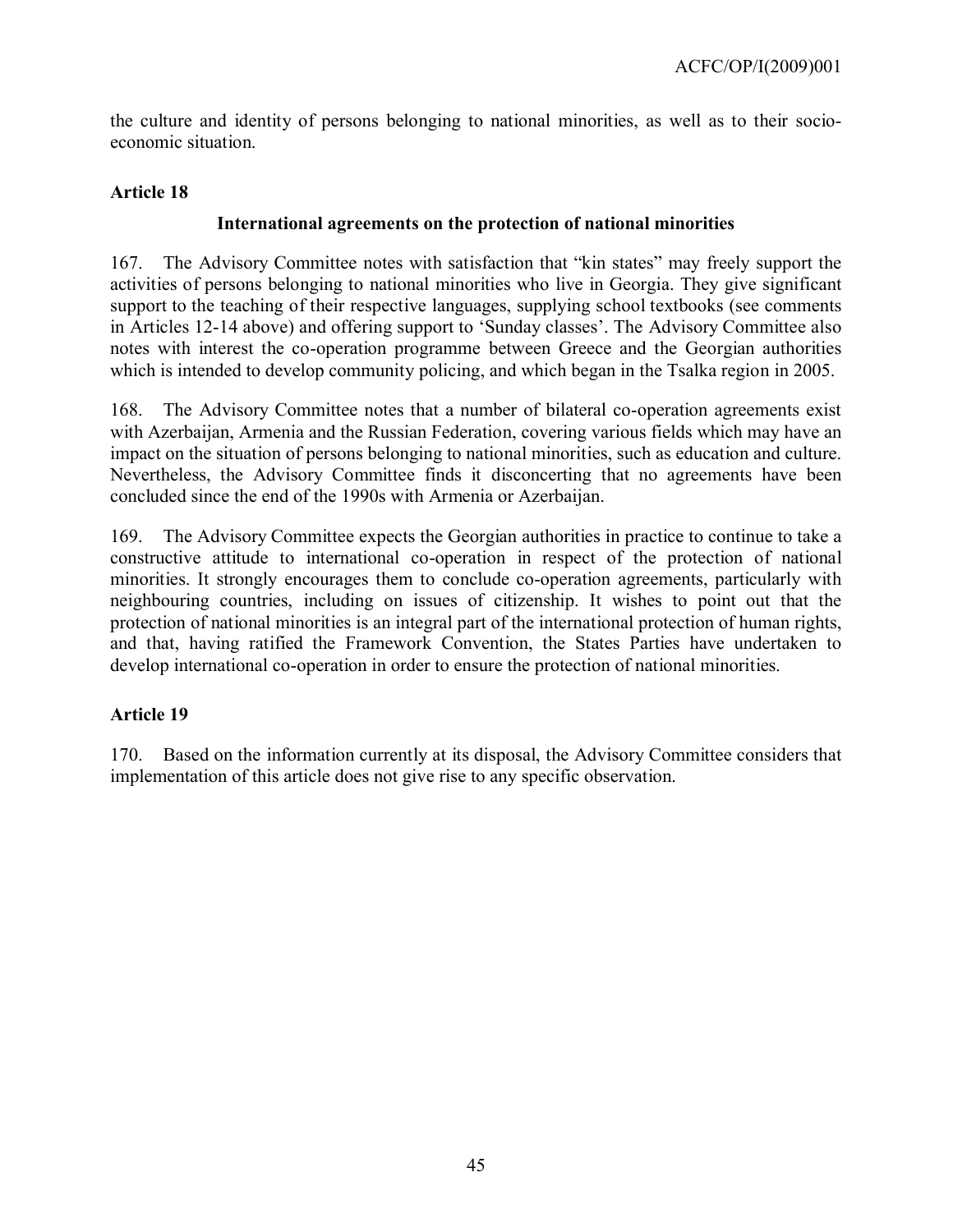## <span id="page-45-0"></span>**IV. MAIN FINDINGS AND COMMENTS OF THE ADVISORY COMMITTEE**

171. The Advisory Committee believes that the main findings and comments set out below could be helpful in a continuing dialogue between the Government and national minorities, to which the Advisory Committee stands ready to contribute.

## **Concerning general remarks**

172. The Advisory Committee *finds* that the conflict of August 2008, and those of the 1990's concerning South-Ossetia and Abkhazia, have had a negative impact on the implementation of the Framework Convention in Georgia. It *considers*, therefore, that the Georgian authorities, and all of the parties concerned, should step up their efforts and take an open and constructive approach with a view to finding a just and lasting solution to the conflict as soon as possible. In doing so, the principles enshrined in the Framework Convention must be fully respected to guarantee the rights of persons belonging to national minorities throughout the Georgian territory.

## **Concerning Article 3**

173. The Advisory Committee *finds* that the Georgian authorities apparently favour a restricted approach to the personal scope of application of the Framework Convention, particularly in that access to protection under the Convention is granted only to "compactly" settled groups and to persons with Georgian nationality, even though this approach is not strictly codified. The Advisory Committee *considers* that the authorities should favour a flexible and open approach to the scope of application of the Framework Convention, both where practical measures are concerned and in the context of the current legislative processes in Georgia.

174. The Advisory Committee *finds* that at the last census in 2002, the information-gathering methods did not permit full compliance with the right to free self-identification with a national minority and that the population census planned for 2010 might include a compulsory question on individuals' ethnic affiliation. The Advisory Committee *considers* that the authorities should ensure, in the next population census, that the right to self-identification, and the optional nature of the answer to a question on ethnic affiliation, are fully respected.

## **Concerning Article 4**

175. The Advisory Committee *finds* that persons belonging to national minorities have a poor knowledge of their rights and avail themselves little of the courts when these are infringed. It therefore *considers* that the authorities should take steps in order that persons belonging to national minorities have access to full information on their rights and have access to courts and other institutions if they consider that their rights have been violated.

176. The Advisory Committee *finds* that the Office of the Public Defender performs a significant role in the protection of minorities, including at regional level, and affords a means of appeal in the event of discrimination with which persons belonging to national minorities may be confronted. It accordingly *considers* that the Georgian authorities should intensify their efforts in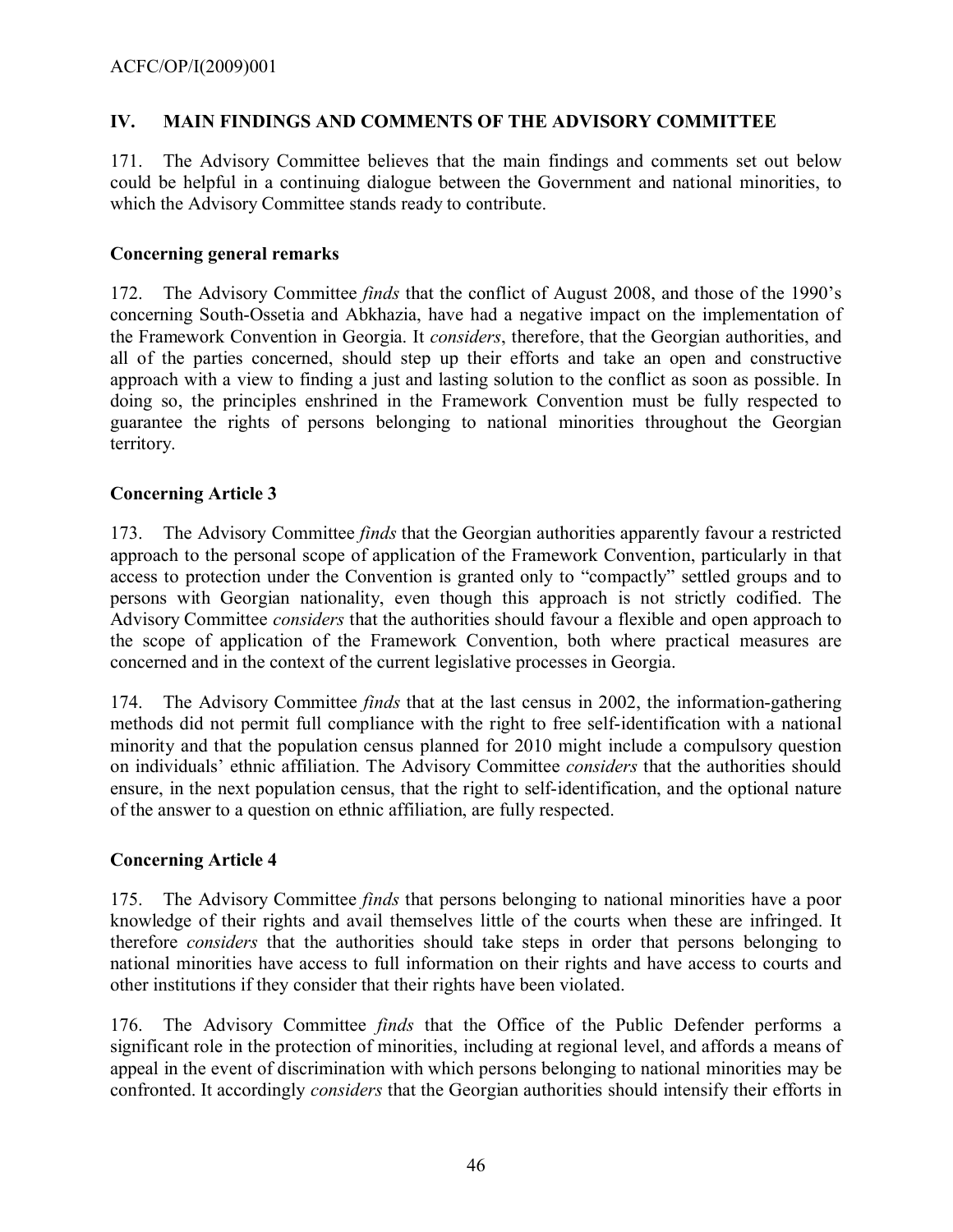combating discrimination, *inter alia* through positive measures to promote the effective equality of persons belonging to national minorities, and should continue to support the Public Defender's work.

177. The Advisory Committee *finds* that the implementation of the various laws on the use of the Georgian language in the public sphere disadvantages persons belonging to national minorities who do not have a sufficient command of that language. It therefore *considers* that the authorities should ensure that the implementation of the relevant legislative provisions does not result in direct or indirect discrimination against persons belonging to national minorities.

178. The Advisory Committee *finds* that persons belonging to certain national minorities lack identity documents, and *considers* that the authorities should continue and step up their efforts to help these people regularise their situation without further delay.

## **Concerning Article 5**

179. The Advisory Committee *finds* that for the time being Georgia does not have specific legislation or a co-ordinated, comprehensive policy on the protection of national minorities, and budgets devoted to the cultural development of national minorities. It *considers* that the National Concept for Tolerance and Civic Integration adopted in 2008, and the relevant action plan, should be more detailed and accompanied by the allocation of adequate resources and clear legislative guarantees. Furthermore, it *considers* that the authorities should pursue a balanced policy for the protection of minorities, aimed at promoting societal integration and protecting the rights of persons belonging to minorities with regard to the preservation and development of their identity and their cultural heritage. Representatives of the minorities should be associated with the elaboration and implementation of such policy.

180. The Advisory Committee *finds* that persons belonging to national minorities have expressed concerns about the lack of State support to the preservation of their religious and historical buildings, and the acts of vandalism perpetrated on certain buildings of national minorities. The Advisory Committee *considers* that the authorities should take all necessary measures to prevent, investigate and punish such acts, and have a more resolute commitment to the preservation of the historical and cultural heritage of the minorities.

## **Concerning Article 6**

181. The Advisory Committee *finds* that the armed conflict of August 2008 does not seem to have seriously affected inter-ethnic relations in Georgia in the areas under Government control and that co-existence between the majority and the various national minorities is free of conflict on the whole. However, it *finds* that there is a major shortfall in the integration and participation of national minorities in Georgian society, with the effect, *inter alia*, of increasing the tendency among persons belonging to national minorities to emigrate. The Advisory Committee *considers* that the authorities should take resolute steps to remedy this situation and intensify their efforts to promote an open, balanced inter-ethnic and intercultural dialogue.

182. The Advisory Committee *finds* that communication is lacking between various groups owing to the absence of a common language, and this sometimes has resulted in conflicts. It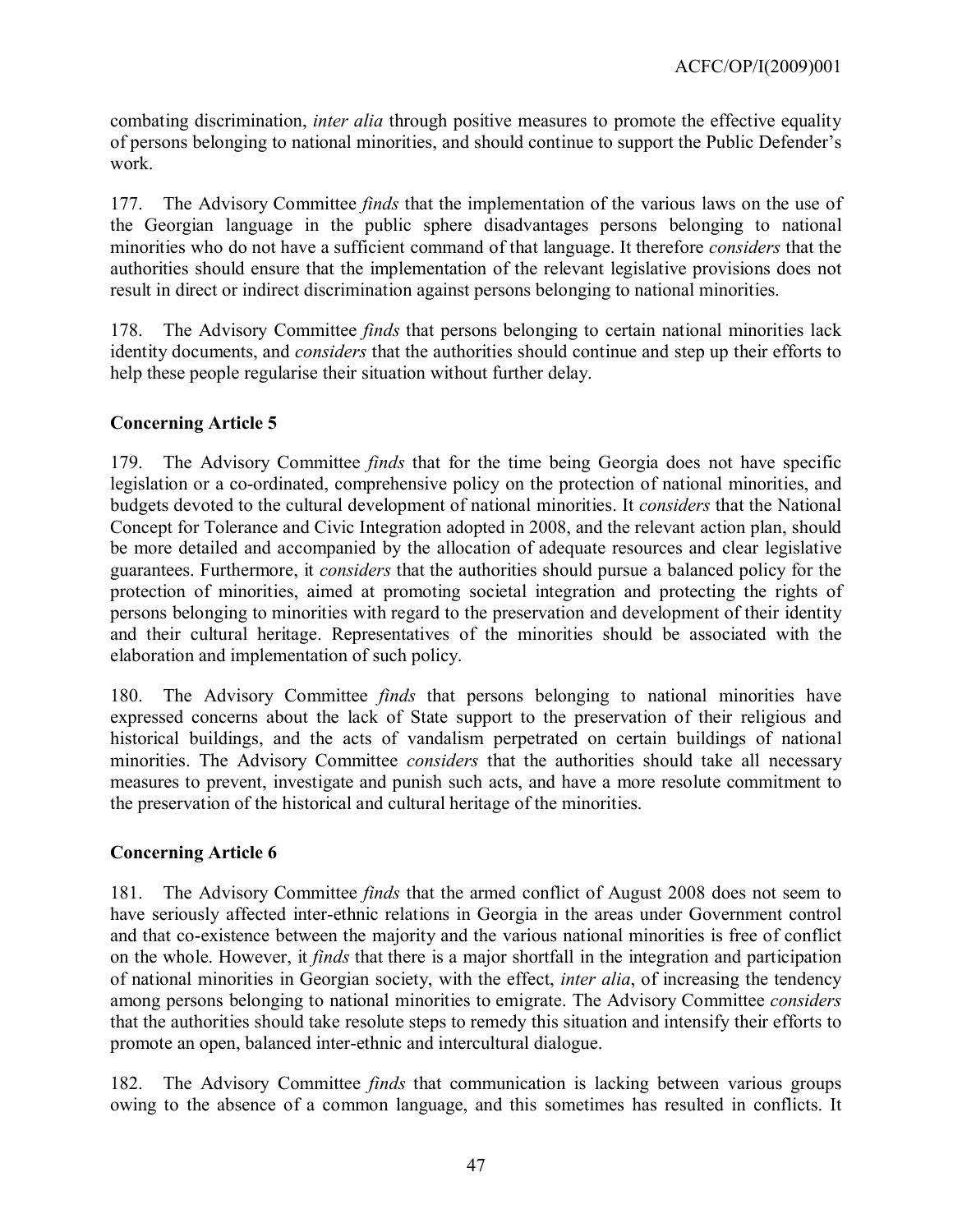therefore *considers* it essential to inter-ethnic dialogue that the persons belonging to the national minorities concerned be enabled to acquire a better knowledge of the Georgian language, while continuing the efforts to support minority languages.

183. The Advisory Committee *finds* that incidents of religious intolerance are being witnessed, displayed in various forms of hostility to persons of denominations other than the Georgian Orthodox religion. The Advisory Committee *considers* that the authorities should guarantee that legal proceedings are initiated in all cases of incitement to religious intolerance or violence, and effectively combat religious intolerance. In addition, adequate measures should be taken in the event of incitement by the media to hatred on the grounds of ethnic origin or religion.

184. As to the application of the "Law on the Repatriation of Persons Forcefully Expelled from Georgia by the former Soviet Union in the 1940s", the Advisory Committee *finds* that candidates for return who belong to the Meskhetian Turks' community face disproportionate obstacles in their applications for repatriation. It therefore *considers* that the Georgian authorities should take all the necessary steps to eliminate these disproportionate obstacles and, in co-operation with the international organisations concerned, make appropriate preparation for the return to Georgia of persons belonging to the Meskhetian Turk community.

## **Concerning Article 7**

185. The Advisory Committee *finds* that one of the provisions of the Georgian Law on Political Associations can be interpreted in a way that is likely to prevent the formation by persons belonging to national minorities of political parties representing their interests. It *considers* that the authorities should take resolute measures to remove any unjustified limitations to the creation of political parties representing the legitimate interests of national minorities.

186. The Advisory Committee *finds* that persons belonging to national minorities have been faced with serious problems in exercising the right to freedom of expression and opinion, and *considers* that the authorities should take all requisite measures to prevent**,** investigate and punish any unjustified violation or limitation of these rights committed against persons belonging to national minorities.

## **Concerning Article 8**

187. The Advisory Committee *finds* that the legal status and the registration as religious entities of religious organisations other than the Georgian Orthodox Church are issues which raise serious problems, and that these organisations have to contend with difficulties and with expressions of hostility when they wish to purchase, build or request the restitution of places of worship. The Advisory Committee *considers* that the authorities should ensure respect for the various religious denominations present in Georgia and prevent**,** investigate and punish all expressions of hostility towards another denomination. Furthermore, the authorities should ensure that, in the process of restitution of the properties of the various denominations, fair and balanced decisions are taken.

188. The Advisory Committee *finds* that the public schools continue to offer religious instruction which largely focuses on the teaching of the Georgian Orthodox faith, and that non-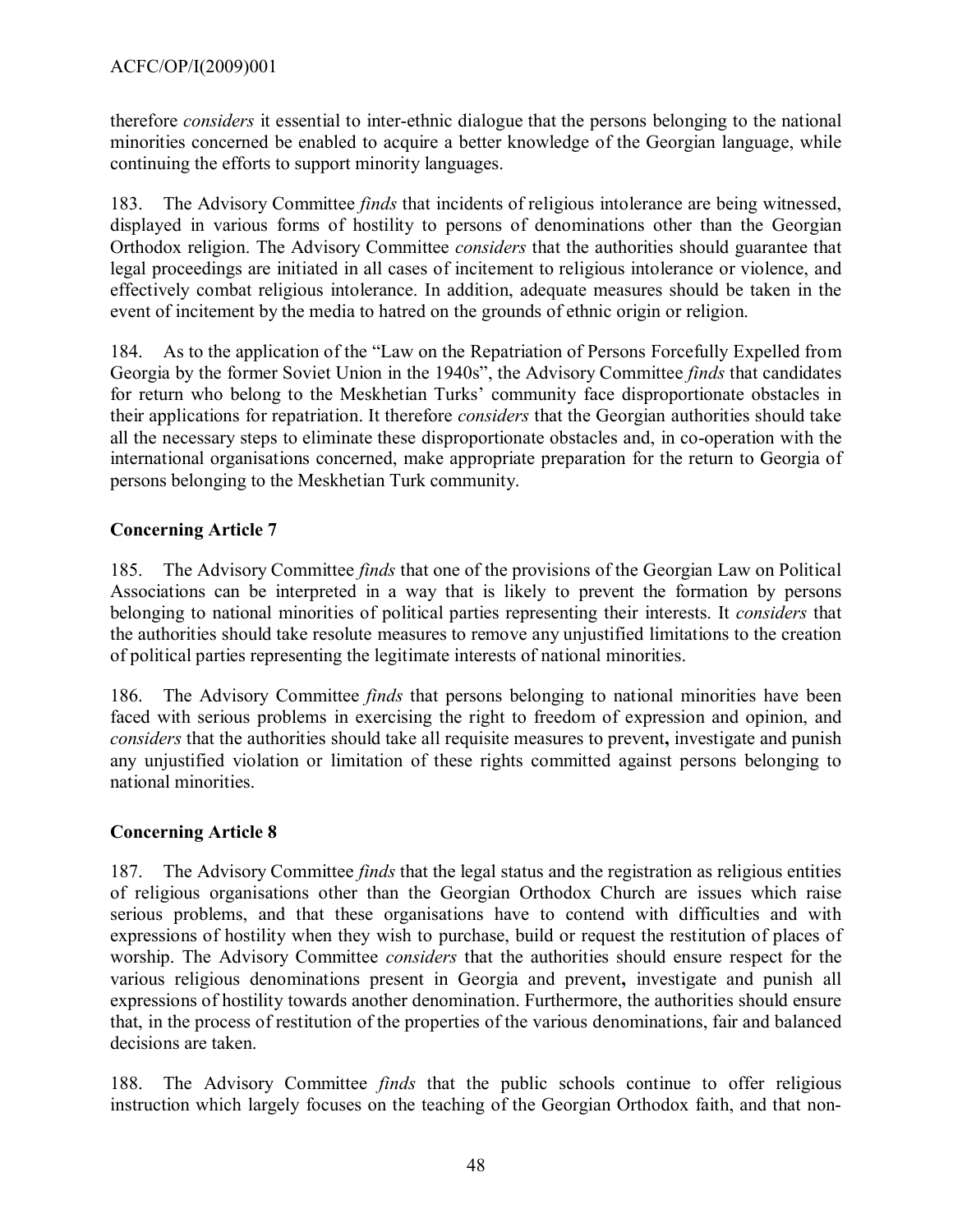Orthodox pupils are often exposed to intolerant attitudes. It *considers* that the authorities should take steps to ensure full respect for the right to freedom of religion of persons belonging to minorities.

## **Concerning Article 9**

189. The Advisory Committee *finds* that even though certain programmes which concern minorities, including in their languages, are broadcast by public service television and radio, they are insufficient. Moreover, persons belonging to national minorities who live in certain regions are confronted with a vacuum of information broadcast by the national media, as public television does not cover the entire territory of Georgia.

190. The Advisory Committee *considers* that the central authorities should be more committed to ensuring that persons belonging to national minorities can be informed in their own languages of the latest developments of the country's social, economic and political life, as well as making their own needs heard and making their cultural heritage known. The provision of the Law on Broadcasting securing specific allocations from the budget of the public radio and television service for programmes on national minorities, or in their languages, must be fully implemented.

## **Concerning Article 10**

191. The Advisory Committee *finds* that persons belonging to national minorities have no legal guarantee for exercising the right to use their own language in dealings with the administrative authorities, although in practice there is a degree of flexibility. The Advisory Committee *considers* that the authorities should ensure that the Georgian legislation affords clear guarantees in that respect.

192. The Advisory Committee *finds* that, even though the law secures to those in need of it the right to interpretation during judicial proceedings, persons belonging to national minorities complain of difficulties owing to the often low quality of the interpretation provided. The Advisory Committee *considers* that the authorities should eliminate any impediment, linguistic or other, to the enjoyment of their rights during judicial proceedings by persons belonging to national minorities.

## **Concerning Article 11**

193. The Advisory Committee *finds* that, although bilingual place names exist in certain areas of substantial minority settlement, this practice is unsupported by any legal basis. Consequently, it *considers* that the authorities should introduce guarantees allowing the obligations under Article 11, paragraph 3 of the Framework Convention to be adequately met.

194. The Advisory Committee *finds* that no step has been taken to remedy the changes in the traditional names of villages inhabited by national minorities which occurred during the 1990s. It *considers* that the authorities, in conjunction with those concerned, should determine ways of restoring the traditional names to these villages.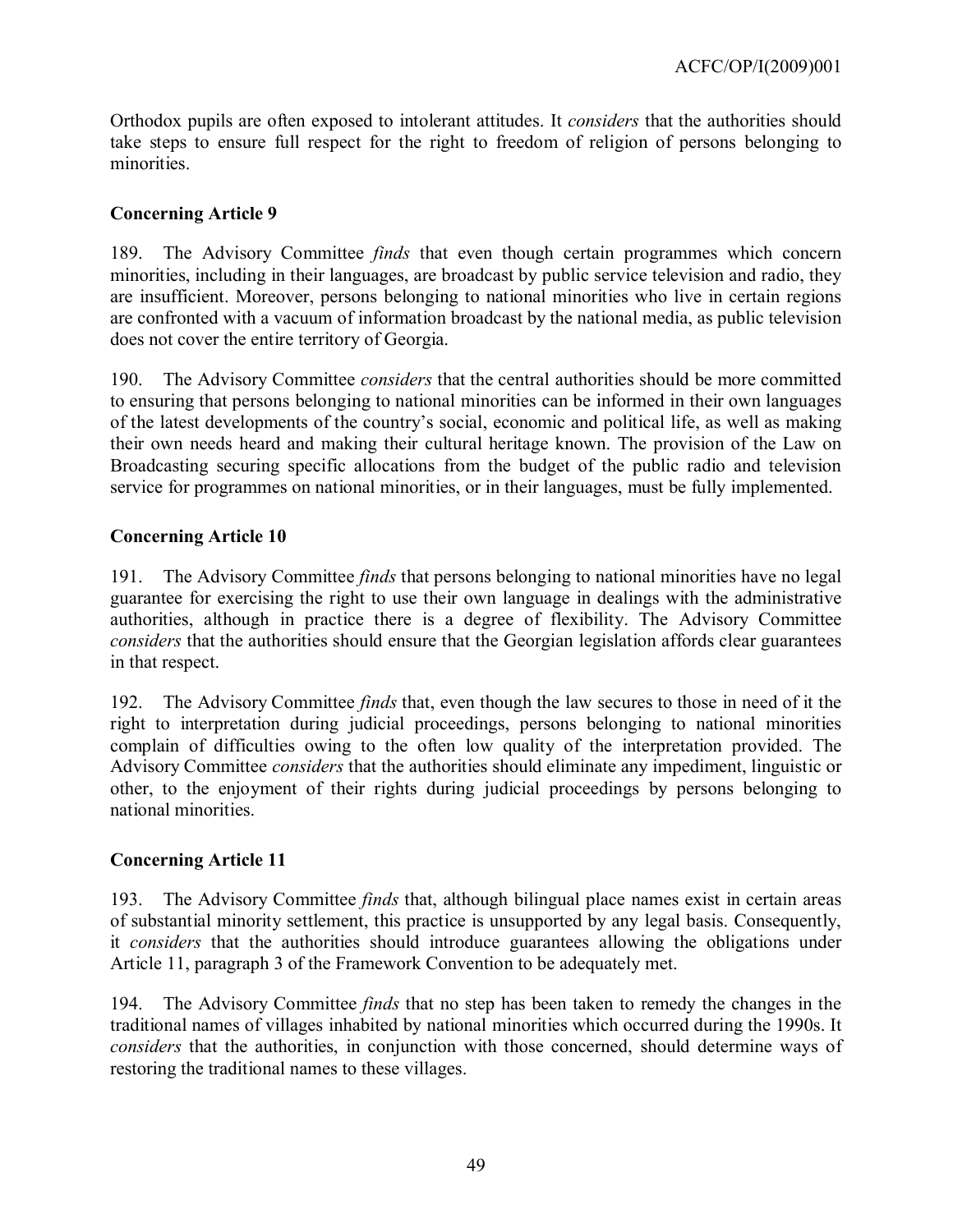## **Concerning Articles 12 and 14**

195. The Advisory Committee *finds* that there is still a large number of schools offering instruction in minority languages, but that they are faced with a general lack of resources, particularly by way of good quality textbooks and teacher training. It *finds* moreover that the efforts to preserve the languages of the numerically smaller groups rely almost entirely on the communities concerned.

196. The Advisory Committee *considers* that the authorities should intensify their efforts regarding the supply of good quality textbooks and develop an effective system of training for teachers who work with pupils belonging to national minorities. It also *considers* it important to promote the recruitment, and the retention in service, of teachers from the national minorities. Lastly, more support should be given to the teaching of the languages of numerically smaller minorities.

197. The Advisory Committee *finds* that an extensive reform to the education system is being implemented, giving rise to a number of concerns among persons belonging to national minorities, particularly in relation to the impact, on their language rights, of the extension of the compulsory use of Georgian at school. The Advisory Committee *considers* it important to ensure that the implementation of the reform to education does not have discriminatory effects for persons belonging to national minorities.

198. The Advisory Committee *finds* that the compulsory university entrance examination, which comprises a test in Georgian language and literature, forms a considerable obstacle for students who have studied in the education system in a minority language. The Advisory Committee *considers* that the Georgian authorities should effectively guarantee equal opportunities for persons belonging to national minorities in access to higher education.

199. The Advisory Committee *finds* that the authorities' efforts as regards teaching of the Georgian language to persons belonging to national minorities remain largely insufficient and do not meet the many needs that exist. The Advisory Committee *considers* that the authorities should set about substantially improving the availability of teaching of Georgian, and that it would be expedient to develop an overall long-term action plan in close consultation with persons belonging to national minorities, with the twofold aim of promoting the learning of Georgian and protecting and promoting the languages and cultures of national minorities.

200. The Advisory Committee *finds* that school textbooks are lacking information on the history, religion and culture of national minorities, or contain sometimes biased information. It *considers* that the authorities should continue and intensify their efforts to facilitate exchanges between pupils and teachers from different regions and communities, and that they should also ensure an objective and pluralistic approach to history teaching.

## **Concerning Article 13**

201. The Advisory Committee *finds* that the various moves made to create an Armenian language university in Akhalkalaki have not succeeded for the time being. It *considers* that the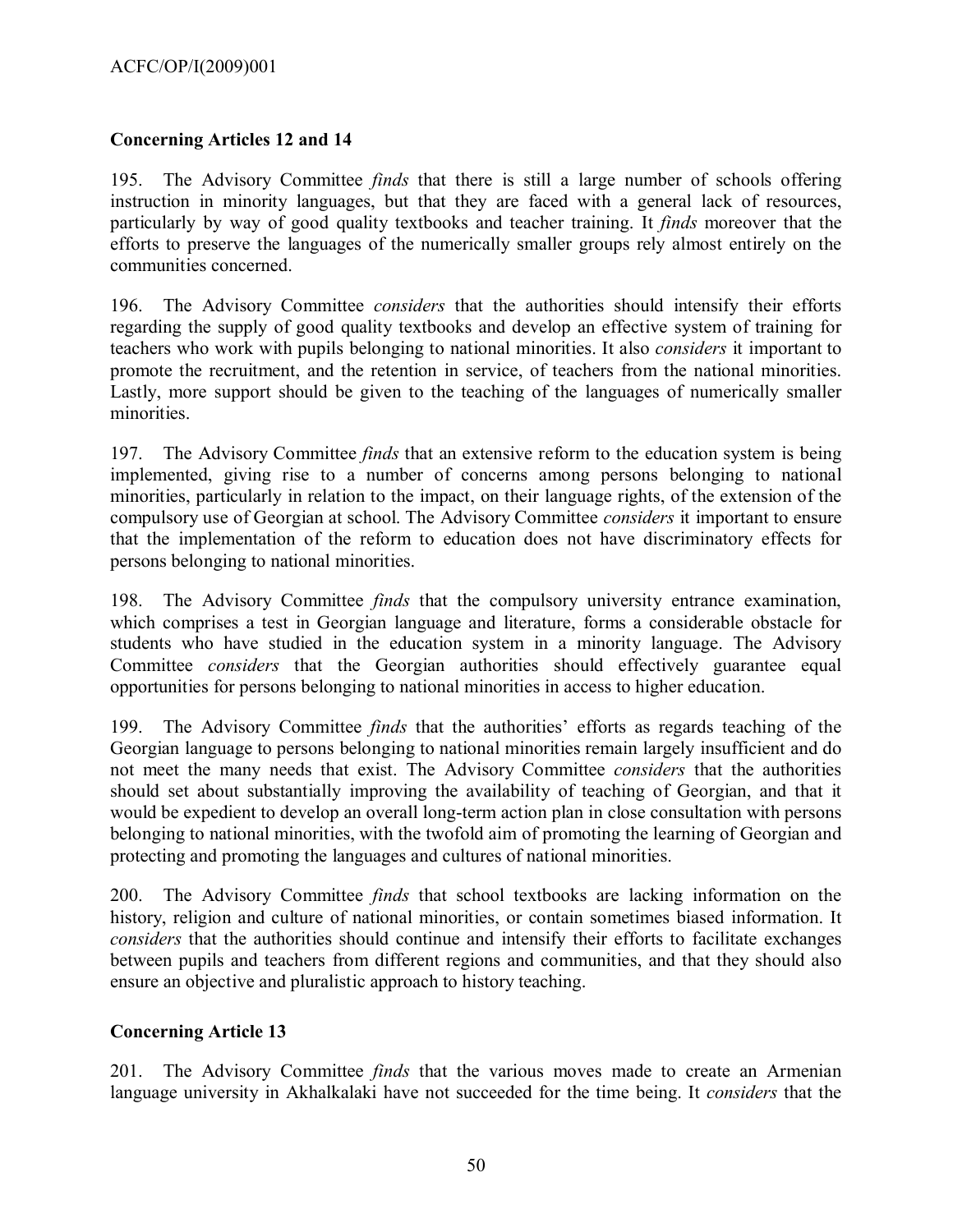authorities should carry on discussions in this regard with the persons concerned, and ensure that no unjustified obstacle impedes the exercise by persons belonging to national minorities of their right to set up and manage their own private educational facilities.

## **Concerning Article 15**

202. The Advisory Committee *finds* that the existence of several State structures with functions relating to the protection of national minorities complicates official dialogue with the representatives of the minorities and weakens each agency's capacity to reach decisions and assume responsibilities. The Advisory Committee *considers* it necessary to clarify the responsibilities of the various actors involved in minority policy and to identify a structure responsible for coordinating Government policy on the protection of minorities.

203. The Advisory Committee *finds* that there is a significant shortfall in participation by persons belonging to national minorities in public affairs, notably in elected bodies. It *finds* in addition that the numerically smaller minorities are not adequately represented, at both the central and local level. It therefore *considers* that the authorities should take resolute steps to increase the representation of minorities in elected bodies, and pursue the measures already taken to enable persons belonging to minorities to take a more active part in elections.

204. The Advisory Committee *finds* that persons belonging to national minorities are also under-represented largely in the executive, and particularly in responsible positions, as well as in the public service. The Advisory Committee *considers* that the authorities should actively seek means of increasing the recruitment of persons belonging to national minorities to the public services, particularly in the regions where they live in substantial numbers.

205. The Advisory Committee *finds* that the Council for Ethnic Minorities performs an important role in communication with the authorities. However, the recommendations which it has prepared and addressed to various bodies do not appear to have been sufficiently taken into consideration. It *considers* that the authorities should increase communication with the Council for Ethnic Minorities and ensure that it is fully involved in the preparation, implementation and monitoring of legislation, policy and programmes concerning national minorities.

206. The Advisory Committee *finds* that a significant proportion of persons belonging to national minorities is particularly affected by unemployment and poverty, due to the fact of residing in economically disadvantaged regions or to certain restrictions imposed in connection with commercial activities. The Advisory Committee *considers* that the authorities should intensify their efforts to open up the regions of Samtskhe-Javakheti and Kvemo-Kartli, and remove all unjustified obstacles to the development of economic activities by persons belonging to national minorities.

207. The Advisory Committee *finds* that the process of redistribution and privatisation of land has generated inequalities, and *considers* that the authorities should pay all due attention to this question, in order to secure fair and equal access to the land privatisation process for everyone. They should also guarantee the transparency of the privatisation process.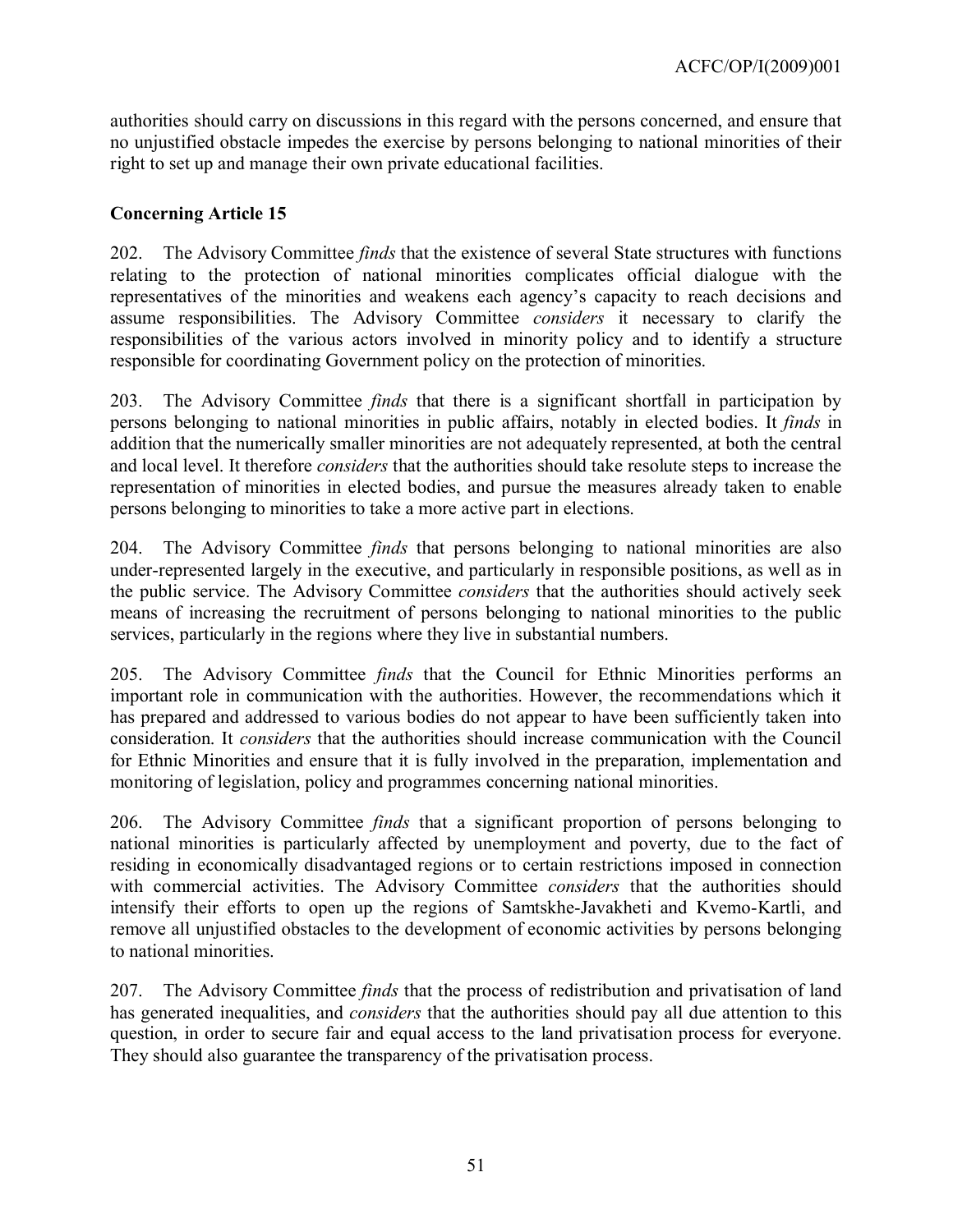## **Concerning Article 16**

208. The Advisory Committee *finds* that the large-scale resettlement of people in regions where persons belonging to national minorities live in substantial numbers has caused tensions. It *considers* that in future, if processes of resettlement of populations prove necessary, the interests of persons belonging to national minorities who live in the regions of resettlement should be duly taken into account. Moreover, these persons should be fully involved in the decision-making concerning such processes.

#### **Concerning Article 17**

209. The Advisory Committee *finds* that in certain regions persons belonging to national minorities encounter problems when crossing borders. The Advisory Committee *considers* that the authorities should act to prevent arbitrary or unjustified obstacles to transfrontier exchanges between persons belonging to national minorities and persons living in neighbouring countries.

#### **Concerning Article 18**

210. The Advisory Committee *finds* that "kin states" can freely support the activities of persons belonging to the national minorities in Georgia but that few international agreements on the protection of national minorities have been concluded since the end of the 1990s. The Advisory Committee *considers* that the authorities should maintain a constructive attitude towards international co-operation on protection of national minorities and conclude co-operation agreements, particularly with the neighbouring countries.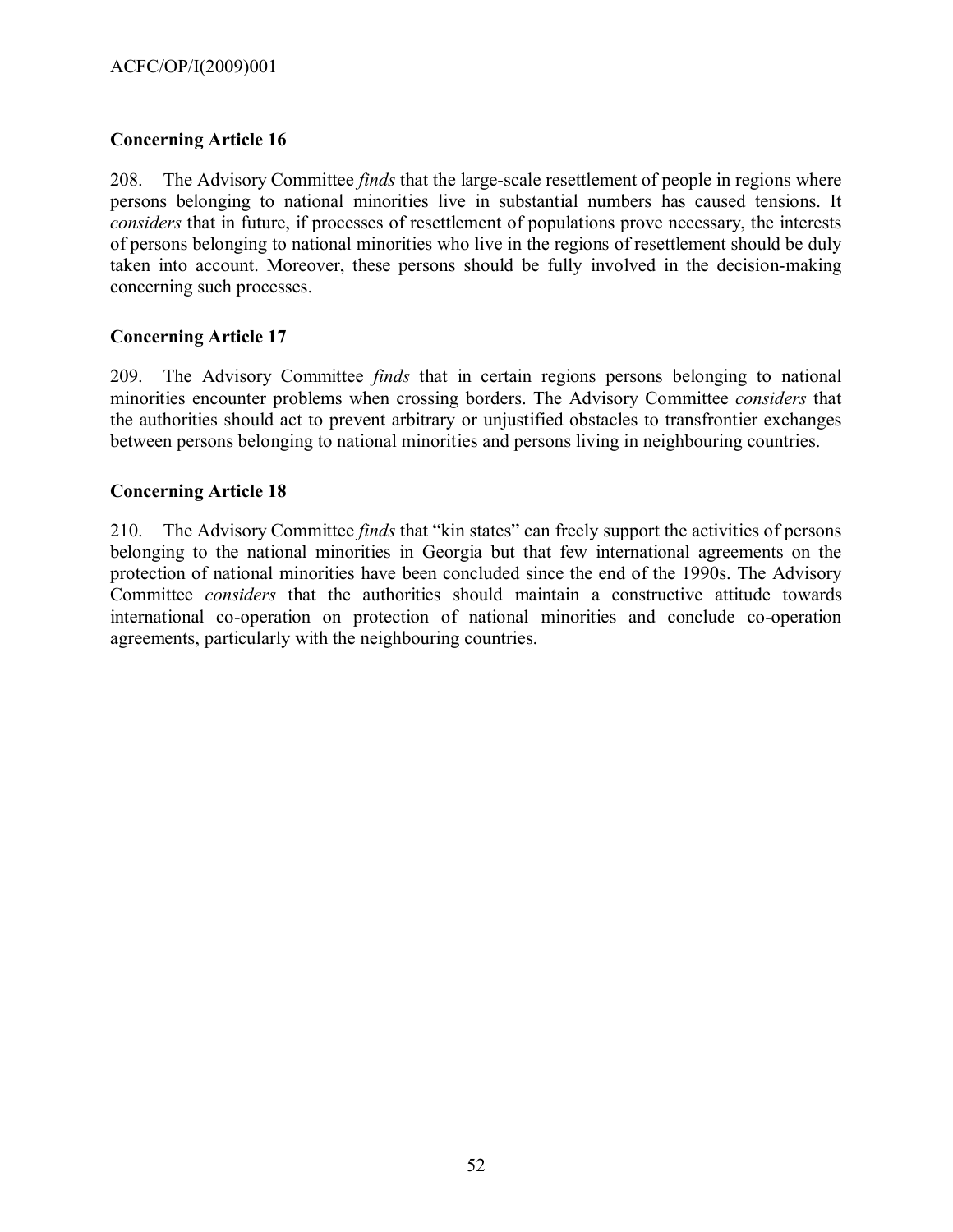ACFC/OP/I(2009)001

## <span id="page-52-0"></span>**V. CONCLUDING REMARKS**

211. The Advisory Committee considers that the concluding remarks below reflect the main thrust of the present opinion and that they could therefore serve as the basis for the corresponding conclusions and recommendations to be adopted by the Committee of Ministers.

212. The Advisory Committee welcomes the fact that the ratification of the Framework Convention has triggered a debate in Georgia and that discussion is continuing in connection with the introduction of a more comprehensive legislative framework for the protection of national minorities. It hopes that, as a result of this debate, Georgia will be able to devise a legislative framework for the protection of national minorities and introduce an open, comprehensive, longterm policy making it possible to respond appropriately to existing and future needs, in accordance with the principles set out in the Framework Convention. It is important that persons belonging to national minorities are fully involved in this debate. The Advisory Committee notes with satisfaction that the Government has stressed the need to promote tolerance and integration, and hopes the draft Concept on tolerance and civic integration will be swiftly adopted and effectively implemented.

213. The Advisory Committee encourages the Georgian authorities and all the parties concerned, to step up their efforts and to take an open and constructive approach in order to find as soon as possible a just and lasting solution to the conflict over South Ossetia and Abkhazia, as the conflict is adversely affecting the implementation of the Framework Convention throughout the entire Georgian territory. In doing so, the principles enshrined in the Framework Convention must be fully respected, in order to guarantee the rights of persons belonging to national minorities.

214. The Advisory Committee considers that the linguistic rights of persons belonging to national minorities are still a major challenge facing the authorities. Whilst they are making efforts to make it easier for those persons belonging to national minorities who are not familiar with the Georgian language to learn it, these efforts are far from adequate and do not constitute an appropriate response to existing needs. Improving facilities for learning Georgian should therefore be a priority for the authorities. They should also ensure that the policy of promoting the Georgian language is not pursued to the detriment of the linguistic rights of persons belonging to national minorities, the effective enforcement of which requires more resolute measures, both in the legislative framework and in its implementation.

215. In the field of education, the lack of resources invested in tuition provided in minority languages means that the pupils concerned are not on an equal footing with other pupils. Moreover, although it takes note with interest of the reforms undertaken in the Georgian education system, the Advisory Committee is concerned about their potential implications for persons belonging to national minorities. In particular, it is essential to ensure equal access, with no unjustified obstacles, to higher education for pupils who have studied in minority language schools. More generally, the authorities should take all the measures needed to promote full and effective equality for persons belonging to minorities in the education system.

216. Participation of persons belonging to national minorities in the country's cultural**,** social and economic life and in public affairs remains limited, and many of them are isolated from